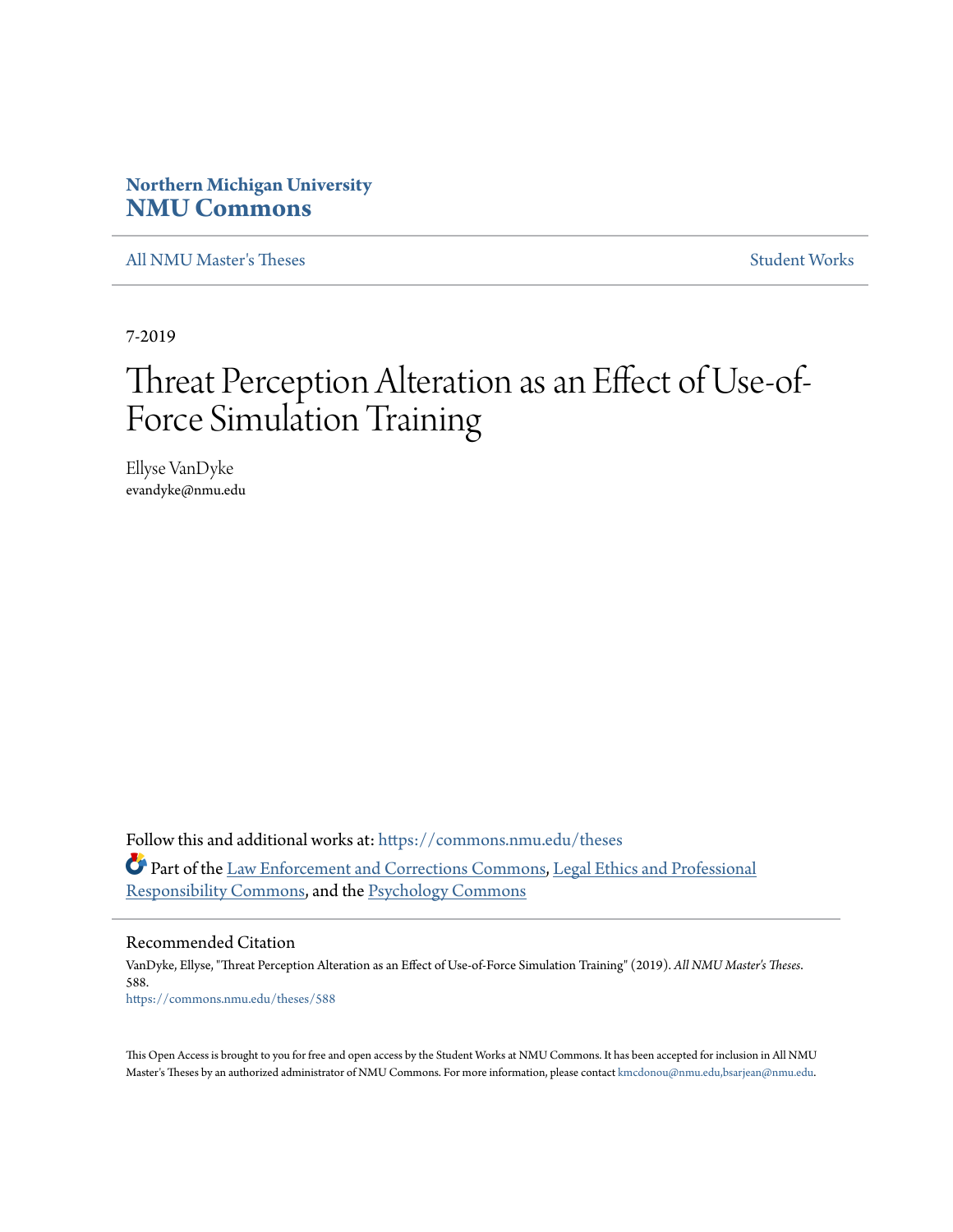## THREAT PERCEPTION ALTERATION AS AN EFFECT OF USE-OF-FORCE SIMULATION TRAINING

By

Ellyse R. VanDyke

### THESIS

Submitted to Northern Michigan University In partial fulfillment of the requirements For the degree of

## MASTER OF SCIENCE

July 2019

© 2019 Northern Michigan University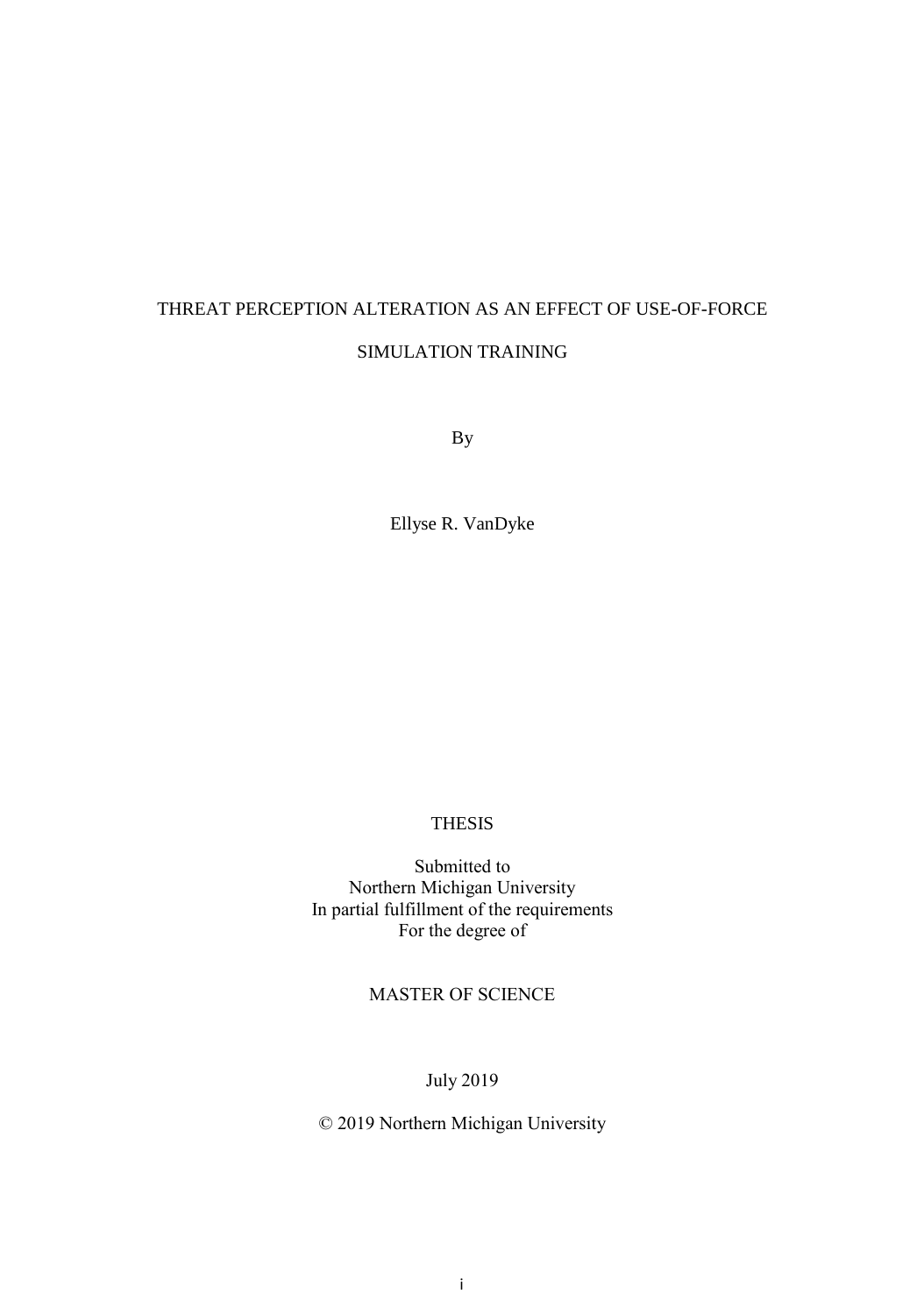## SIGNATURE APPROVAL FORM

Threat Perception Alteration as an Effect of Use-of-Force Simulation Training

This thesis by \_\_\_\_**Ellyse VanDyke**\_\_\_is recommended for approval by the student's Thesis Committee and Department Head in the Department of

\_\_\_\_\_\_\_\_\_\_\_\_\_\_\_\_\_\_\_\_\_\_\_\_\_\_\_\_\_\_\_\_\_\_\_\_\_\_\_\_\_\_\_\_\_\_\_\_\_\_\_\_\_\_\_\_\_\_\_\_\_\_\_

\_\_\_\_\_**Psychological Science**\_\_ and by the Interim Dean of Graduate Education and Research.

Committee Chair: Dr. Josh Carlson Date

First Reader: Dr. Charlie Mesloh Date

\_\_\_\_\_\_\_\_\_\_\_\_\_\_\_\_\_\_\_\_\_\_\_\_\_\_\_\_\_\_\_\_\_\_\_\_\_\_\_\_\_\_\_\_\_\_\_\_\_\_\_\_\_\_\_\_\_\_\_\_\_\_\_ Second Reader (if required): Dr. Adam Prus Date

\_\_\_\_\_\_\_\_\_\_\_\_\_\_\_\_\_\_\_\_\_\_\_\_\_\_\_\_\_\_\_\_\_\_\_\_\_\_\_\_\_\_\_\_\_\_\_\_\_\_\_\_\_\_\_\_\_\_\_\_\_\_\_ Department Head: Dr. Adam Prus Date

Dr. Lisa S. Eckert Date Interim Dean of Graduate Education

\_\_\_\_\_\_\_\_\_\_\_\_\_\_\_\_\_\_\_\_\_\_\_\_\_\_\_\_\_\_\_\_\_\_\_\_\_\_\_\_\_\_\_\_\_\_\_\_\_\_\_\_\_\_\_\_\_\_\_\_\_\_\_

\_\_\_\_\_\_\_\_\_\_\_\_\_\_\_\_\_\_\_\_\_\_\_\_\_\_\_\_\_\_\_\_\_\_\_\_\_\_\_\_\_\_\_\_\_\_\_\_\_\_\_\_\_\_\_\_\_\_\_\_\_\_\_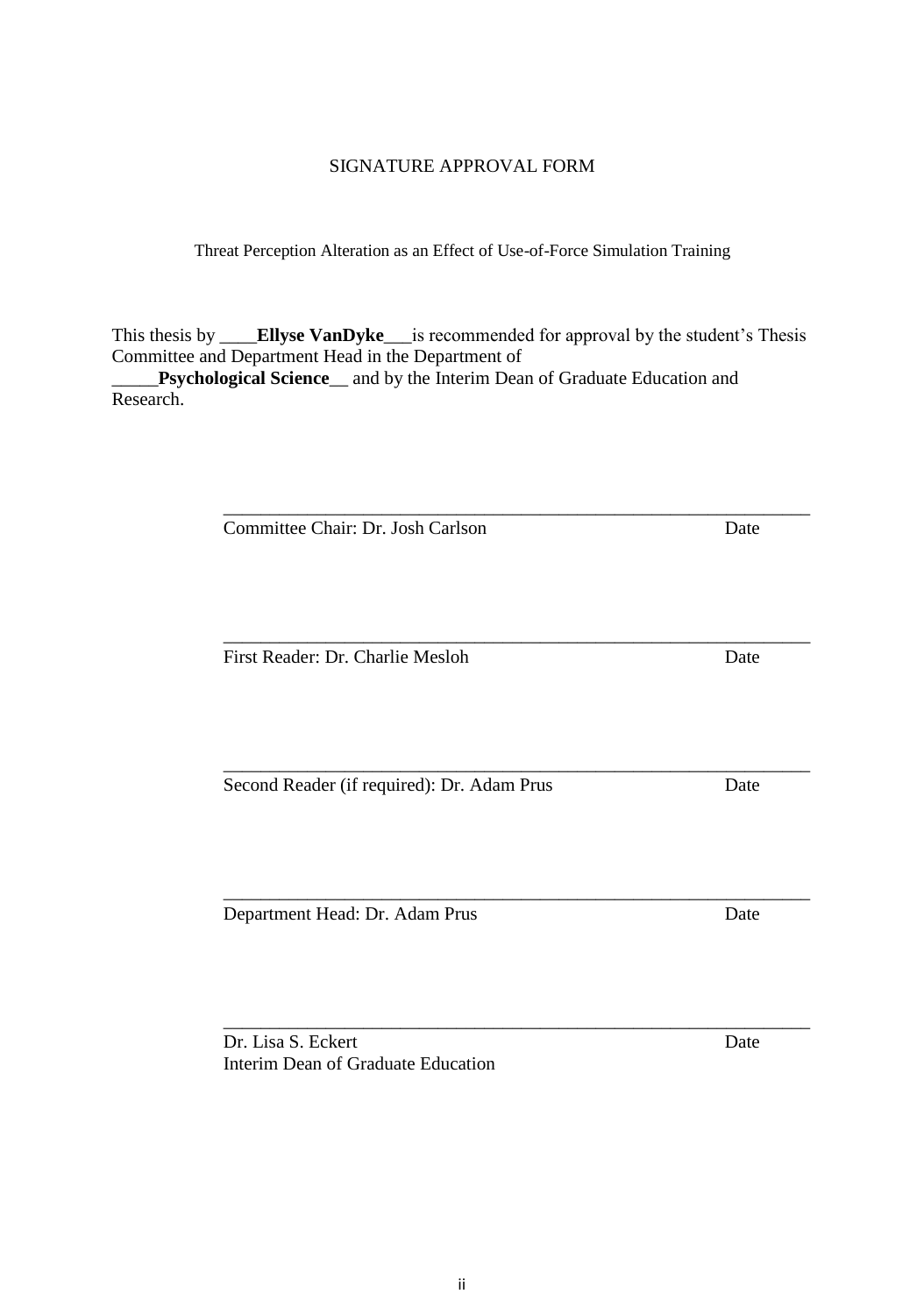#### ABSTRACT

## THREAT PERCEPTION ALTERATION AS AN EFFECT OF USE-OF-FORCE SIMULATION TRAINING

#### By

#### Ellyse R. VanDyke

Due to the nature of police work police officers are often placed in life threatening situations. To prepare officers for these interactions police academies employ use-of-force simulations to train relevant skills such as situational awareness and judgement. Repeated exposure to threatening situations, such as those in the use-of-force simulations, may alter the threat perception of the participant. Using self-report measures of anxiety (STAI-6 Item) and affect (PANAS), as well as respiration rate data, and short answer self-reports, the present study aims to determine if perception of threat is altered as a result of the use-of-force training, both directly after one training session and after completing the 16 week training. Two alternative hypotheses predict the outcome: a) the training will increase the participant's situational awareness, in turn increasing threat perception with an increase in anxious symptoms and autonomic arousal as evidence, or b) the training will desensitize the participant to violence leading to decreased threat perception with decreased positive and negative affect, and decreased autonomic arousal as evidence. Evidence for the latter hypothesis was found indicating that repeated exposure to the use-of-force training simulation increased participant's perception of threat, manifested by an overall decrease in emotional responding suggesting that the participants were desensitized to threat over time. It is possible that decreased emotional responding due to desensitization can lead to maladaptive processes such as affective blunting, therefore it is important to examine this link between officer training and desensitization to threat.

*Keywords:* use-of-force, threat perception, hypervigilance, affective blunting

iii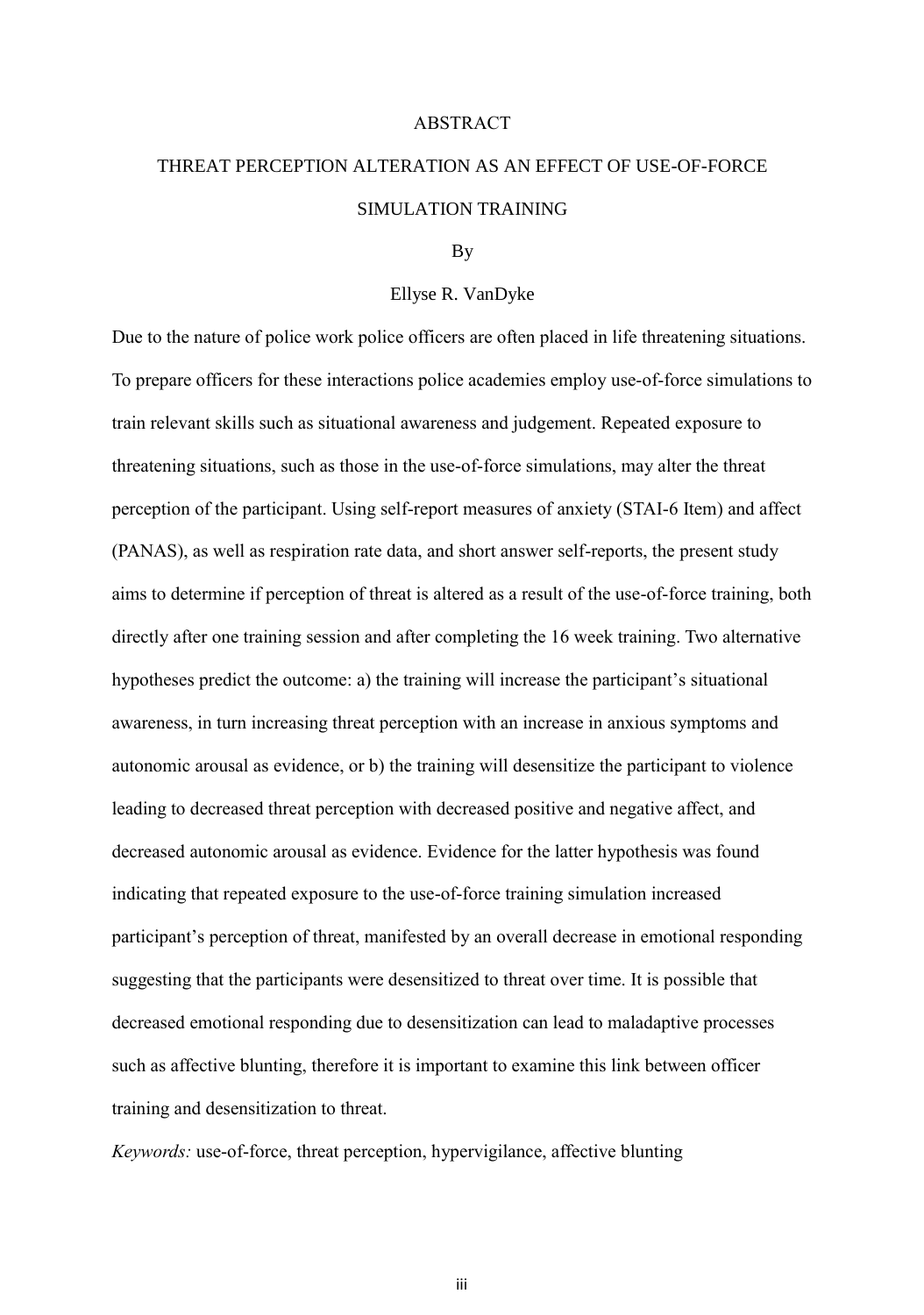## ACKNOWLEDGMENTS

Author Note:

Research made possible by the Cognitive x Affective Behavior & Integrative Neuroscience

lab (Psychological Science Department) and the Forensics lab (Criminal Justice Department)

Formatting and Style:

American Psychological Association 6<sup>th</sup> Edition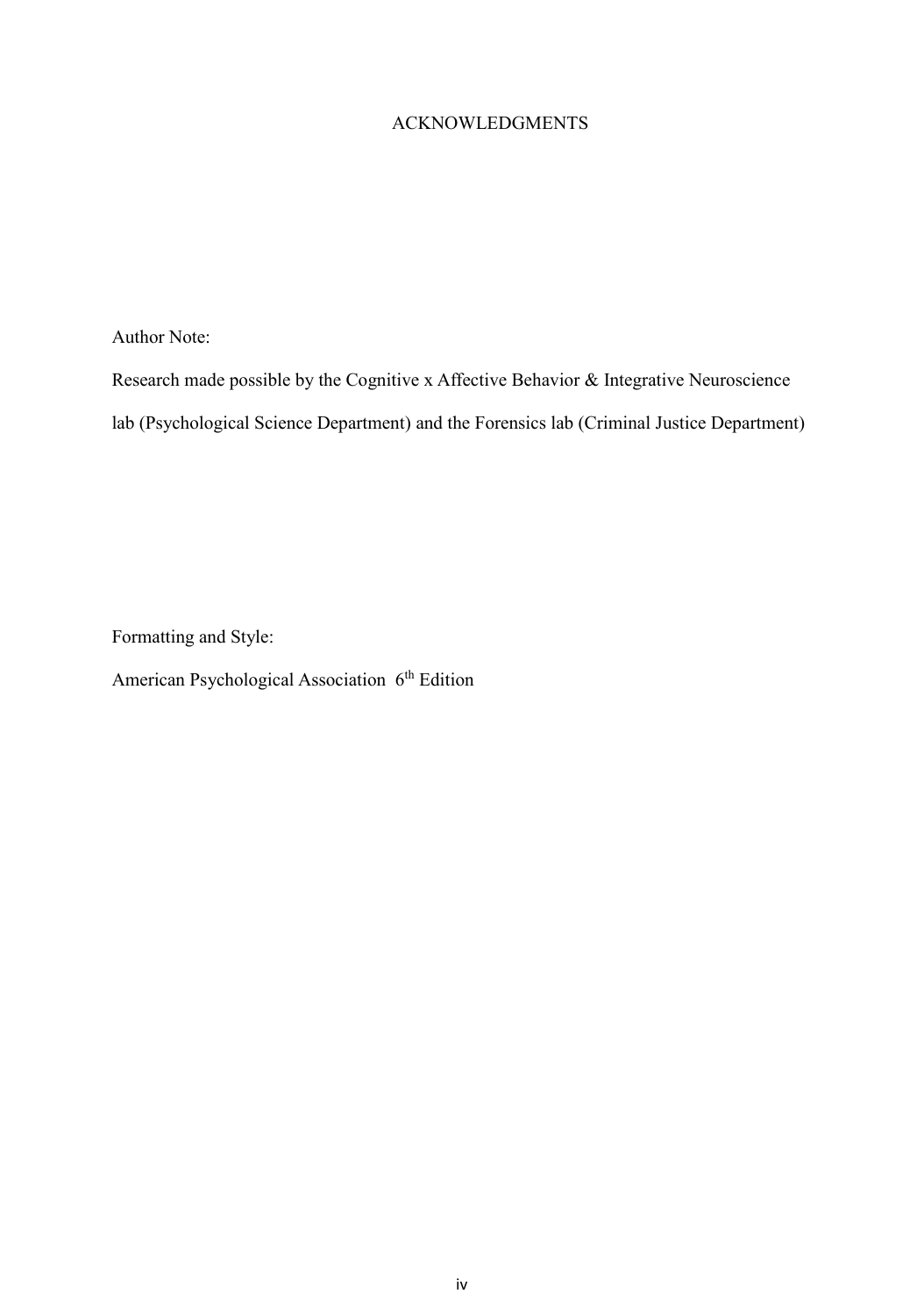## Table of Contents

| Possible Symptoms and Emotional States from Desensitization to Threat3 |            |
|------------------------------------------------------------------------|------------|
|                                                                        |            |
|                                                                        |            |
|                                                                        |            |
| Possible Symptoms and Emotional States from Hyper-Arousal to Threat7   |            |
|                                                                        |            |
|                                                                        |            |
| Psychological and Physiological Measures of Threat Perception9         |            |
|                                                                        |            |
|                                                                        |            |
|                                                                        |            |
| Method                                                                 | $\dots$ 14 |
|                                                                        |            |
|                                                                        |            |
|                                                                        |            |
|                                                                        |            |
|                                                                        |            |
|                                                                        |            |
|                                                                        |            |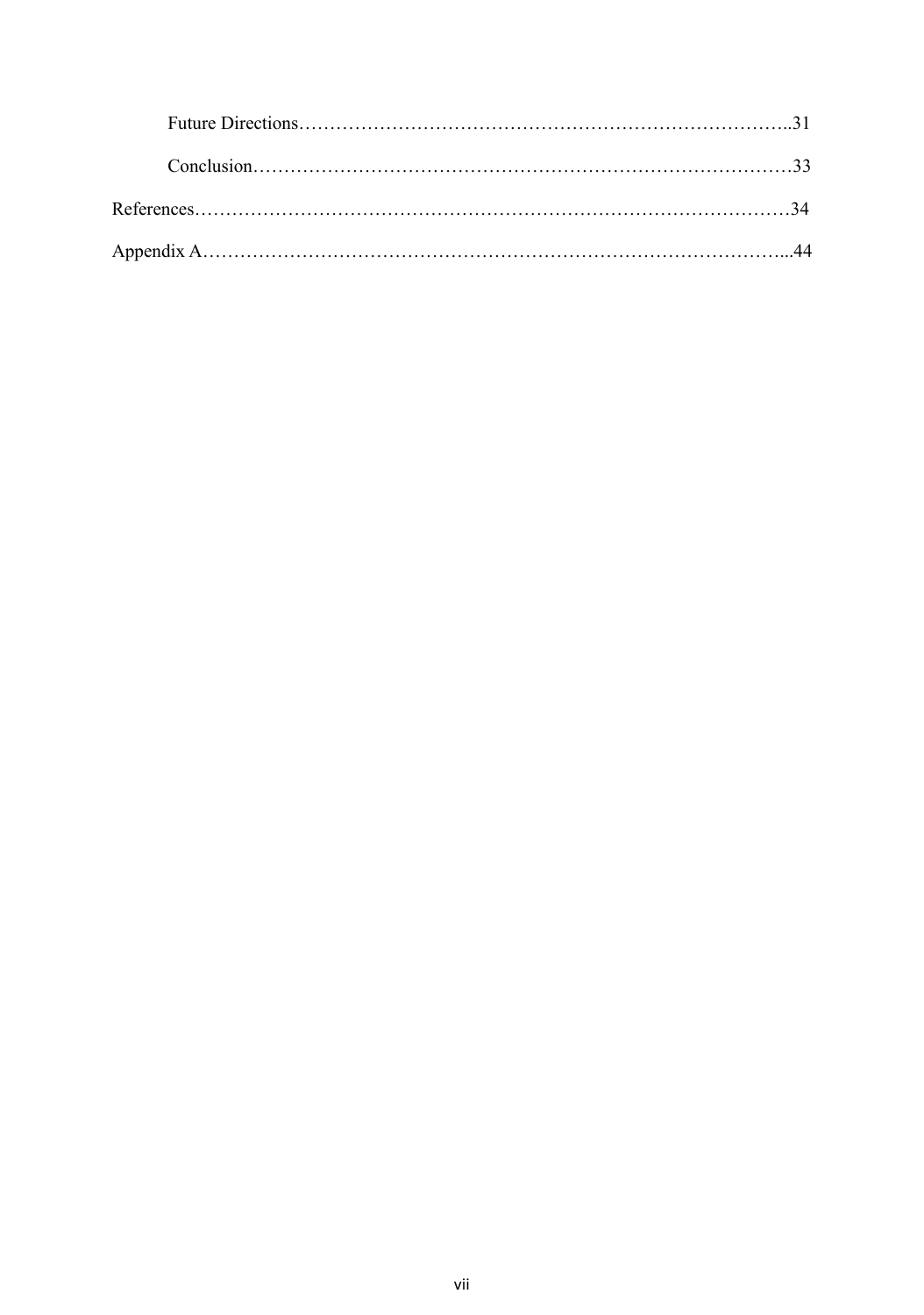## LIST OF TABLES

|--|--|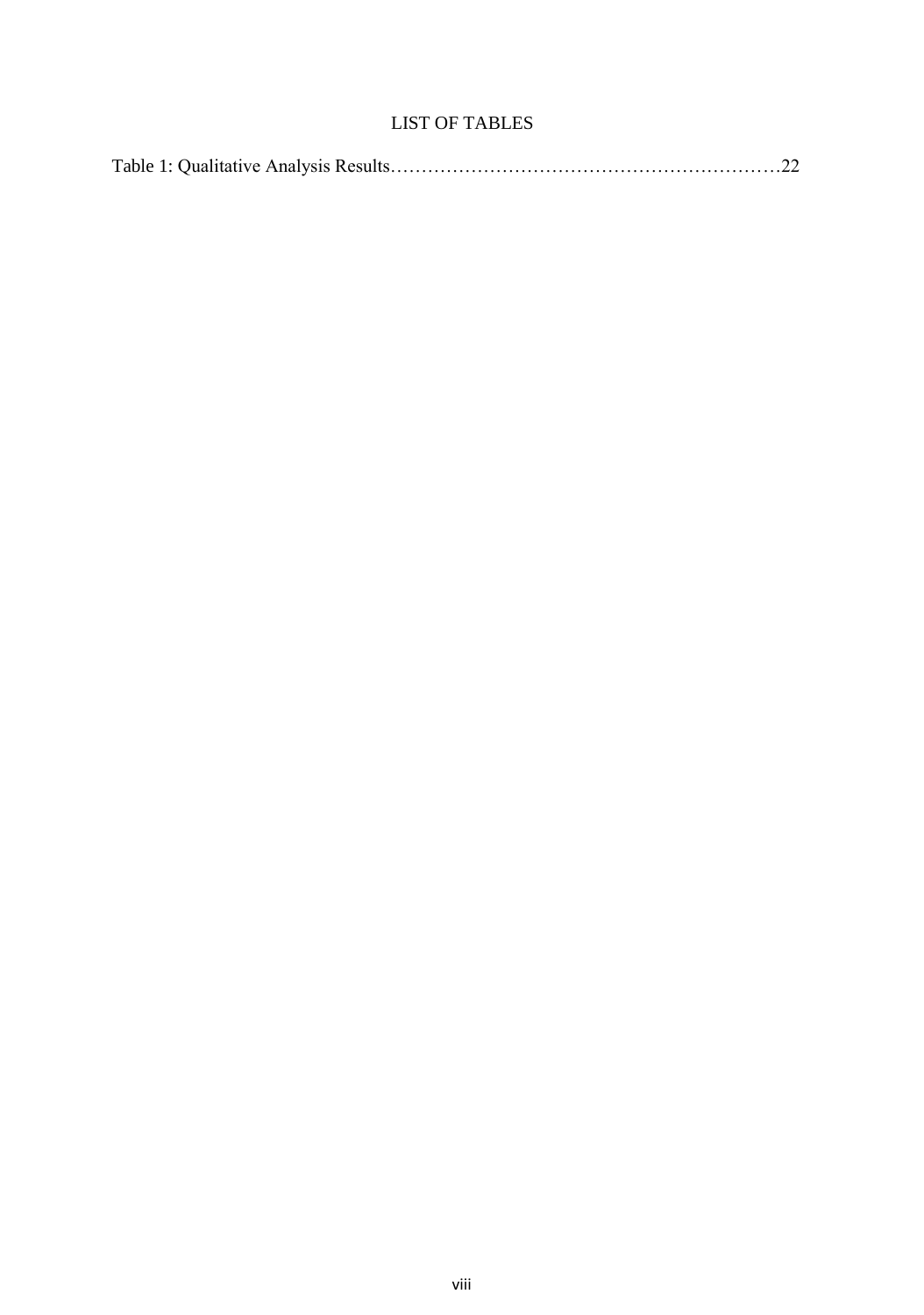## LIST OF FIGURES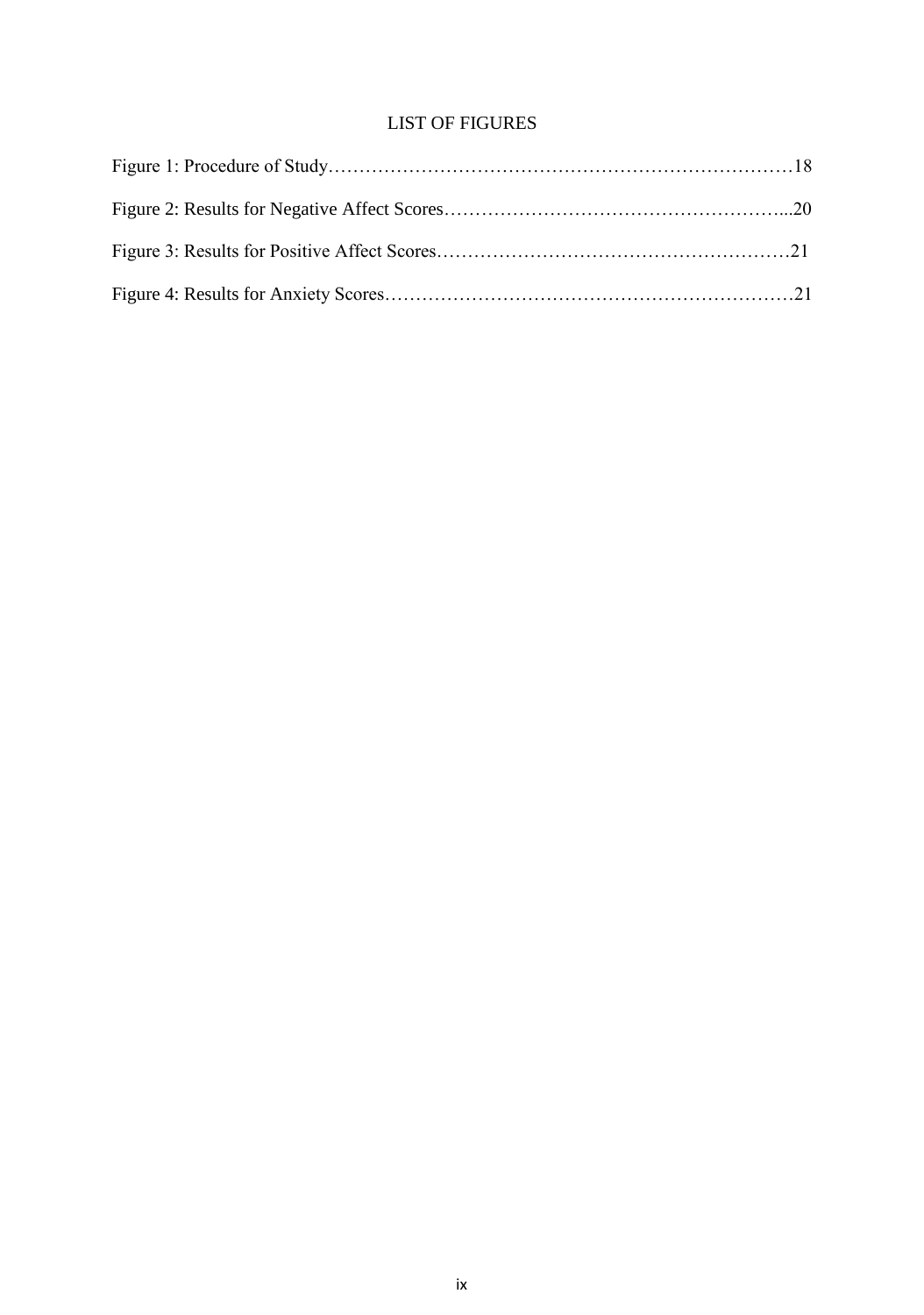Threat Perception Alteration as an Effect of Use-of-Force Simulation Training

#### **Introduction**

According to the National Law Enforcement Officer Memorial Fund (2018) firearmsrelated fatalities have risen more than 20% from 2017 to 2018 (NLEOMF, 2018). Over twothirds of police officers report being exposed to a life-threatening event, and about 25% of officers have to injure or kill a suspect over the course of their career (Komarovskaya et al., 2011). Increases in police officer fatalities may be linked to the quality of officer training. In order to become proficient at when and how to use a firearm on duty in response to threat, police trainers and academies typically use a use-of-force simulator to train and test cadets on these skills (Saus et al., 2006).

Use-of-force training has been an integral part of police training and testing for more than a century (Bennell, Jone, & Shevaun, 2001), and can bring about permanent changes in an individual's knowledge, attitude, and skills (Noe, 1986). Use-of-force simulations, such as the MILO Range simulator, expose trainees to realistic and integrative scenarios whereby use-of-force decisions improve overall when the participant practices making appropriate decisions using a wide range of use-of-force options (Bennell, Jone, & Shevaun, 2001). Useof-force simulations are similar to interactive video games in that the subject watches, responds, reacts, and adapts to the presented scenario using a controller in the form of a realistically weighted and sized gun. The MILO Range use-of-force simulation is most similarly compared to a video game that encompasses violence and weapons. Repeated use of the simulation may lead to repeated exposure to interpersonal aggression and perceived threat. Perceived life threat is a significant predictor of development of post-traumatic stress disorder (PTSD) (Blanchard et al., 1995) (Holbrook, Hoyt, Stein, & Sieber, 2001), therefore the long-term effects of this type of training should be analyzed.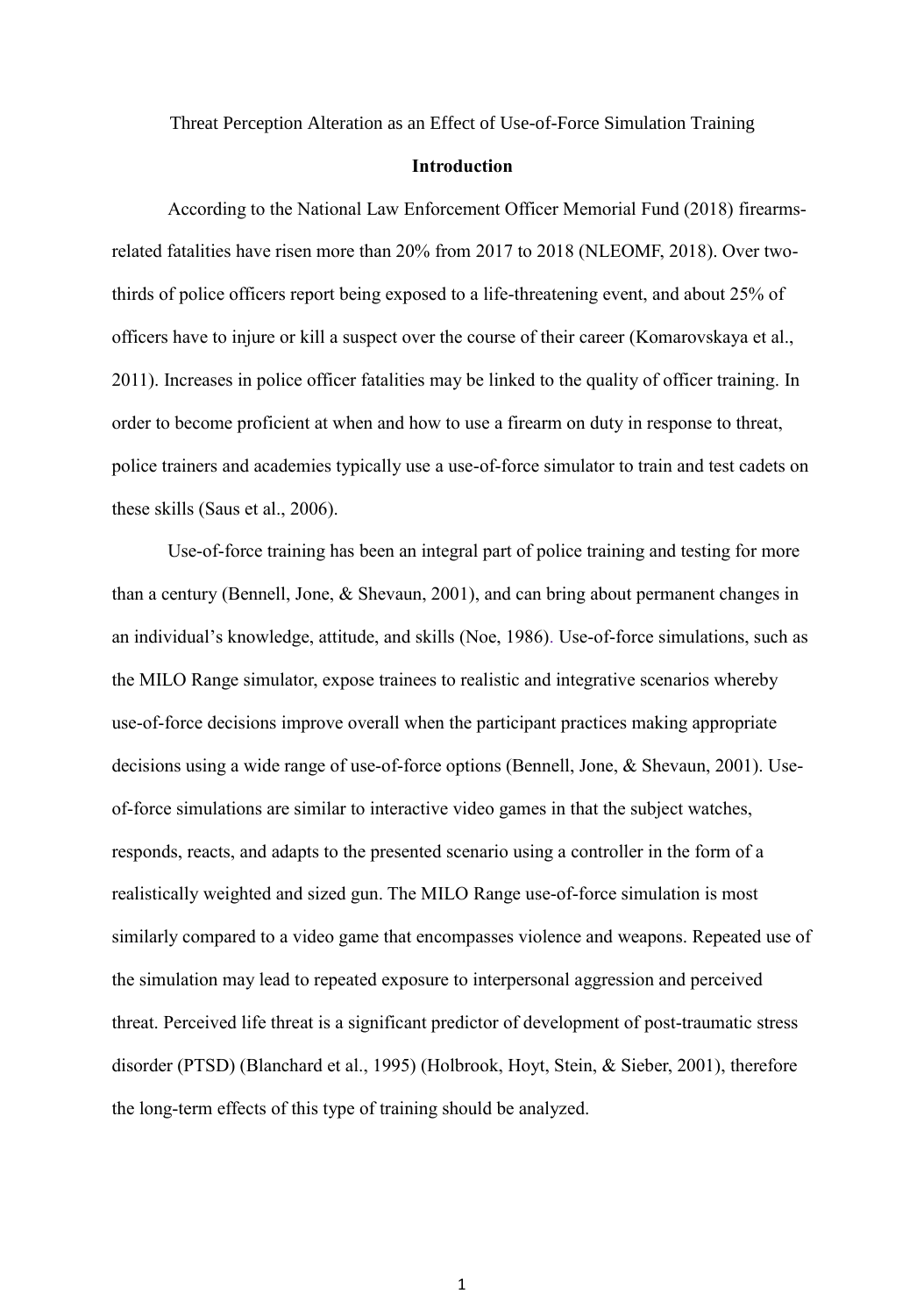#### **Post-Traumatic Stress Disorder**

Reduced emotional responding and hyper-arousal both affect functioning in individuals with PTSD. Emotional numbing is a cardinal symptom of PTSD (Litz, 1992) (Asmundson, Stapleton, & Taylor, 2004), and may be the aspect of PTSD most closely related to impairments in interpersonal relationships (Ruscio, Weathers, King, & King, 2002). Disruption of emotional regulation can extend beyond the feelings of fear and anxiety in those with PTSD (Frewen & Lanius, 2006) suggesting that the full range of human emotions may be affected. Further, war veterans that were exposed to trauma and have PTSD display anhedonia, emotional numbing (Kashdan, Elhai, & Frueh, 2006), have deficits in emotional responding (Roemer, Litz, Orsillo, & Wagner, 2001), and have worse perceptual quality of relationships compared to veterans without PTSD.

In contrast, when it comes to hyper-arousal and PTSD Kimble, Fleming, and Bennion (2013) found that hypervigilance (hypervigilance) toward threatening stimuli is a prominent feature of functioning in trauma survivors including soldiers, and Dalgleish et al. (2001) found the same to be true for children and adolescents. It is not uncommon for those with PTSD to report high levels of hypervigilance (Kimble, Fleming, & Bennion, 2013), and hypervigilance for threat is also a main component in anxiety (Dalgleish et al., 2001). The experience of negative affect or hypervigilance in PTSD may depend on individual differences in defensive reactions to threat. The rudimentary schema possessed by all humans is likely negatively impacted by the experience of trauma, and such damages may trigger psychological difficulties that interfere with coping processes (Carlier, Lamberts, & Gerson, 2000).

#### **Desensitization to Repeated Threat**

Engagement in violent video games is a significant risk factor for future aggression (Anderson et al., 2008), and low empathy (Funk, Baldacci, Pasold, & Baumgardner, 2004).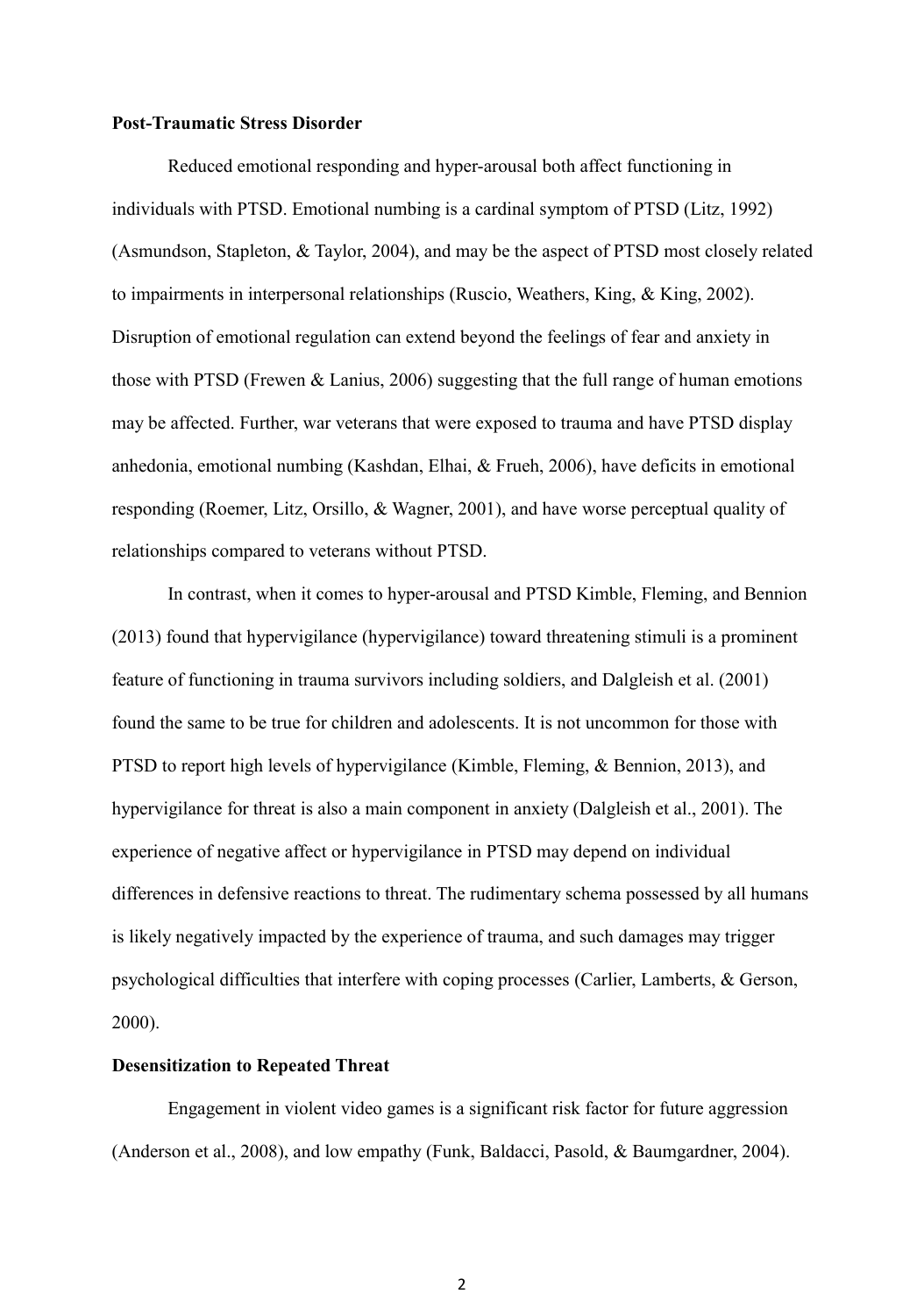Repeated play of realistic violent video games causes desensitization to emotional responses typically elicited from violent acts, and masks feelings of guilt in gamers (Gizzard, Tamborini, Sherry, & Weber, 2016). Furthermore, repeated exposure to violent video games creates the development of aggressive scripts resulting in aggressive behavior chronologically accessible to behavior expression, in turn diluting moral reasoning (Funk, 2005). Carnagey, Anderson, and Bushman, (2007) found that individuals become less physiologically aroused by real violence after playing a violent video game, even for just 20 minutes, and Funk (2005) reported that the United States Army uses an interactive video game that is very similar to a use-of-force simulator to desensitize soldiers during training. A change in an individual's assessment of threat may occur due to exposure to violent content, as a result behavioral outcomes to desensitization can include failure to stop violence, or committing violent acts (Funk, 2005). For a police officer these behavioral results could be detrimental to the safety of the public and the officer. If a change in threat perception occurs due to repeated exposure to violence the individual may have decreased defensive behaviors, decreased feelings of guilt, and decreased moral reasoning when confronted with violence. These outcomes for repeated threat exposure may be the result of the development of decreased emotional responding, and this may potentially lead to affective blunting over time.

#### **Possible Symptoms and Emotional States from Desensitization to Threat**

**Affect.** Negative affect is a state of psychological difficulty characterized by negative moods and emotions that impair adaptive functioning and well-being (Dua, 1993). A study by Dua (1993) found that a preponderance of self-reported negative affect was related to higher levels of stress, depression, poor psychological health, low self-esteem, and poor selfreported physical health. Individuals high in negative affect are more likely to appraise a situation as threatening, report dissatisfaction, distress, and discomfort over time, regardless of the situation, and tend to dwell on their shortcomings (Watson & Clark, 1984). Derryberry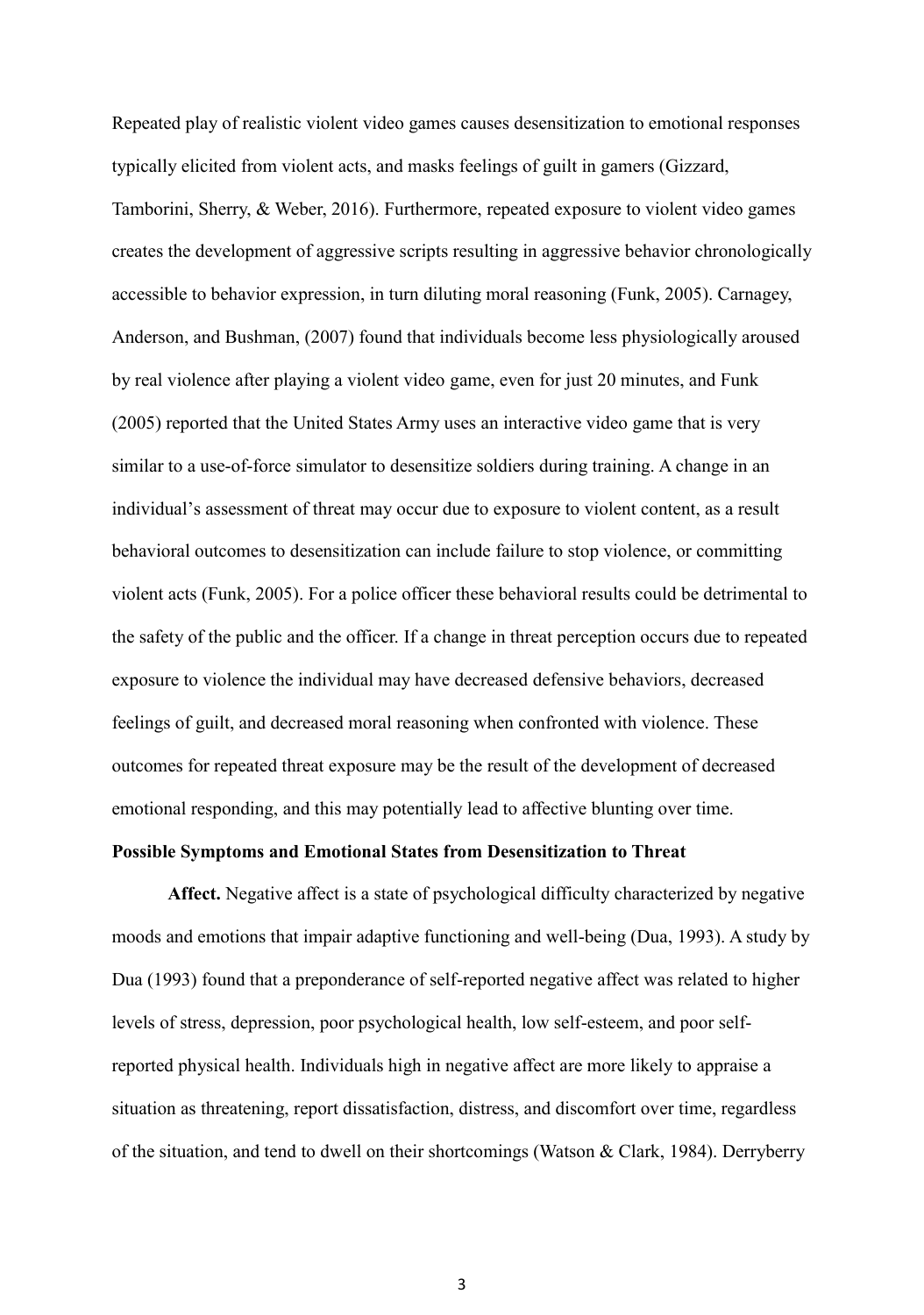& Rothbart (1988) pointed out that individuals may be predisposed to certain forms of affect due to differences in arousal patterns and negative emotions may produce physiological states that hinder attentional flexibility across situations. Individuals with more overall negative affect have higher levels of emotional uncertainty, while the opposite is true for individuals with more overall positive affect (Dixon, Patton, Fatkin, Gryhovivki, & Hernandez, 2006).

Contrary from negative affect, positive affect is regarded as an expression of positive moods consisting of joy alertness, and interest (Dua, 1993). Those who express positive affect have positive self-qualities, are goal oriented, and have healthier coping styles and abilities than those with symptoms of negative affect (Dua, 1993). Two broad bio-behavioral systems work in the brain, one orients benefits and reinforces behavior in which benefits follow, the other signals costs and reinforces avoidance behavior (Henriques, 2013). Positive affect is a person's approach system, it considers what actions, decisions, and objects an individual values as beneficial to existence, while negative affect is the avoidance system that recognizes risks to existence and responds with fear, anger, and pain when a cost is experienced (Henriques, 2013).

**Affective Blunting.** Affective blunting is described as the reduced intensity of emotional responses (both positive and negative affect). It can take the form of paucity of gestures, emotional numbing, and unchanging facial expressions (Evernsen et al., 2012), and is displayed as desensitization of emotional responses to external stimuli. After exposure to trauma affective blunting is particularly associated with symptoms of emotional numbing or desensitization, irritability, and a limited range of available emotions.

Desensitization is a key mechanism in explaining potential negative effects of playing violent video games (Funk, 2005). Desensitization to violence is an unconscious process taking place over time defined as the reduction or eradication of cognitive and emotional responses, creating decreased behavior responses to violent stimuli (emotional numbing)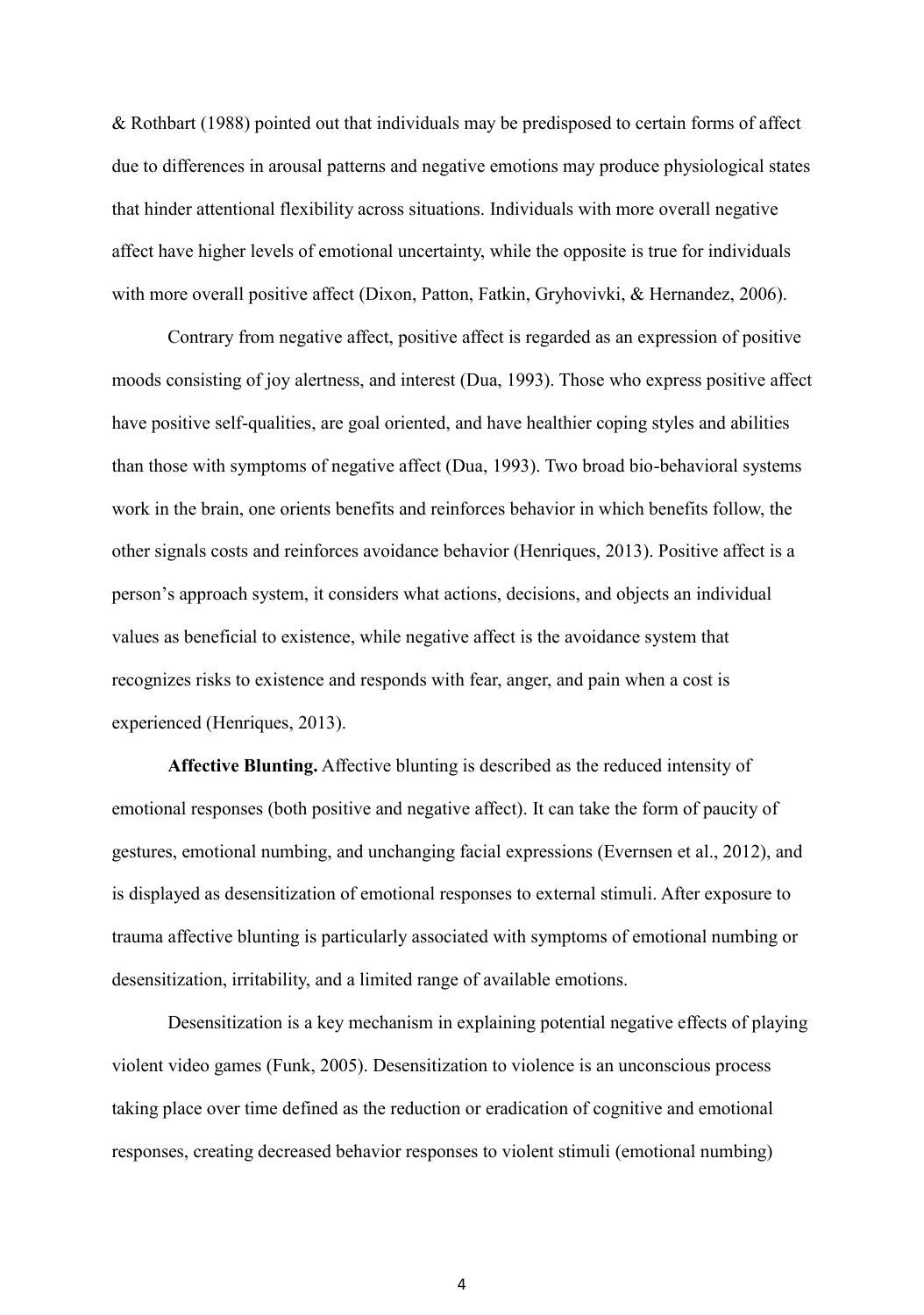(Funk, 2005). In a study of 262 Dutch police officers who experienced a situation the same as or similar to situations provided in use-of-force simulations Marmar et al. (2006) found that after a real-life critical incident 34% of officers had clinically significant symptoms of emotional numbness, indicating a change in perception. Fanti, Panayiotou, Lombardo, and Kyranides (2016) found that individuals characterized as callous and unemotional have reduced physiological activity when responding to emotions as their responses did not differ when shown a violent film compared to a comedy, indicating less positive and negative affect. In addition, a longitudinal study using fMRI Evensen et al. (2012) found that reduced affect is associated with decreased brain activity. Proper responses to potentially dangerous or threatening stimuli and situations are crucial for law enforcement officer's job function and mental (and in turn physical) health. Emotional suppression or numbing reflects a reduced ability to express emotion and diminished positive affect (Kashdan, Elnai, & Frueh, 2007) and negative affect, most likely occurring due to avoidance of stimuli that may evoke emotions and/or deplete psychological and biological emotional processing (Amdur, Larsen, & Liberzon, 2000). Emotional numbing is a component of human response to trauma (Amdur, Larsen, & Liberzon, 2000) and involves symptoms of PTSD such as having restricted emotional expression, decreased interest in pleasurable activities, and feeling detached from others (Kashdan, Elnai, & Frueh, 2007). A change in threat perception may lead emotional numbing and desensitization, in turn leading to blunted affect over time. This difficultly with emotional expression may impede the ability to function in setting requiring the regulation of emotion. Conversely, there is evidence that repeated exposure to threat and violence may increase a person's situational awareness, leading to hyper-arousal for threat.

#### **Situational Awareness and Threat**

Situational awareness is a conscious dynamic reflection of a situation, involving past, present, and future considerations. For law enforcement officers situational awareness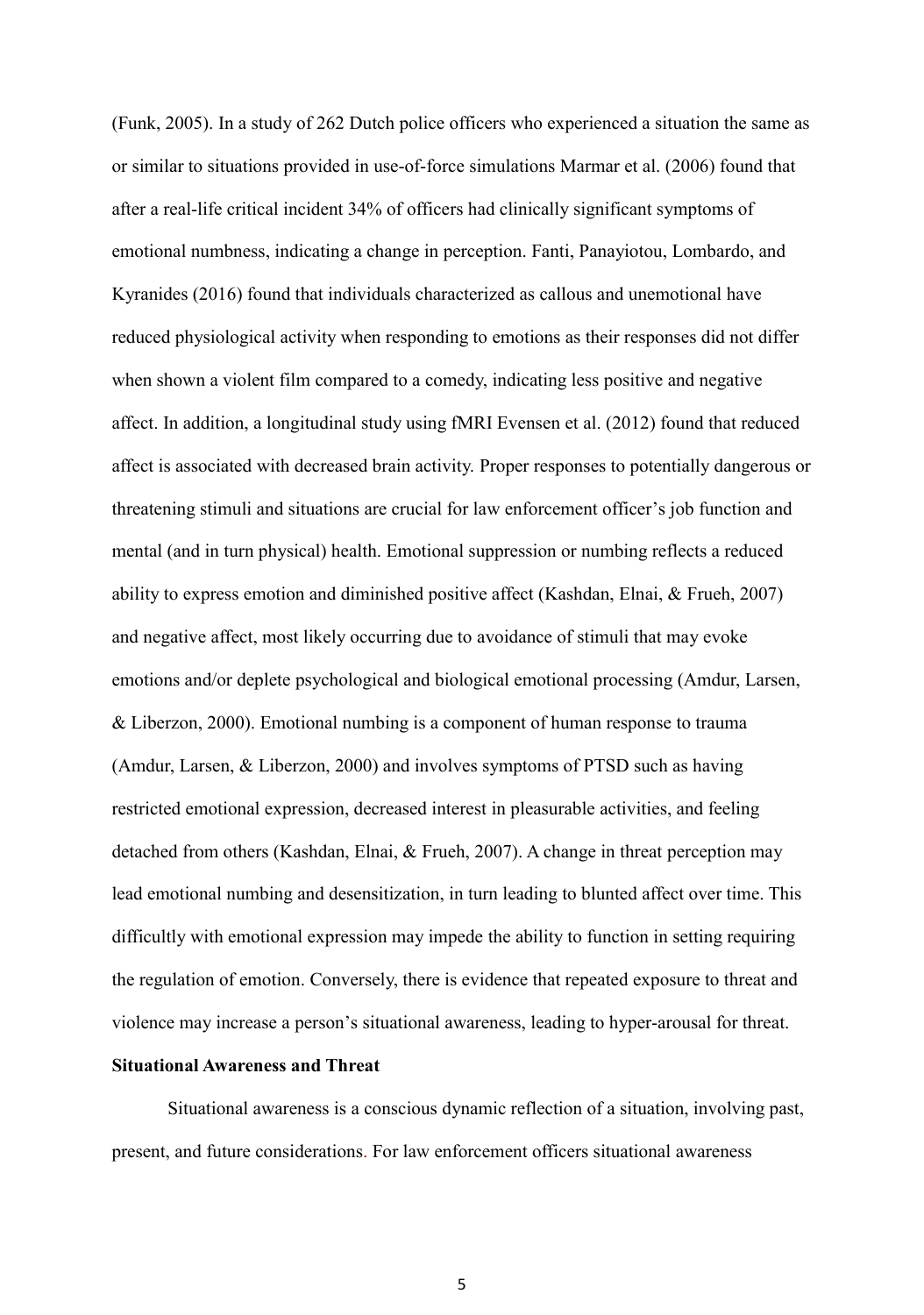consists of knowing the number of civilians involved in an occurrence, the number of officers, how many suspects there are, if there are any casualties (Saus et al., 2006), and the current level of threat.

Precise decision-making and performance is critical in complex situations, such as those officers are exposed to, and is closely linked to situational awareness (Saus et al., 2006). A heavy toll is taken on the mental capacities of criminal justice personnel during and after they are involved in situations that are characterized by a complex environment with a great deal of uncertainty, a rapidly evolving scenario, and a high degree of fear, personal threat, and potential use of firearms (Saus et al., 2006), such as the scenarios depicted in the simulation. An individual's degree of situational awareness can increase to an unhealthy level due to repeated trauma or exposure to physical danger, if such an increase is seen the individual may start to display psychological and behavioral symptoms such as hyper-arousal (Burgess & Legg, 2017). Police officers are exposed to traumatic events more often and intensely than other occupations, therefore the likelihood of residual effects is greater (Violanti,1997). The level of personal threat experienced is likely to contribute to the degree of psychological symptoms endured by officers. 662 officers provided a narrative of the most stressful critical incident experienced during their career so far, officers whose narratives contained a high degree of personal threat reported more emotional distress and current hyper-arousal symptoms (McCaslin et al., 2006). These results suggest that experiencing personal threat during a critical incident may subject the individual to a greater risk for subsequent distress (McCaslin et al., 2006) by increasing their level of situational awareness to the point that is becomes maladaptive. If situational awareness is increased to an unhealthy degree, hypervigilance to threat may occur to due increased anxiety, stress, and arousal.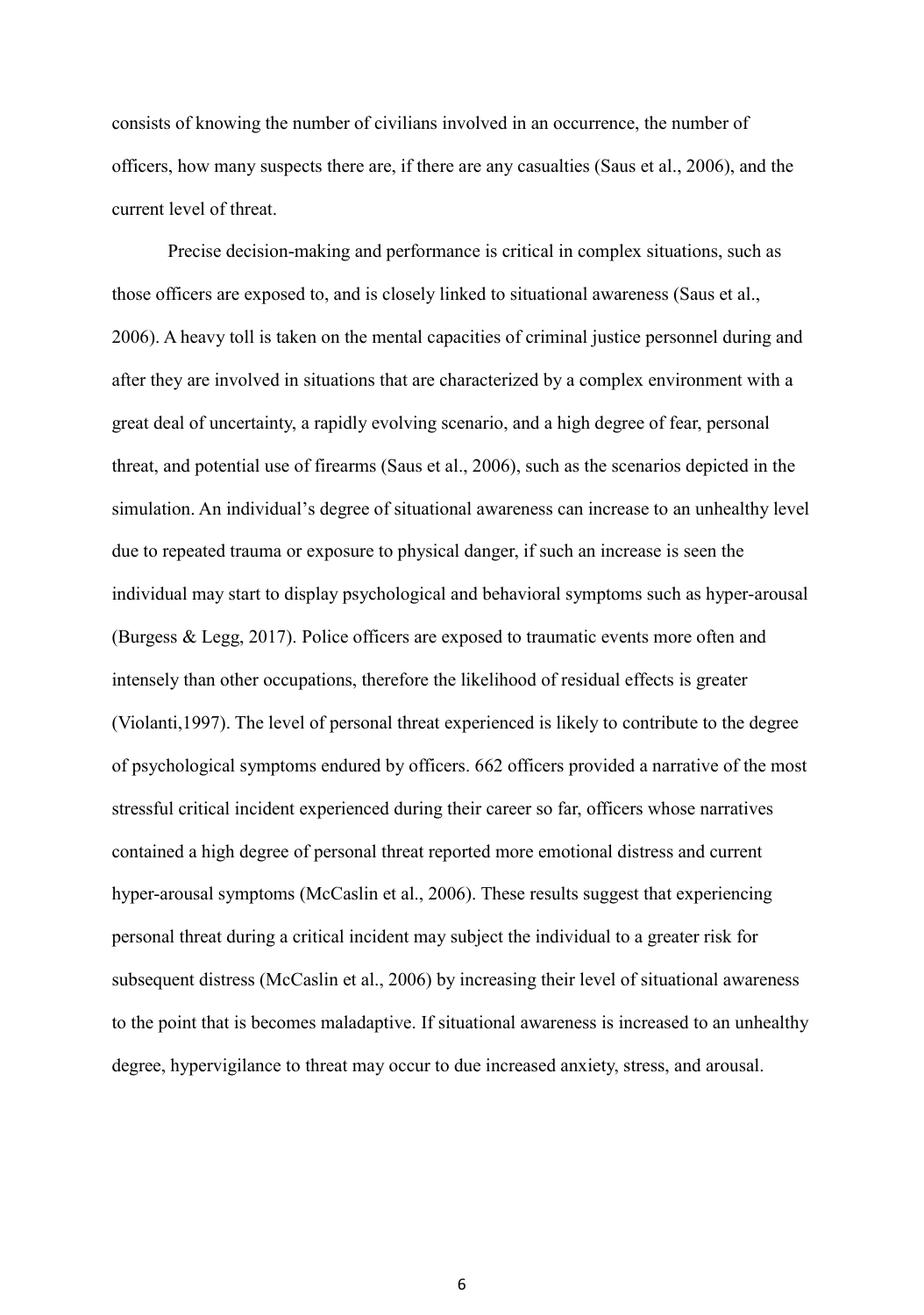#### **Possible Symptoms and Emotional States from Hyper-Arousal to Threat**

 **Anxiety.** Anxiety can be described as feelings of tension, worry, or apprehension causing an unpleasant emotional state and autonomic arousal (Bekker et al., 2003). Anxious people probably experience emotions as subjectively aversive and may try to control emotional experiences by using maladaptive interpersonal behaviors as a defense mechanism (Mennin, Heimberg, Turk, & Fresco, 2006). High levels of anxiety are seen parallel with enhanced threat perception in response to external cues (Muris, Merckelbach, Scherpers, & Meesters, 2003) and threat provoked anxiety is known to selectively disrupt the accuracy of working memory performance (Shackman et al., 2006), perception, reactions, and other cognitive processes. Additionally, anxiety may initiate compensatory processing strategies that in turn limit response flexibility (Derryberry & Rothbart, 1998) such as hyper-arousal.

The level of threat experienced by police officers may be a predisposing factor for subsequent anxiety. In a social anxiety experiment individuals with high and low anxious symptoms watched six actors who expressed two positive behaviors, two negative behaviors (threatening behaviors), and two neutral behaviors; the low anxiety group selectively discriminated the positive actors, whereas the high anxiety group selectively discriminated the negative actors indicating an attentional bias to threat (Bogels & Mansell, 2004). An attentional bias for threat is found in many anxious individuals and consists of facilitated attention and difficultly in disengagement (Cisler & Koster, 2010). Individuals that display an attentional bias show increased physiological reactions compared to individuals without attentional bias and individuals with an attentional bias that have been trained to avoid threatening stimuli (Heeren, Reese, McNally, & Philippot, 2012). Aspects of attentional bias to threat previously named are closely related to symptoms of hypervigilance. Hypervigilance focuses attention on potential threats and may maintain a forward feedback loop in which anxiety is increased (Kimble et al., 2013). In this feedback loop anxiety leads to increased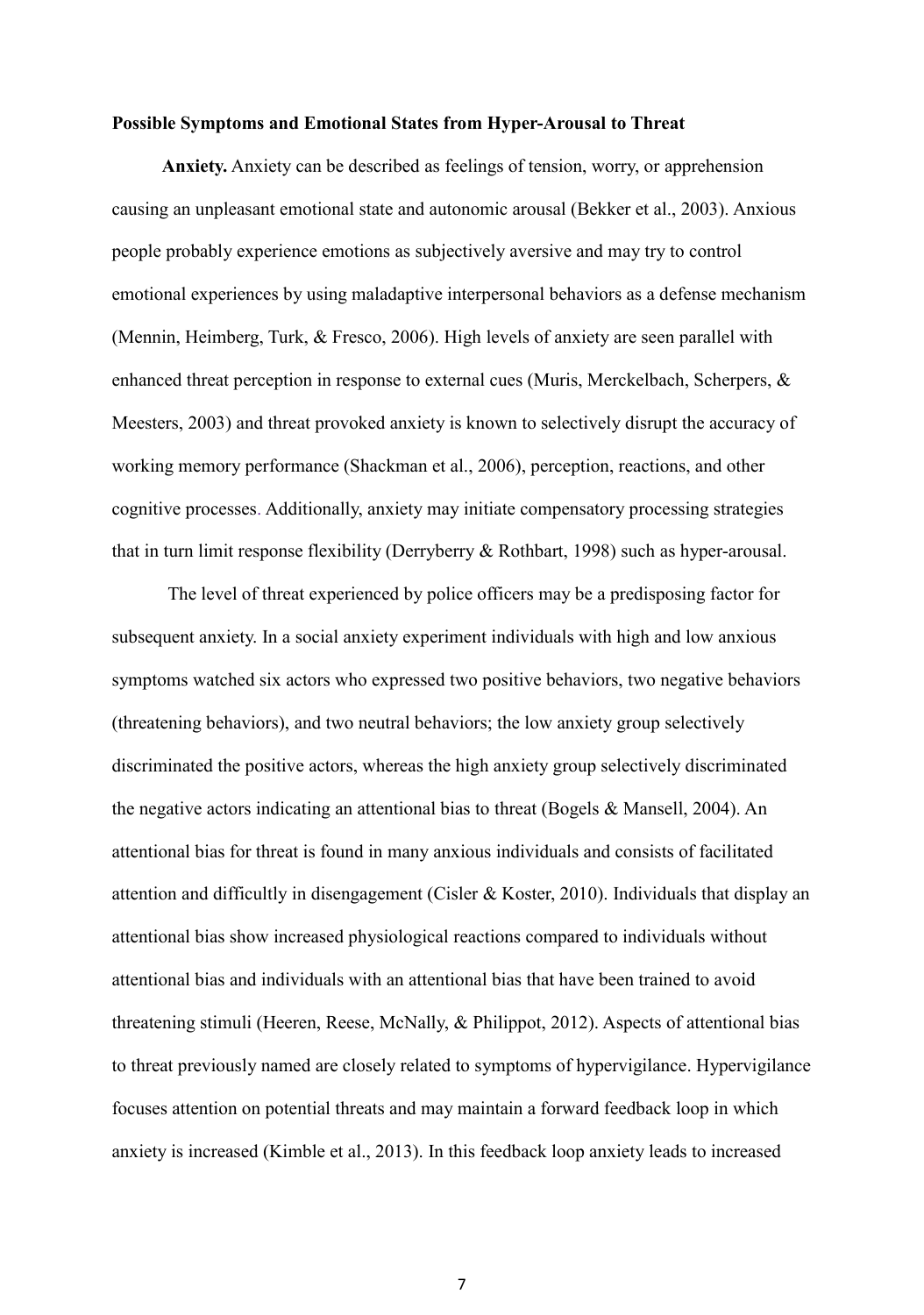hypervigilance for threat causing a greater level of threat detection, therefore increasing anxiety in turn increasing hypervigilance (Kimble et al., 2013).

**Hypervigilance.** A manifestation of anxious apprehension is hypervigilance, described as increased readiness to deal with threat during a heightened state of arousal (Somerville, Whalen, & Kelley, 2010). Hypervigilance is an emotional state with the goal of protecting the body against threat. People experiencing hypervigilance exhibit symptoms of increased autonomic activity such as increased respiration rate (Burgess & Legg, 2017) and heightened scanning of the environment for cues related to one's future or potential level of threat or safety (Somerville et al., 2010). Within the realm of anxiety, hypervigilance often refers to specific and intense selective attention for threat-related stimuli (Bogels & Mansell, 2004). Kimble et al. (2013) points out that hypervigilance is understood to worsen or maintain symptoms in anxiety disorders, and many theories suggest that attentional bias to threat and hypervigilance play a major role in anxiety disorders and PTSD. Hypervigilance facilitates quick identification of threat and early activation of defense behavior (Buodo, Peyk, Junghofer, Palomba, & Rockstroh, 2007), therefore anxious symptoms are exacerbated by hypervigilance and individuals affected tend to misinterpret ambiguous situations and exaggerate minor threats, in turn increasing anxious symptoms (Kimble et al., 2013).

Many models of hypervigilance hypothesize that anxious individuals are hypervigilant to threat, more specifically, the individual's attention is directed to stimuli that are relevant to his or her concerns (Bogels & Mansell, 2004). If this attention shift occurs the threat stimuli are likely to maintain their capacity to elicit anxiety and be interpreted as threatening, therefore interfering with social performance (Bogels & Mansell, 2004).

Research on this topic suggests that dysfunctional processes of hypervigilance are automatic, (Bogels & Mansell, 2004), and include strong cortical activation compared to healthy controls (Budo et al., 2007). Autonomic arousal and visual scanning (hypervigilance)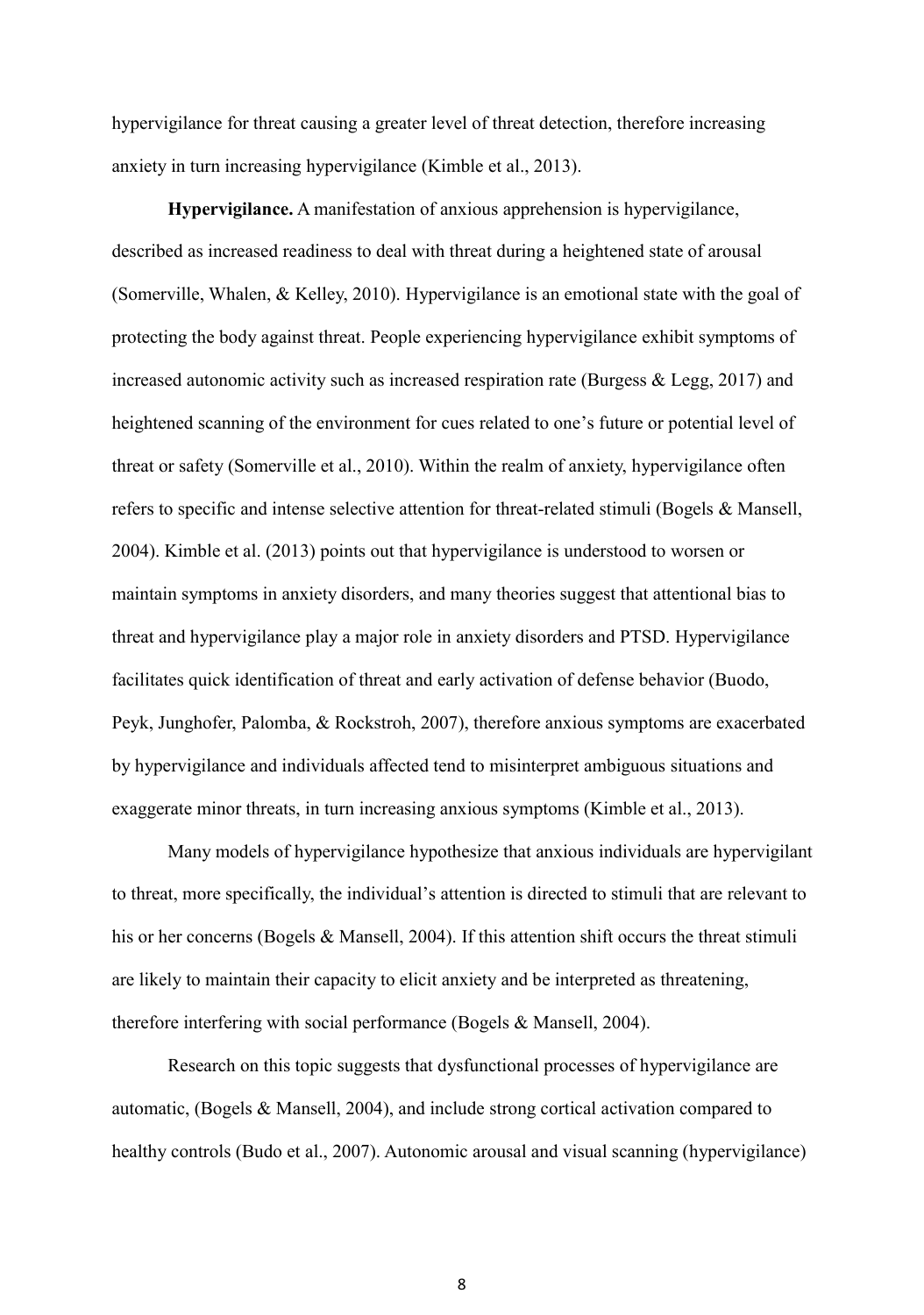have been demonstrated to be linked and lead to further symptoms of attentional bias, even when the behavior does not result in a conscious increase in anxiety (Kimble et al., 2013). In addition, this study provides support for the role of hypervigilance in increasing visual scanning and arousal, even to neutral stimuli, if the detected stimulus is feared (Kimble et al., 2013). Another study focusing on this concept assigned participants to a neutral, pleasant, or a hypervigilance condition while looking at neutral photos; the hypervigilance group had significantly more fixations and their pupil size was significantly larger indicating increased scanning and autonomic arousal respectively (Kimble et al., 2013). A study assessing hypervigilance in veterans found high levels of hypervigilance in civilian settings in all returning veterans that were assessed, even those without PTSD, suggesting that exposure to threat may be enough to elicit hypervigilance (Kimble et al., 2013).

This concept of the interaction between hypervigilance and anxiety is important for the present study because participants are exposed to a situation in which their concern is preserving their life and the lives of innocent people. Being easily startled, overreacting to other's actions, overanalyzing a situation to be worse than it is, and being overly sensitive are symptoms of hypervigilance (Burgess & Legg, 2017) that may directly affect police work. If the participant already exhibits anxious symptoms, exposure to this kind of scenario may increase attentional bias for threat, leading to hypervigilance, or, the individual may develop anxiety due to repeated threat, therefore being worsened by subsequent threat and developing into hypervigilance.

#### **Psychological and Physiological Measures of Threat Perception**

An emotional arousal study using fMRI analysis found that when sampled cortical regions processed emotional pictures (pleasant and unpleasant) there was significantly greater functional activity compared to when neutral images were processed (Lang, Bradley, & Cuthbert, 1998). This finding suggests that emotions and physiological arousal are connected,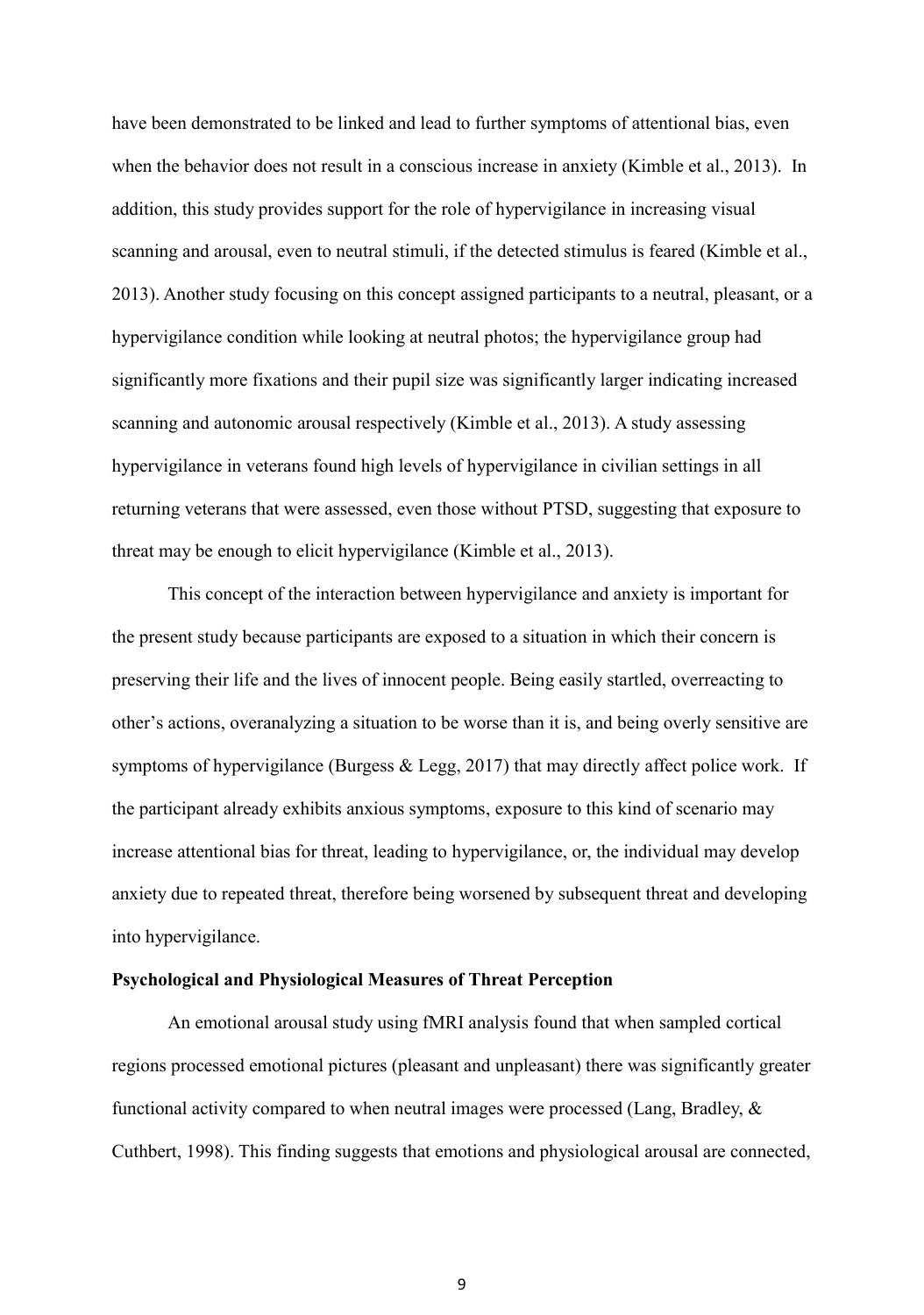and therefore can be measured. Event-related potentials were measured while subjects viewed complex and simple emotionally arousing and neutral photos; emotional photos elicited a larger late positive potential than neutral photos, further, aversive emotional pictures showed larger late positive potentials than pleasant pictures (Bradley, Hamby, Low, and Lang, 2007). For the present study physiological data is measured while the participant preforms the simulation and during a baseline period. During states of human emotion such as anxiety and fear, related primitive autonomic and somatic reflexes are engaged and defensive components of the motivation circuit are active, thus human emotions can be measured bio-electrically as activity (Lang, Bradley, & Cuthbert, 1998).

 **Respiratory Response.** Respiration rate is the number of breaths taken per minute and is a marker that can measure autonomic reactions and arousal. Respiratory response is part of parasympathetic nervous system (PSNS) activity, typically responsible for calming the body. During stressful or fearful situations humans may show signs of hyperventilation. One example is how the respiration system is involved in the flight or fight response, when this response is activated breathing speeds up to allow more air for increased blood flow (VanDiest et al., 2001). In a study of emotional arousal when participants considered music pleasurable (emotionally aroused) or the participant had a 'chills' response significant increases in respiratory rate were recorded (Salimppr, Benovoy, Longo, Cooperstock, & Zatorre, 2009).

Highly coordinated defensive behavioral responses accompanied by appropriate autonomic and respiratory changes can be elicited by potential or actual threatening stimuli in the environment (Dampney, 2015). Alerting stimuli will evoke respiratory responses characterized by respiratory activation (Dampney, 2015), making respiratory rate a marker of arousal. Brief alerting stimuli and prolonged psychological stressors are shown to cause increases in respiratory rate in humans (Dampney, 2015). Bryant, Creamer, O'Donnell,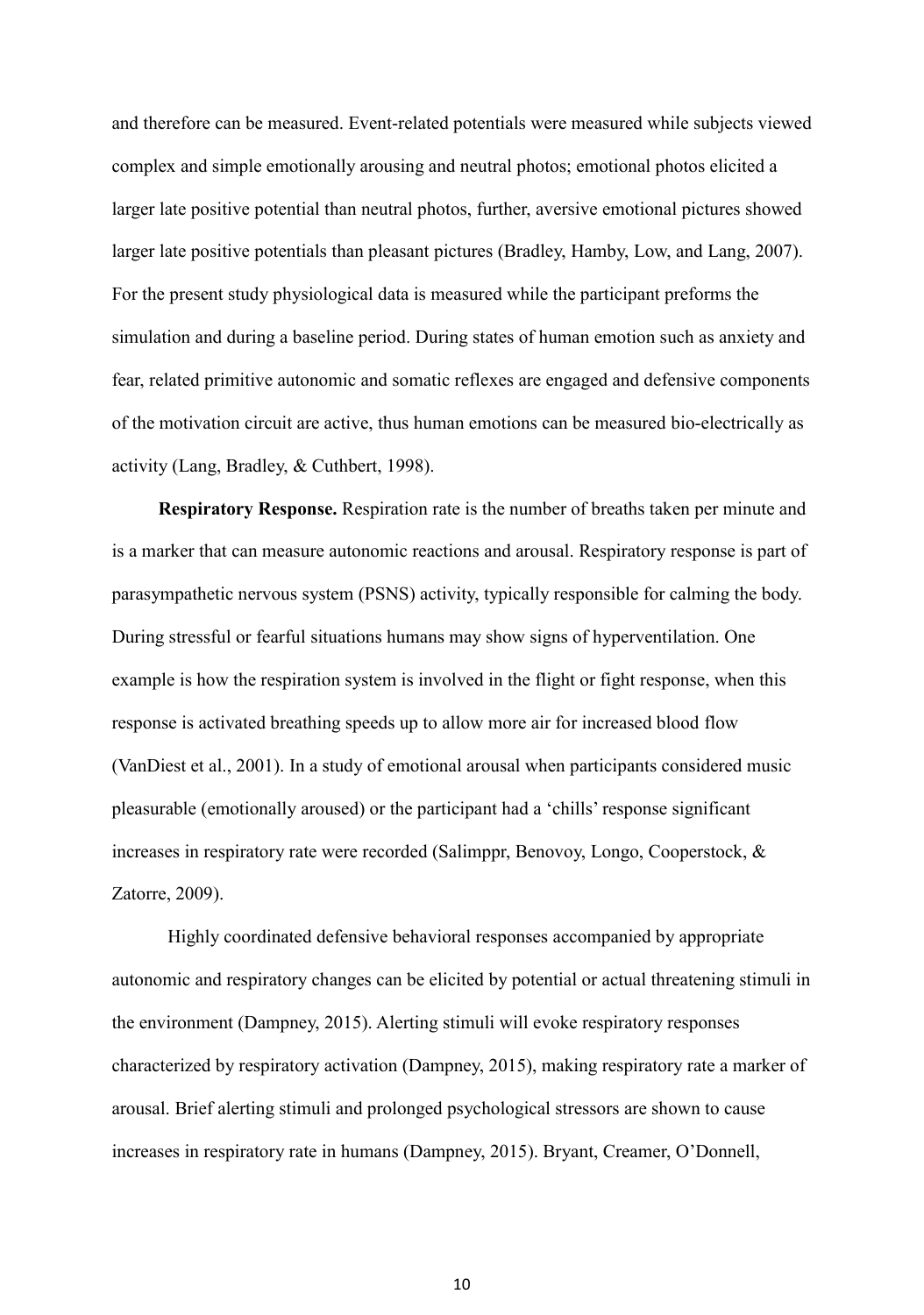Silove, and McFarlane (2008) found that patients with PTSD have higher respiratory rate after a traumatic event, and patients were more likely to develop PTSD at 3 months after initial assessment if their respiratory rate was at least 22 breaths per minute, therefore elevated respiratory rate may be a predictor of subsequent aversive psychological effects.

On the other hand, a decrease in physiological activity may be associated with disorders in affect because decreased emotional responding may be linked to a decrease in physiological responding. Individuals that have been exposed to trauma may be expected to have heightened physiological arousal, however there is evidence that blunted physiological activity may occur (McTeague et al., 2010) or even be typical for trauma victims compared to increased physiological activity (Sack et al., 2004). Further, Hopper, Spinazzola, Simpson, and Vander Kolk (2006) found blunted PSNS activity for individuals exposed to trauma, and DePierro, D'Andrea, and Pole (2013) found lower respiratory sinus arrhythmia associated with anxiety in women subjected to interpersonal violence. Decreased physiological responses for participants with mood disorders has been shown (Matsuo, Kato, & Kato, 2002), most likely due to poor stimulus response capabilities, and PTSD has been shown to involve a blunted startle response to threat cues (DePierro, D'Andrea, & Pole, 2013) and involve negative affect that triggers blunted vagal (PSNS) activity (Meyer et al., 2016). Additionally, emotional suppression (reduced expressive behavior and somatic activity) is associated with decreased autonomic arousal such as decreased heart rate (Gross & Levenson, 1993).

Some PTSD patients show increased physiological arousal during threatening imagery, and other PTSD patients show physiological hypo-reactivity probably due to negative affectivity compromising defensive responding (McTeague et al., 2010).

**Self-Reporting.** A method of assessing perception of threat is self-port questionnaires that evaluate symptoms, emotions, and feelings associated with the mental state in question.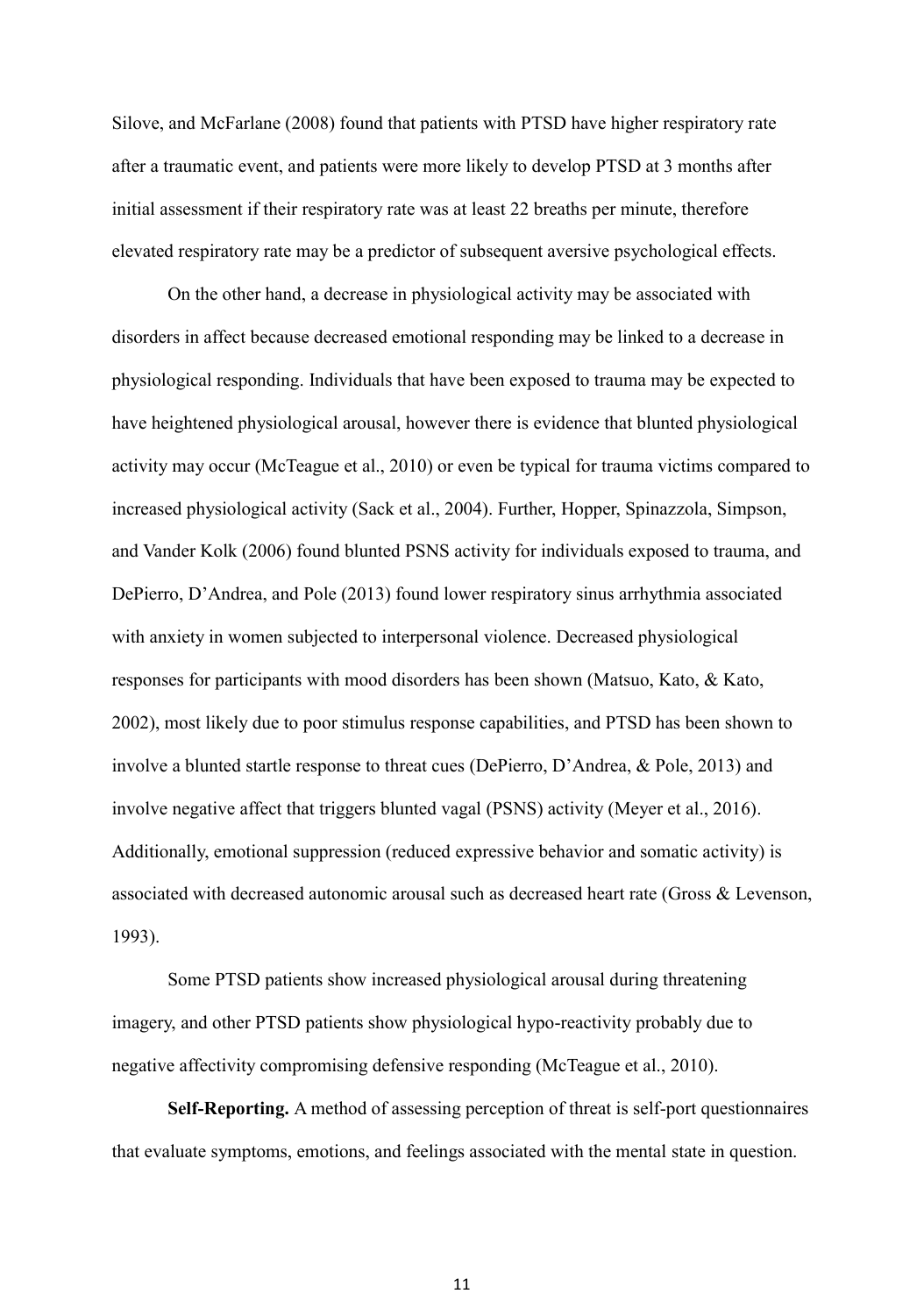Funk (2005) found an inverse relationship between frequency of violent video game use and empathy measured by a self-report questionnaire and Saus et al. (2006) found high correlations between observer and self-report data supporting the use of self-report rating in studies of factors influencing situational awareness. Another study that addressed cognitive and affective predictors of simulation performance found that personality characteristics during a marksmanship contest measured by a self-report questionnaire indicated participants with a high stability profile would exhibit better simulation performance (Dixon, Patton, Fatkin, Gryhovivki, & Hernandez, 2006). In a study of police officers, contextual threat influenced both self-reported and physiological emotional responses (Pole, Neylan, Best, Orr, & Marmar, 2003) and in a study concerning desensitization Lang et al. (1970) found that patient self-reports were significantly related to the degree of heart rate acceleration evoked by fear images. Results of the previously mentioned study suggest that responses on cognitive and affective assessment surveys provide an indication of the readiness of a participant for use-of-force simulation training, suggesting the degree to which a person may be affected by the simulation in the long-term.

#### **Rationale**

Police officers are commonly subjected to life-threatening situations, and recently the number of officers shot by a suspect have risen. To see if the increase in poor outcomes in police-citizen contact is associated with negative effects of officer training the present study aims to investigate officer's threat perception after completing use-of-force training. In order to successfully avoid perceived danger in use-of-force simulations, and real life alike, an individual must have experience navigating critical incidents and must be of sound mind as far as how he or she perceives threat. Anderson et al. (2008) found that exposure to violence changes behavior, scripts, attitudes, and beliefs and Kleider, Parrott, & King (2009) found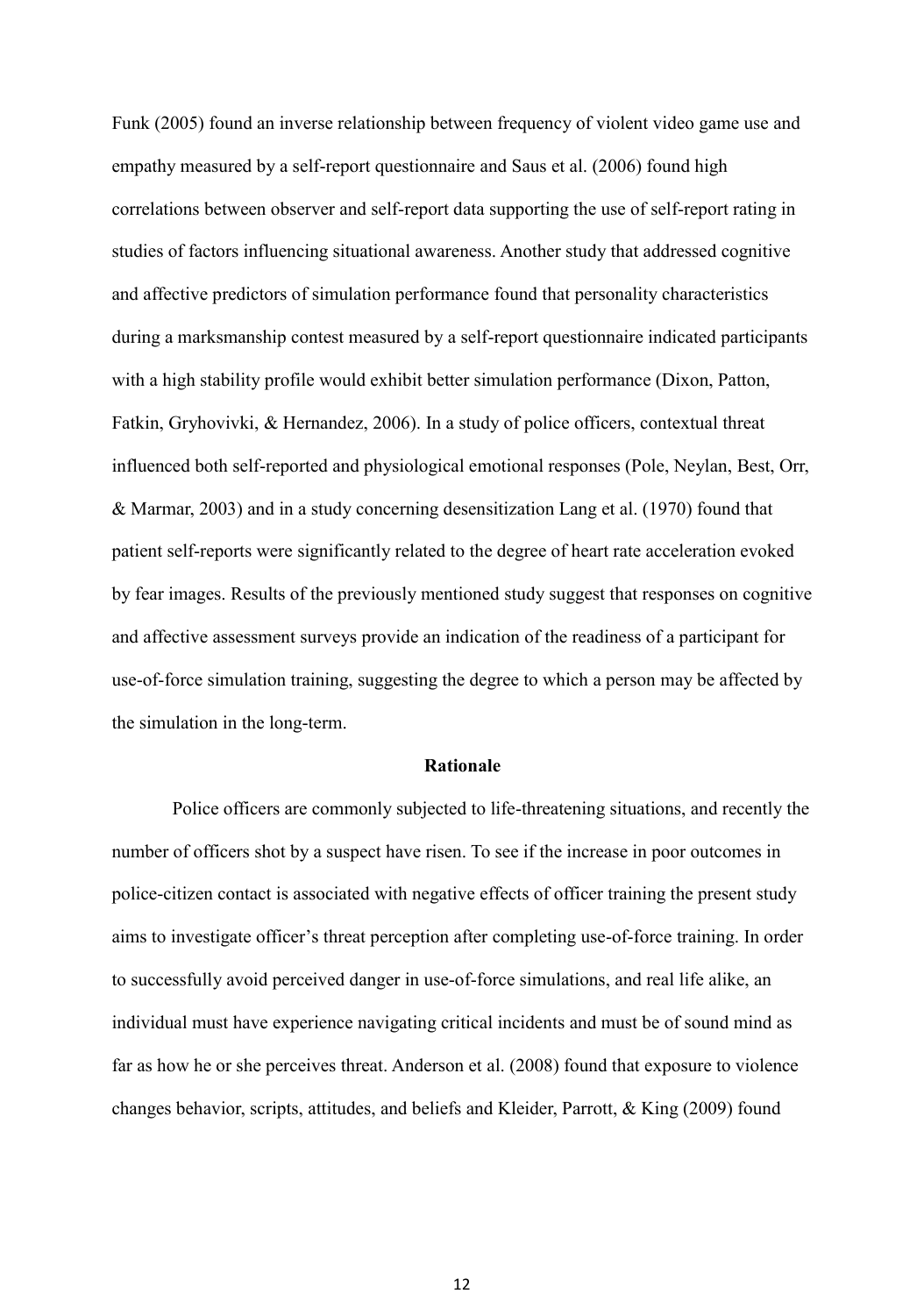that police-relevant threat creates a load on working memory that impairs cognitive processing abilities.

Repeatedly not feeling safe, or feeling threatened could put a person constantly on guard, or could desensitize a person to threat. More specifically, either the presence of hypervigilance symptoms causing extreme or increased perception of threat, or the presence of affective blunting symptoms causing majorly reduced perception of threat is expected due to the simulation's potentially violent nature. Use-of-force simulators realistically re-create scenes police officers encounter so officers can gain experience using these skills to effectively navigate their duties. Little information is known, however, about the long-term effects of these simulations on the psychological well-being of officers. With the goal of assessing police officer training methods, information, and health, the purpose of this study is to see if participation in use-of-force simulations may alter threat perception. The information found will hopefully be used to adapt officer training and recognize psychological symptoms associated with repeated threat.

Engagement in realistic simulations that require use-of-force decision making expose participants to an element of violence and uncertainty about safety throughout the course of the training. Repeated exposure to personal threat such as this may alter the participant's assessment of threat over time. Therefore, the scenarios depicted in the MILO Range use-offorce simulator (created by FAAC Incorporated), may cause an unhealthy increase in situational awareness, causing an increase in anxious symptoms and autonomic arousal consistent with increased perception of threat. On the other hand, repeated exposure to this type of threat may cause desensitization to violence leading to decreased emotional responding (decreased negative and positive affect), consistent with decreased perception of threat. Hence, for the present study two alternative possibilities will be examined: (a) increased anxiety and respiration rate will be markers of increased hypervigilance symptoms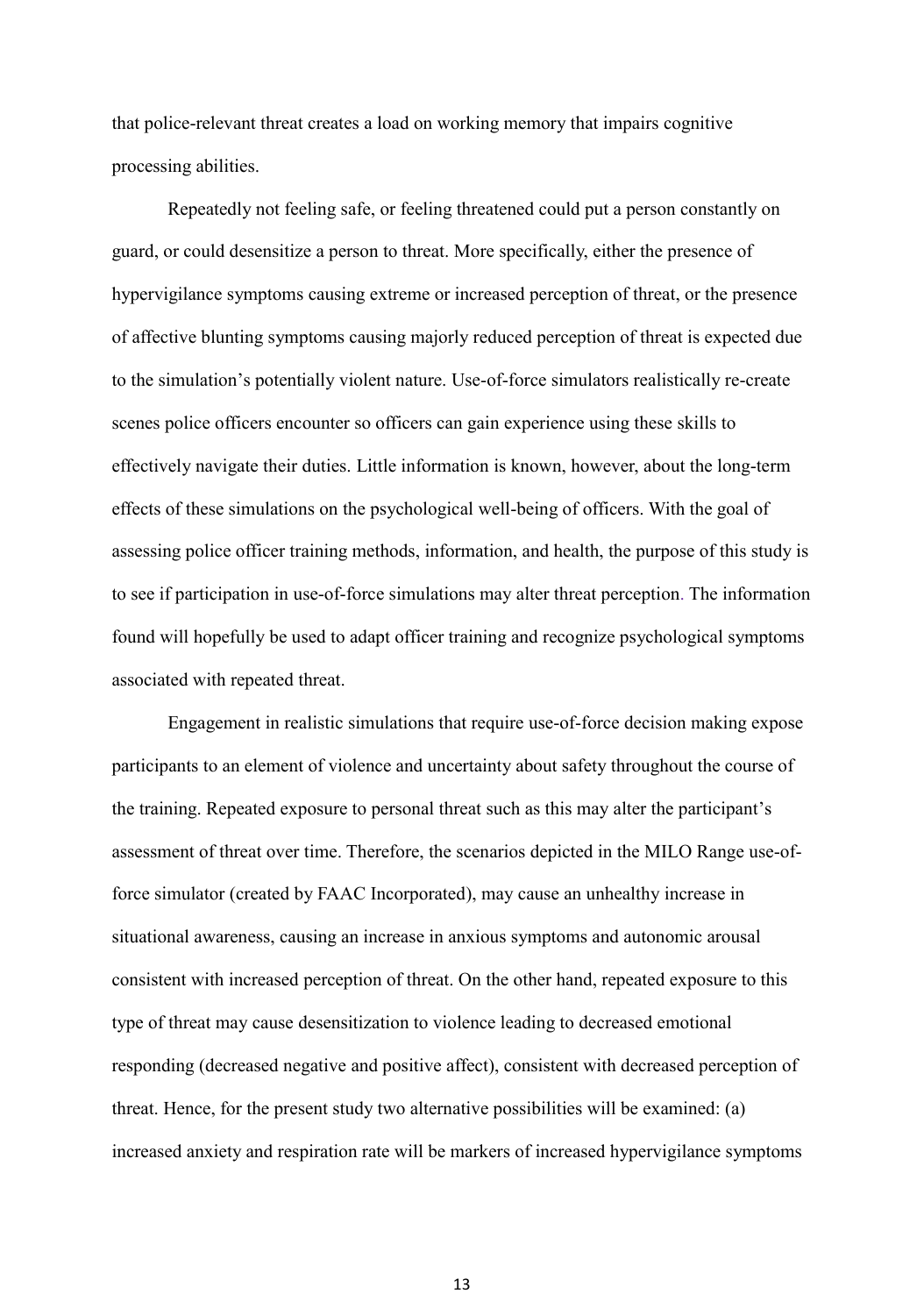after completing a training session, with the symptoms more prominent at the end of the semester, or (b) decreased negative and positive affect and decreased respiration rate will be markers of increased symptoms of affective blunting after completing a training session, with the symptoms more prominent at the end of the semester.

#### **Method**

#### **Participants**

Participants are Criminal Justice students at Northern Michigan University enrolled in CJ 223 (Use-of-force and Less Lethal Weapons). This course requires training with an use-offorce simulator that is intended to prepare the students for decision making during life threatening situations during the course of their career. Over the course of the semester each student receives about 45 hours of training on the simulator. During the general description of the study given to the CJ 223 class, students are informed that participation in the study is voluntary and that no negative effect on their course grades will occur for those who do not wish to participate.

#### **Beginning of Semester.**

There are 31 participants (6 female, ages  $18 - 27$ ) in the pre and post-tests during the beginning of the semester. Immediate effects of the simulation before training are looked at with this group.

#### **Training Period.**

There are 8 Participants (2 female, ages  $18 - 24$ ) that completed both pre and post-test in both the beginning and end of the semester, this smaller sample size is due to scheduling conflicts and time restraints. Long-term effects of the simulation training are assessed with these participants.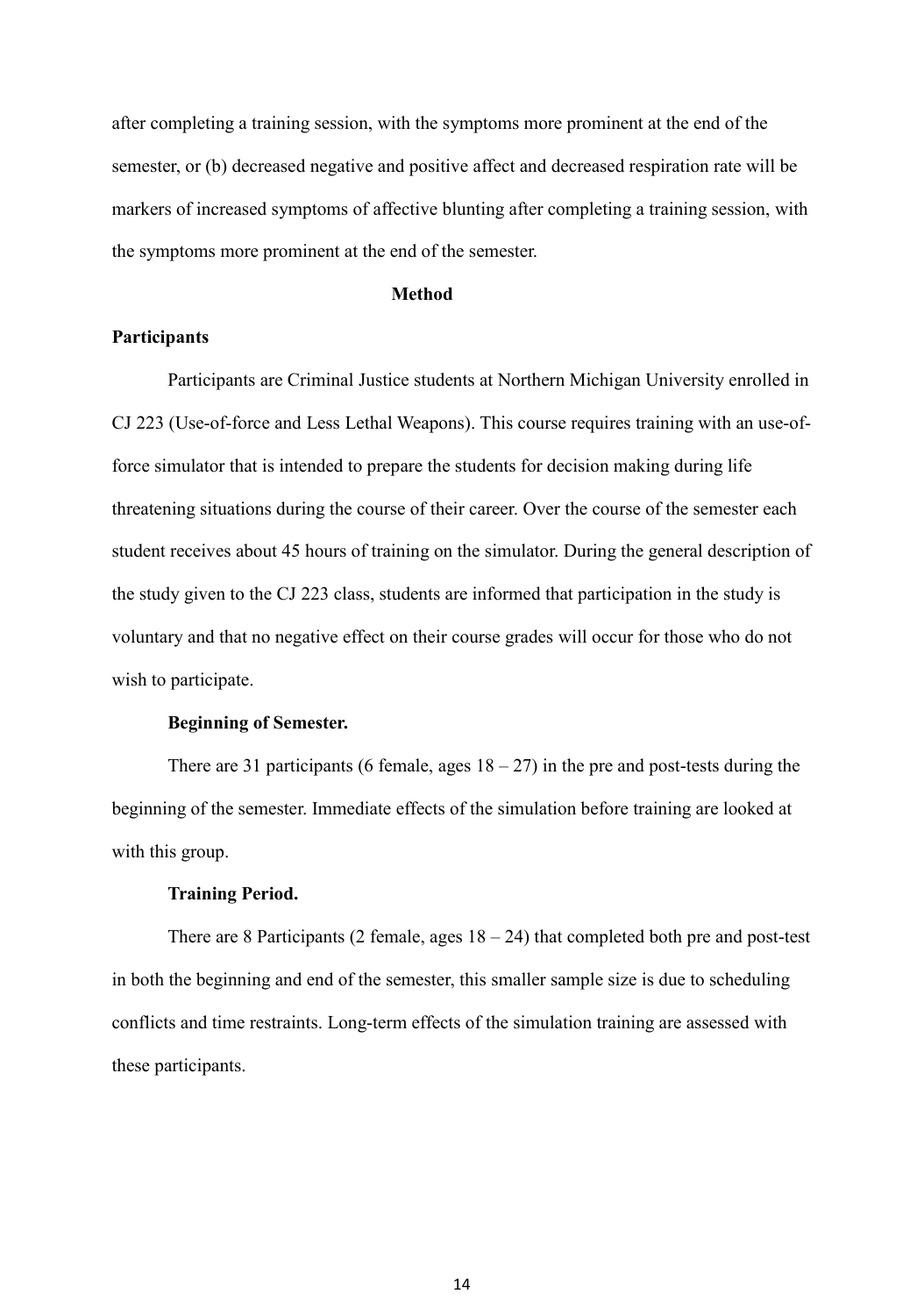#### **Materials**

**Questionnaires.** A series of questionnaires are used to obtain self-report data of participant's subjective emotional states resulting from participation in the use-of-force simulation. Participants complete the PANAS, the 6-item STAI, and a questionnaire with questions directly about the simulation and participant demographic information.

*PANAS*. Students complete the Positive and Negative Affect Schedule (PANAS-gen). This questionnaire is completed before and after completion of the simulation, both at the beginning and end of the semester. The PANAS-gen is a 20 question self-report that measures affect by presenting the participant a list of emotions and asking him or her to rate the extent to which they are feeling the emotion in a Likert style from 'not at all' to 'extreme'. Half of the questions related to positive affect and half of the questions relate to negative affect. Watson et al. (1988) found this questionnaire to be reliable and valid.

*STAI: Y-6.* Spielberger State-Trait Anxiety Inventory (STAI: Y-6 item) (Speilberger, Gorsuch, & Lushene, 1970) is used at the same times as the PANAS. The STAI: Y-s6 item is a self-evaluation with 6 questions that measures current levels of anxiety and associated symptoms. The questions assert a statement such as 'I feel calm', the participant answers in a Likert style that ranges from 'not at all' to 'very much'. The STAI is one of the most frequently used measures of anxiety due to the fact that it is a reliable and sensitive measure (Marteau & Bekker, 1992).

*Simulation Questionnaire.* The general information questionnaire is given after the simulation is completed during the beginning and end of the semester. This questionnaire includes simple demographic questions and questions about past firearm use in the first section, and the second section is composed of questions posed in a Likert style format meant to measure the participant's subjective experience while engaged in the simulation. Students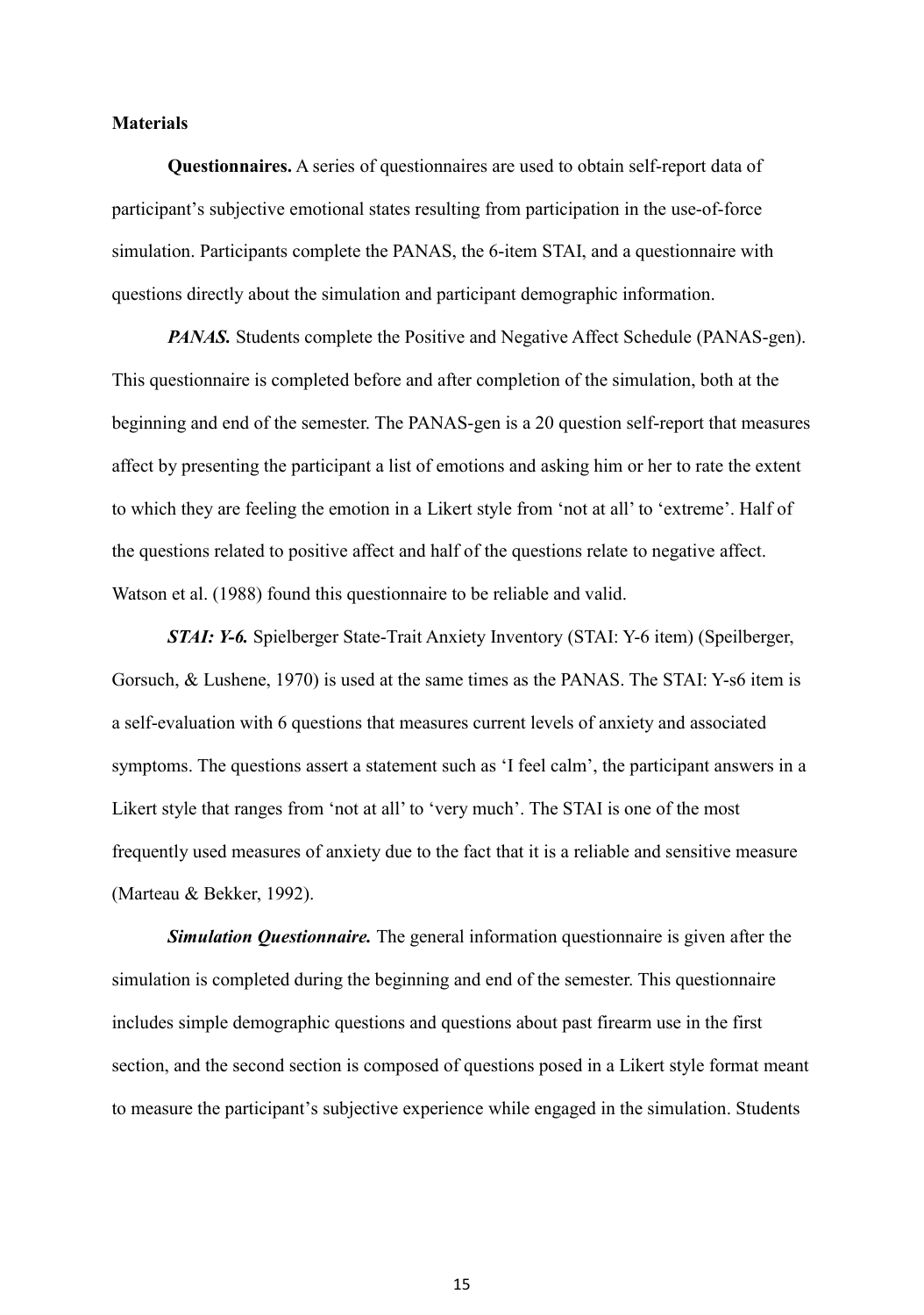choose Strongly Disagree, Disagree, Neither Agree/Disagree, Agree, or Strongly Agree while answering questions related to the simulation.

*Partial Video.* After the student completes the simulation and the questionnaires noted above they are shown a partial simulation that will be stopped before any significant events occur. Participants are asked Likert style questions about the actor in the video in the first part of the questionnaire, then participants respond with short answers about the actor's demeanor and intentions in the second section. The partial simulation questions are meant to give the researcher an idea of how the participant perceives ambiguous actions of others after they have completed the simulation.

#### **Equipment**

**Use-of-force Simulation.** The use-of-force simulator used in the Forensics Lab to train police academy students is a MILO Range simulator that consists of a 16 x 9 ft. screen that participants stand 8 feet away from and a 1080p resolution projector that is controlled by the instructor's computer. Over the course of the semester (16 weeks) the student is trained to use the simulator. They will be taught how to give and respond with verbal commands during the situation the simulation presents to him or her, and how to hold and use the remote gun. The simulation has a number of weapons associated with varying degrees of force, the weapon used in this study is a 'gun' that is a replica lock 17 pistol that interacts with the simulation. When the participant pulls the trigger on the gun the shots can be heard audibly and visually show up on the screen of the simulation. The actor(s) in the simulation can end up being an innocent bystander, or they can turn out to be threatening and dangerous. Any of the actors in the scenario may be shot, even if they are innocent. At the end of the scenario the simulation informs the participant if their responses were sufficient to correctly handle the situation. The simulator has hundreds of scenarios dealing with many law enforcement agencies in the United States such as, Local, county, and state police agencies, FBI, CIA,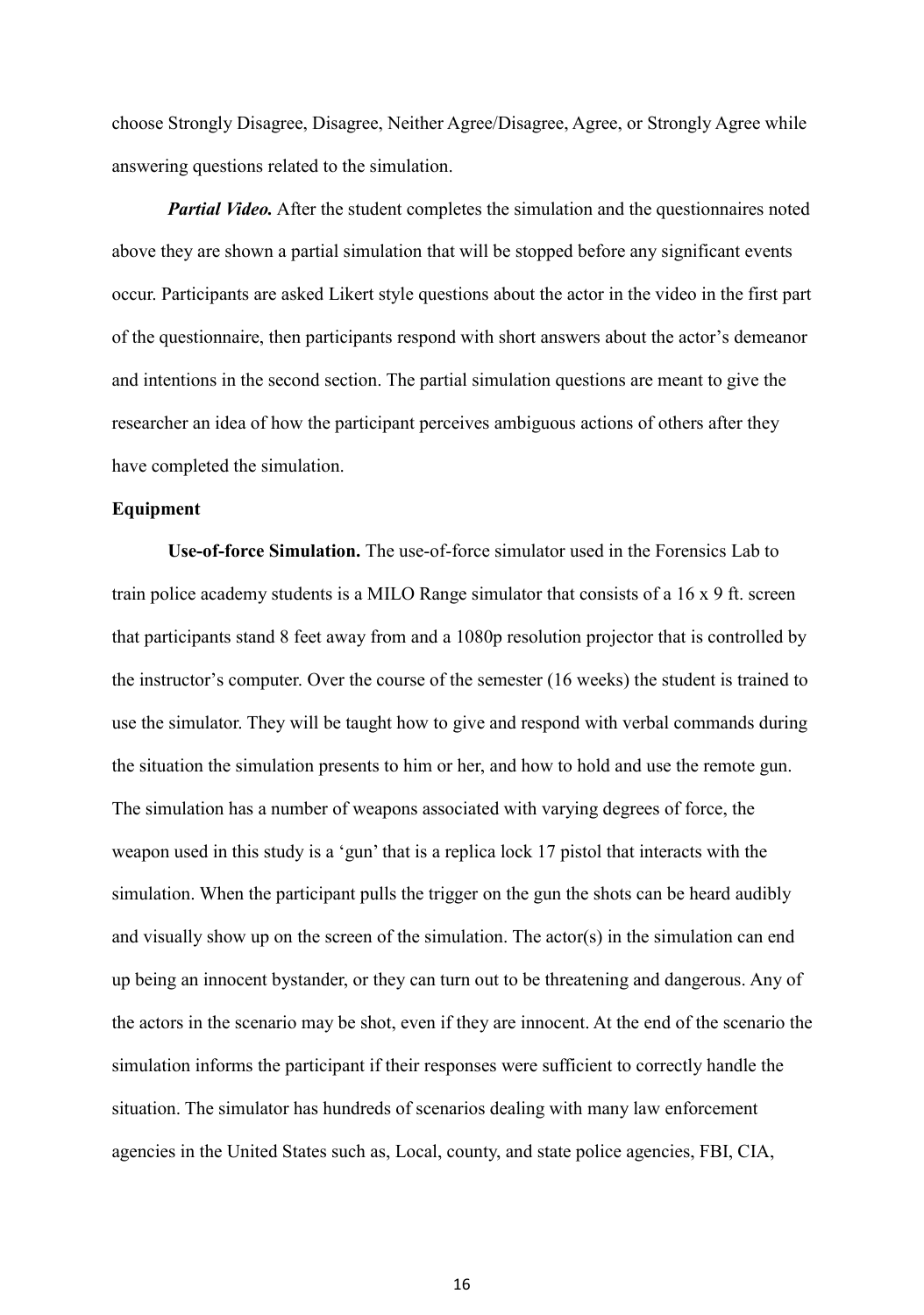ICE, TSA, Interpol, Homeland security, and many more. The scenario that is used in both the pre and post-tests of this study is one where law enforcement officers have been called to a school where there may or may not be an active shooter. The scene starts in a crowed hallway where the suspect is standing in a doorway. This scenario has three different endings, one where the suspect turns around with a gun, one where the suspect turns around and has a cell phone in his hands, and one where the suspect turns around with his hands up. The ending the participant is given is chosen at random by the instructor, so the participant will not know which ending they will be presented. During the post-test the participants complete an additional scenario based on room clearing skills. Participants search for a murder suspect in a warehouse. This scenario has the same outcome every time; the suspect is found and attempts to shoot the participant. No participant is present while another completes this scenario, therefore the participant will not know the ending and will have to use his or her trained skills to correctly respond.

After completing the scenarios the partial simulation video is played and stopped before anything serious occurs. The video is of a domestic dispute between two males. The partial video ends in violence, however the participant is not aware of this and must respond with what they believe will happen next.

**BioPac.** To measure physiological data, specifically respiratory rate, a MP-36 BioPac hardware device is used to communicate the physiological data to the researcher's laptop via BioPac Student Lab Software. The ss5LB respiratory effort transducer band connects to the MP-36 box via a cord and the other end with the Velcro band is securely fastened around the participant's chest or stomach depending on their anatomy and where they breathe from. A tool used to mark certain events while data is being collected called a switch is also connected to the MP-36 box. The researcher marks significant events such as when the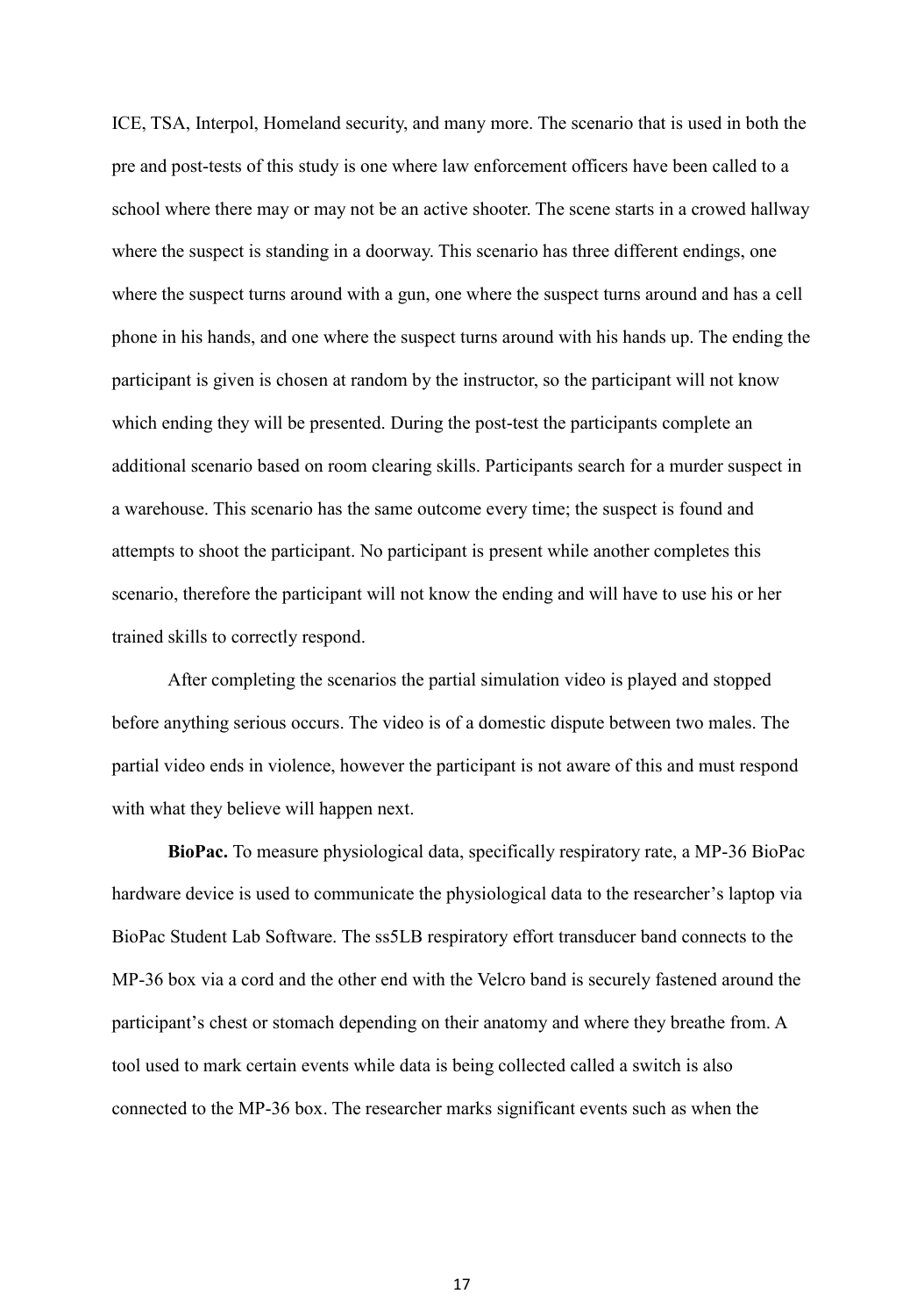simulation starts, when the participant raises his or her gun, and when the participant decides to shoot.

#### **Procedure**

The PANAS-gen and STAI: Y-6 item is given to students before and after completing the simulation, and the general information/simulation questionnaire is given after the simulation during the first week of the semester when no formal training has been given (pretest). On this same day after completing the simulation, students are shown part of a video similar to those shown in the shooting simulators. The video will stop before any substantial events occurs. Students are asked questions about the demeanor of the actor in the video and

Researcher administers questionnaires (PANAS & STAI)

Participant completes simulation while respiratory data is collected

Researcher administers questionnaires (Simulation, PANAS, STAI)

Participant watches partial video of a confrontation

Participant answers questions about what he or she thinks will happen next in the video

Figure 1. Procedure of Study.

È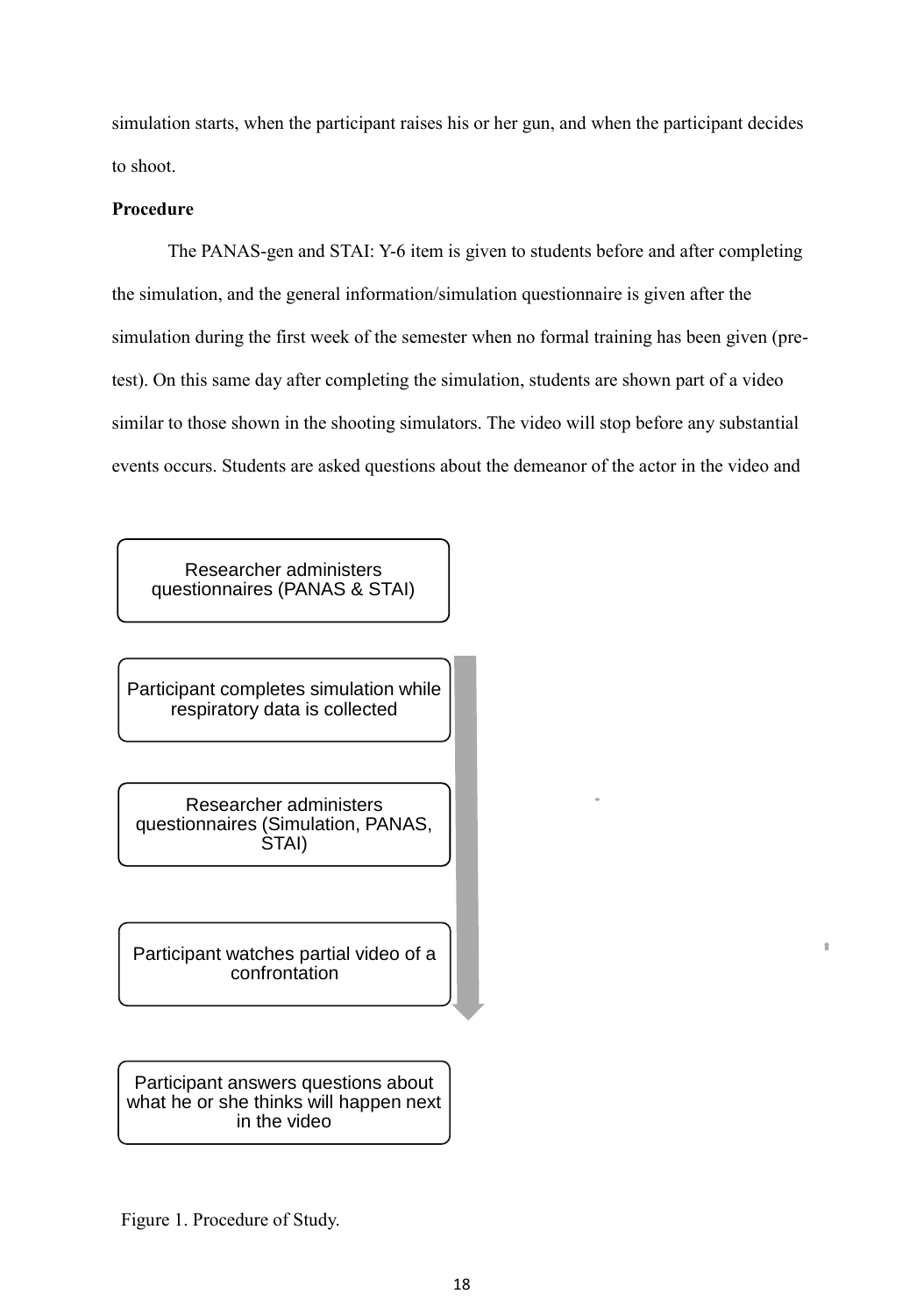to make predictions about what would have happened next in the video. During the post-test of the study at the end of the semester, students are given the same questionnaire and selfreport measures before and after engaging in the shooting simulation that day. Also, students are asked to view another incomplete video and answer the same questions about the video.

In addition, BioPac software and hardware is used to measure respiration rate while students are engaged in the simulation. This occurs during the first week of class (pre-test) as well as after substantial training has occurred (post-test).

#### **Analytic Plan**

A paired samples t-test was conducted to examine the difference between before and after the simulation before completing the simulation training (beginning of semester).

 $A$  2  $\times$  2 repeated measures factorial analysis of variance (ANOVA) is conducted to find the influence of two independent variables, simulation and time of semester, and the interaction of the simulation and time of semester on negative affect, positive affect, and anxiety self-report scores. The simulation includes two levels (pre and post) and time of semester consists of two levels (beginning and end). When appropriate, post hoc tests with Bonferroni corrections are conducted on significant results ( $p < .05$ ).

A Pearson correlation was conducted to assess the relationship between participant's respiration rate and their negative affect scores.

A qualitative analysis is used for answers given by participants on the video questions and general information/simulation questionnaire for students that completed the pre and post-tests.

A paired samples t-test was conducted to see if there was a difference from pre to post-test in the beginning of the semester before any substantial training had taken place.

Lastly, a Pearson correlation was conducted to see if there is a relationship between participant respiration rate and the other measures.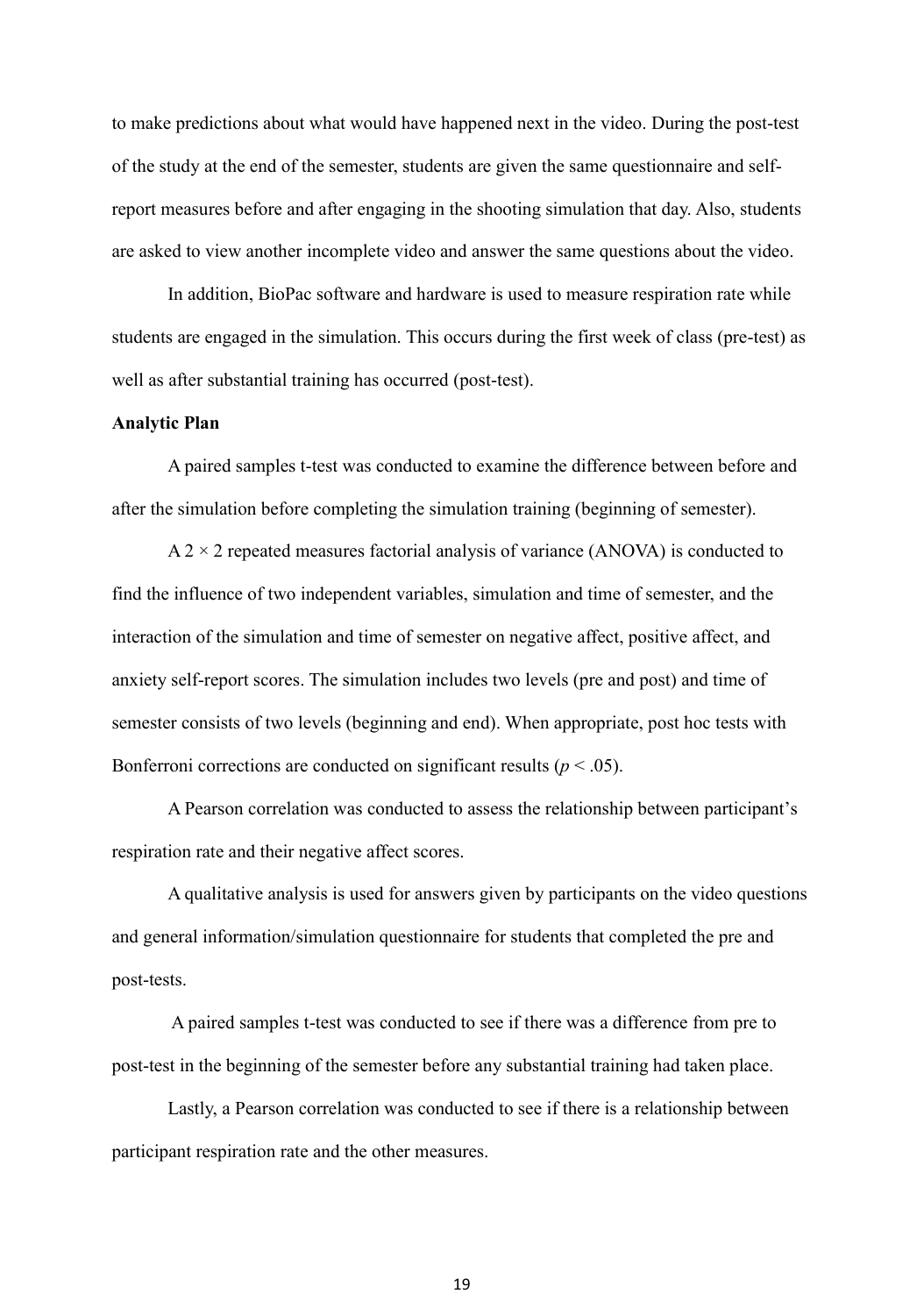#### **Results**

#### **Simulation Effect**

Participants ( $n = 30$ ) had significantly lower negative affect scores after the simulation  $(M = 14, SD = 3.84)$  compared to before the simulation  $(M = 15.5, SD = 5.56)$  (*t* (30) = 2.09, p < .05) during the pre-test. Similarly, participants had significantly lower STAI scores after the simulation ( $M = 30.86$ ,  $SD = 7.25$ ) compared to before the simulation ( $M = 36.08$ ,  $SD =$ 9.97) ( $t$  (30) = 2.24,  $p = .03$ ). There was not a significant difference between participant's positive affect scores before ( $M = 37.87$ ,  $SD = 6.33$ ) compared to after ( $M = 39.84$ ,  $SD =$ 7.92) the simulation  $(t(30) = -1.62, p = .12)$ .

#### **Long Term Effect**

For participant's ( $n = 8$ , attrition rate = 22) negative affect scores, the main effect of training (time of semester) was significant  $(F(1, 7) = 10.31, p = .02)$ , participants had significantly lower scores at the end of the semester (*M* = 16.25, *SD* = 2.76) compared to the beginning of the semester ( $M = 30.69$ ,  $SD = 1.36$ ). Neither the effect of the simulation (one session)  $(F(1, 7) = .01, p = .93)$ , or the interaction effect  $(F(1, 7) = .93, p = .37)$  were significant.



*Figure 2.* Results for negative affect scores.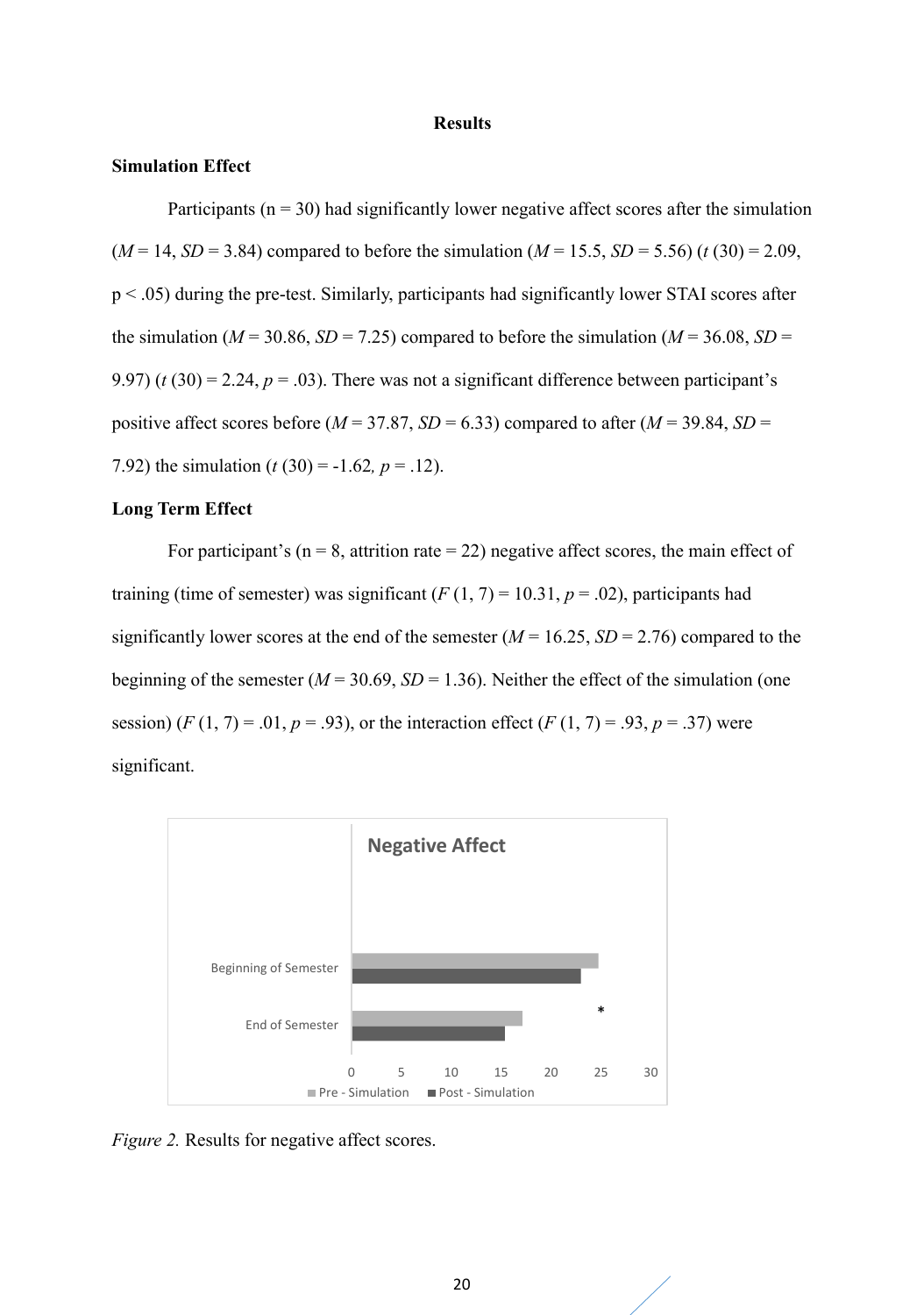Positive affect scores had similar results; the effect of training was significant (*F* (1, 7)  $= 38.33, p < .001$ ) and participants had significantly lower scores at the end of the semester  $(M = 30.69, SD = 1.36)$  compared to the beginning of the semester  $(M = 39.5, SD = 4.15)$ . Neither the effect of the simulation  $(F(1, 7) = .2, p = .67)$ , nor the interaction effect  $(F(1, 7))$  $= .22, p = .65$ ) were significant.



*Figure 3.* Results for positive affect scores.

Similarly, for STAI scores, the effect of training was significant  $(F(1, 7) = 16.334, p$  $<$  0.05) and participants had significantly lower scores at the end of the semester ( $M = 28.92$ , *SD* = 5.39) compared to the beginning of the semester (*M* = 36.05, *SD =* 5.49). Neither the simulation effect (*F* (1, 7) = .64, *p* = .45), nor the interaction effect (*F* (1, 7) = .33, *p* = .58) were significant.



*Figure 4.* Results for anxiety scores.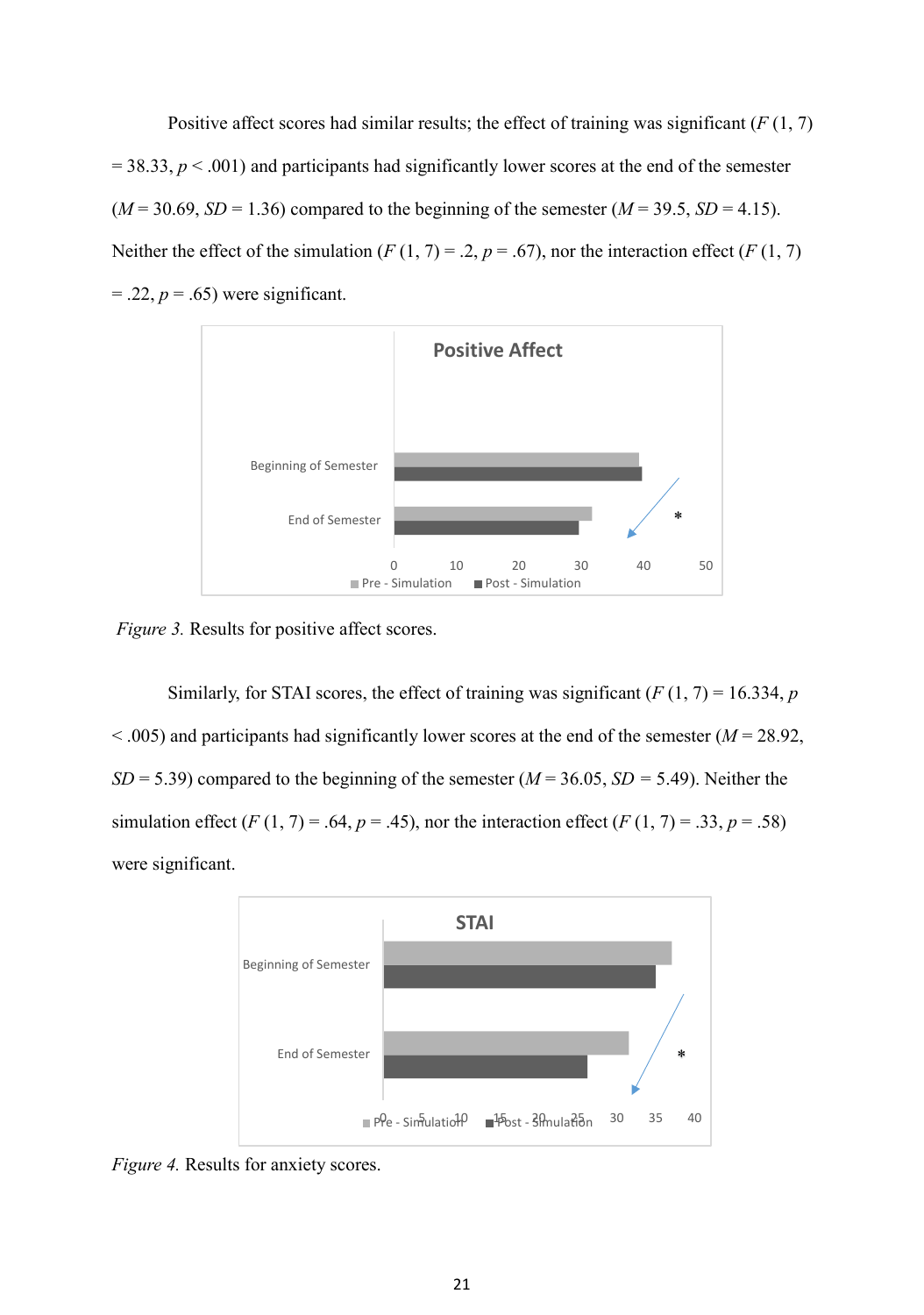#### **Respiration**

A positive correlation was found between respiration rate  $(M = 18.86, SD = 8.78)$  and negative affect scores ( $M = 24.75$ ,  $SD = 3.33$ ) after training (end of the semester) ( $r = .76$ ,  $p =$  $0.03$ ,  $n = 8$ ). Decreases in respiration rate are correlated with decreases in negative affect scores.

No relationship was found between respiration rate  $(M = 18.86, SD = 8.78)$  and positive affect scores ( $M = 31.75$ ,  $SD = 1.83$ ) ( $r = 0.2$ ,  $p = .64$ ), or respiration rate and STAI scores ( $M = 31.58$ ,  $SD = 10.44$ ) ( $r = .002$ ,  $p = .1$ ).

#### **Qualitative Analysis**

Participants found the scenarios to be less predictable and more realistic and serious at post-test compared to pre-test. Participants also found the actor's intentions to be more threatening and found shooting first to be the best option at post-test compared to pre-test. These main themes were detected by participants substantially changing their answer from pre-test to post-test or from beginning to end of the semester. The four categories previously mentioned had the most answer changes by participants. The overall theme of responses suggests that participants were more strongly influenced by the simulation after they had completed the training and were repeatedly exposed to the threatening scenarios (see table 1).

| <b>Participant Rating</b>                             | <b>BEGINNING OF</b><br><b>SEMESTER</b> |              | <b>END OF SEMESTER</b> |     | <b>CHI SQUARED</b>       |  |
|-------------------------------------------------------|----------------------------------------|--------------|------------------------|-----|--------------------------|--|
|                                                       | YES.                                   | NO.          | <b>YES</b>             | NO. |                          |  |
| The training improved their performance               |                                        |              | $\blacksquare$         |     |                          |  |
| Owns a 0.22 gun or larger                             |                                        |              | 11111                  |     | $X^2$ = 7.27, p = .007   |  |
| The simulation scenarios were less predictable        |                                        |              | 1111                   |     | $X^2$ = 7.52, $p = .007$ |  |
| <b>More nervous</b>                                   |                                        |              |                        |     |                          |  |
| Less nervous                                          |                                        |              | $\perp$                |     |                          |  |
| Lethal force needed                                   |                                        | $\mathsf{L}$ |                        |     |                          |  |
| <b>Scenarios more realistic and serious</b>           |                                        |              | $\perp$                |     |                          |  |
| Actor's intentions are sinister                       |                                        |              | 1111                   |     | $X^2$ = 9.00, p = .003   |  |
| Description of the event is less excited and detailed |                                        |              |                        |     |                          |  |
| Shooting first is the best option                     |                                        | $\mathsf{I}$ | 1111                   |     | $X^2$ = 8.29, p = .005   |  |
|                                                       |                                        |              |                        |     |                          |  |

\*Tally marks are for participants who expressed changes in their answers over time, neutral or unchanged responses are not included.

*Table 1.* Qualitative Analysis Results.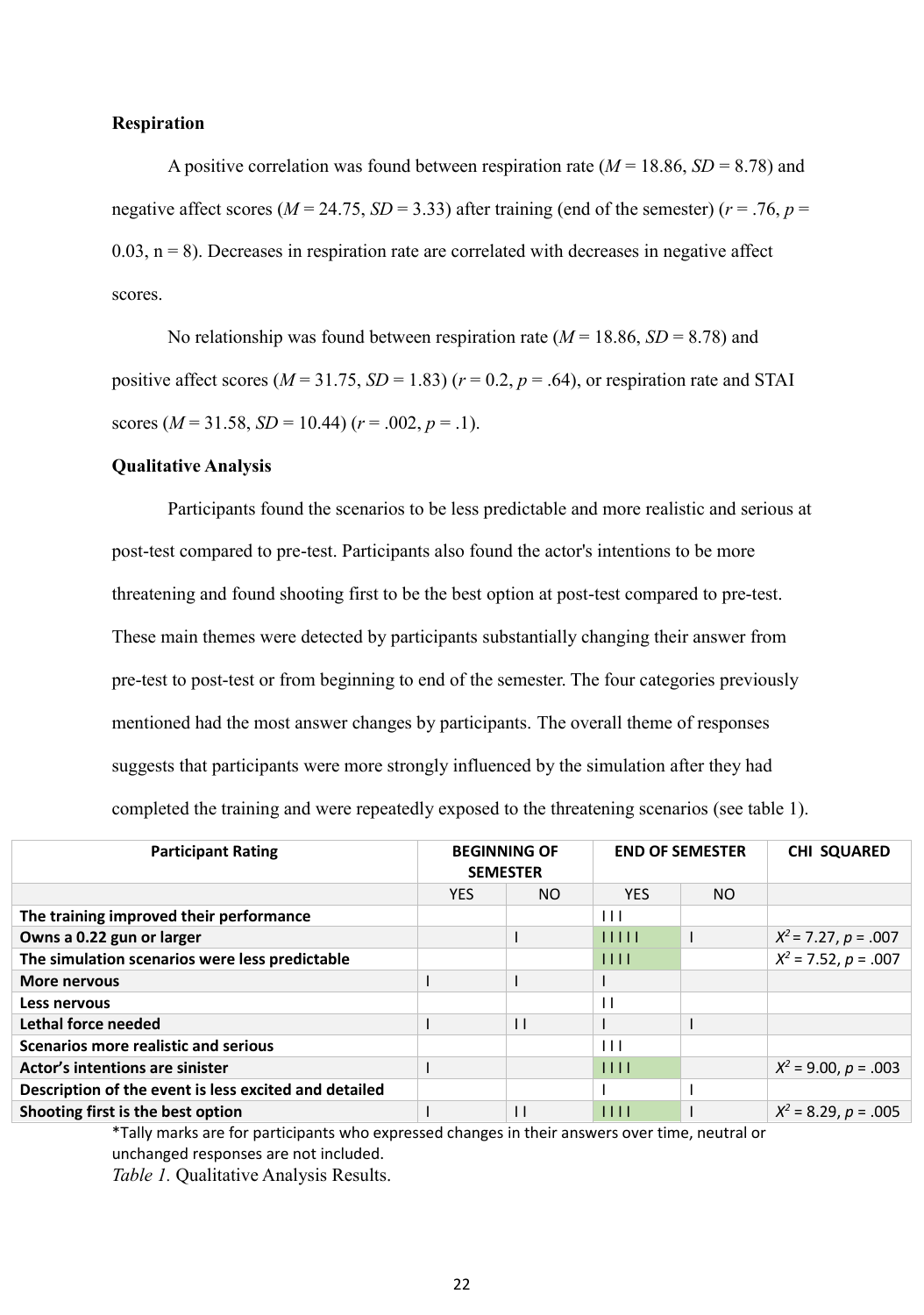#### **Discussion**

The aim of this study was to assess if use-of-force training simulations alter police cadet's perception of threat. A significant decrease in negative affect and anxiety was seen directly after using the simulation for the first time, and after a semester worth of training a significant decrease in negative affect, positive affect, and anxiety was found. Respiration rate significantly correlated with negative affect, as respiration rate decreased participant negative affect scores decreased accordingly. These results may be consistent with a decrease in perception of threat.

#### **Simulation Effects**

Immediately after completing a simulation scenario participant's self-report scores for negative affect and anxiety were significantly lower compared to before the simulation. This significant change in emotional responding after one session with the simulation suggests that the use-of-force simulation may cause symptoms of desensitization, and therefore decreased threat perception rather quickly and with minimal exposure. In a study of desensitization individuals that were exposed to violence showed symptoms of desensitization that same day in the form of decreased reactiveness (Odgers & Russell, 2017), providing additional support for a relatively fast process of emotional numbing to threat. These findings suggest that it may only take a small amount of exposure to the use-of-force simulator to observe reduced perception of threat, repeated use however may compound these symptoms and therefore cause increased psychological difficulty with threat perception over time.

There is also a possibility that the decrease in anxiety, and possibly negative affect, is linked to feelings of relief after completing the simulation. If the participant was nervous to use the simulation for the first time he or she, therefore, may be less anxious after completing it. More research is needed to confirm the cause of the decrease in negative affect and anxiety after completing the simulation, however one sign pointing toward desensitization is that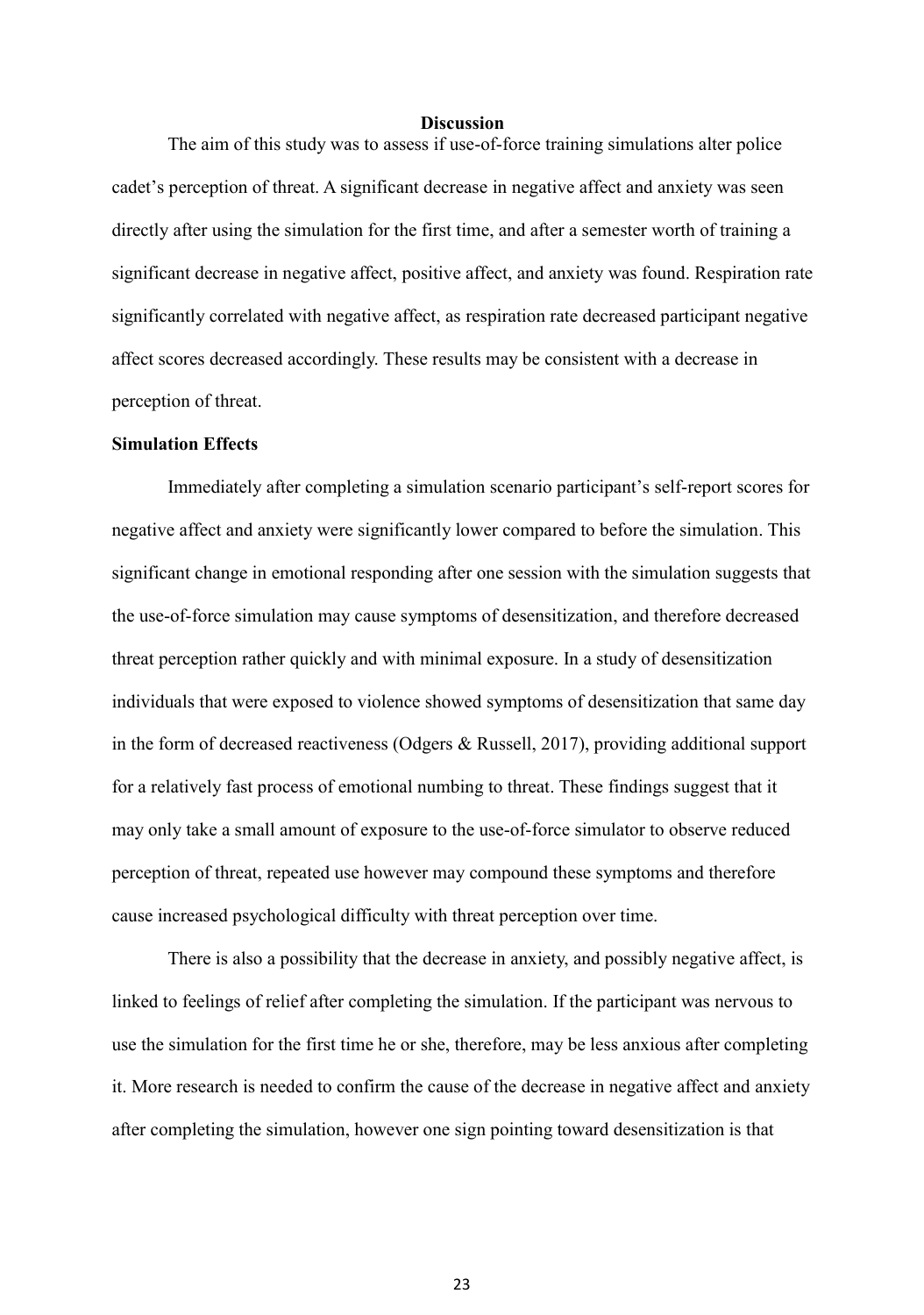participants who have been trained on the simulator and have used it repeatedly show the same pattern of decreased emotional responding.

#### **Long-Term Effects**

Over the course of the semester of use-of-force training participant's self-report scores for negative affect, positive affect, and anxiety significantly decreased from beginning to end of the semester. It should be noted again that only a small number of participants completed both of the beginning and end of semester sessions. The significant decreases of self-reported emotional responding may still indicate that the training period created desensitization to threat and therefore a decreased perception of threatening stimuli. This significantly reduced intensity of reported emotional responding is consistent with the presence of affective blunting (Eversen et al., 2012), and emotional numbing of this type is a main symptom of PTSD resulting from exposure to violence (Frewen & Lanius, 2006). It is possible that the decrease in emotional responding found with the current study's participants may be a result of trauma-related impairments due to perceived life threat. Similarly, Mrug, Madan, and Windle (2015) found that exposure to repeated threat is linked to desensitization as evidenced by low reporting of internal responses after threat exposure. Also in line with the present study's findings are the previously mentioned concepts brought to light by Gizzard, Tamborini, Sherry, and Weber (2016) and Roemer, Litz, Orsillo, and Wagner (2001). Repeated engagement in violent interactive games is shown to cause habituation to the encountered violence, in turn decreasing the ability of the individual to express emotions such as guilt, additionally this decreased ability to elicit emotional responses generalized to other experiences (Gizzard, Tamborini, Sherry, & Weber, 2016), and those that experienced trauma reported more intense and frequent withholding of emotional responses when compared with an individual who has not experienced a traumatic or life-threatening event (Roemer, Litz, Orsillo, & Wagner, 2001).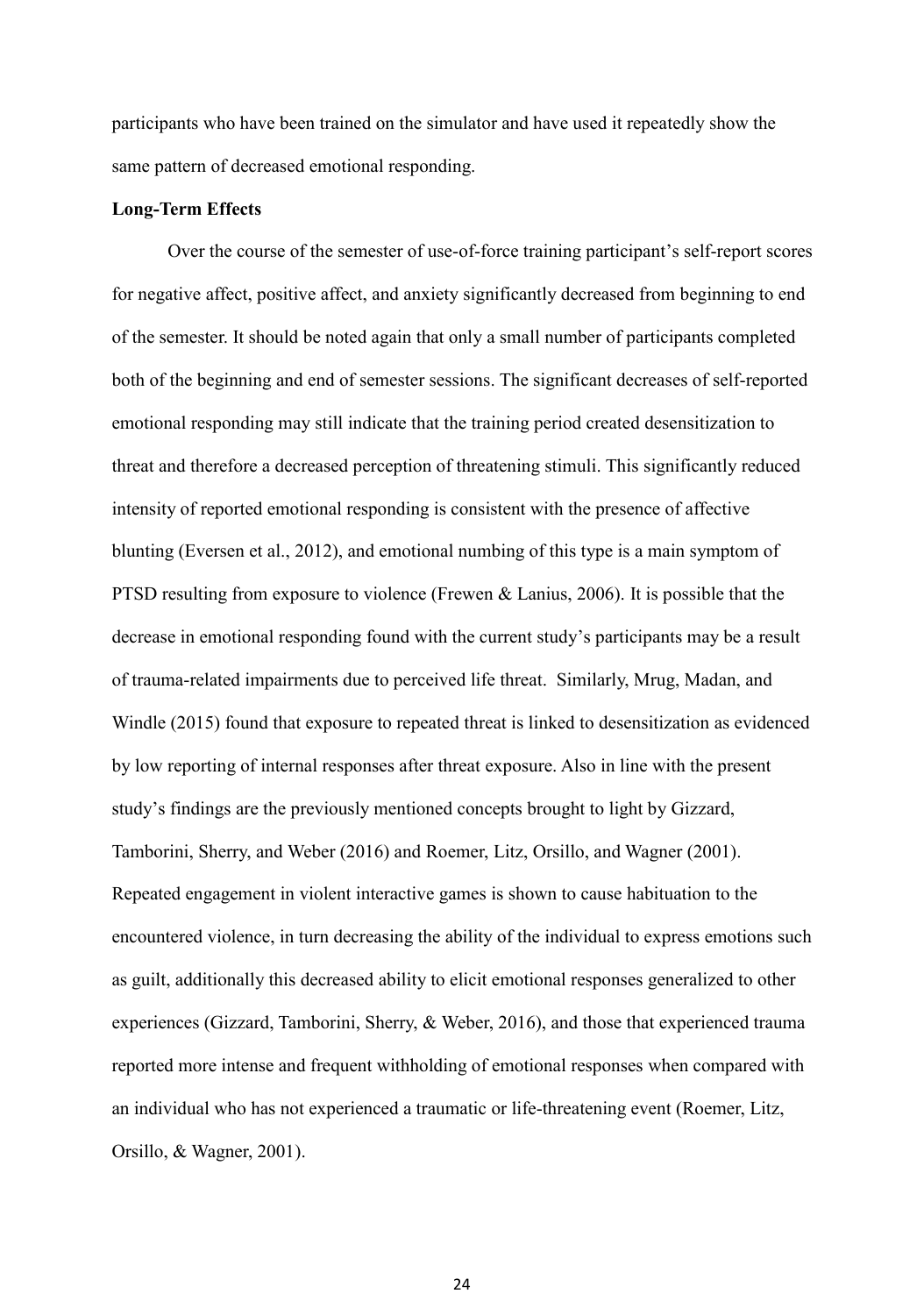Increased anxious symptoms are associated with an increase in threat perception (Muris, Merckelbach, Scherpers, & Meesters, 2003), therefore it is also true that a decrease in anxious symptoms is associated with a decrease in threat perception. If a reduced perception of threat does occur from repeated exposure to threatening stimuli it would likely follow that an individual would worry less about the threat or potential threat, and therefore would show a decrease in anxious symptoms. In line with this notion is the discovery that those with high levels of negative affect are more likely to see a situation as threatening and those with high levels of positive affect typically have better coping mechanisms (Dua, 1993). If desensitization occurs it seems intuitive that low levels of negative affect are linked to a decrease in threat perception and low levels of positive affect are linked to less effective coping styles. Further, Weinberg and Sandre (2018) found that decreased positive affect is associated with blunted threat-elicited late positive potential. The lessened intensity of reporting affect and anxious symptoms after completing training on the use-of-force simulation indicates that the simulation has long-term effects upon those that use it. If officer experiences diminished perception of threat and less effective coping styles his or her life, the lives of other officers, and the lives of civilians could be in put jeopardy even during routine interactions with the public. A reduced ability to respond to threat stimuli may translate to the officer being less willing or able to help those in need. Providing officers with resources and tools to support positive coping styles may help to counter-act the negative effects of use-of-force training.

The possibility of participants becoming more familiar with the simulation and therefore less anxious must not be overlooked as the cause of decreased anxiety from beginning to end of semester. If this notion is true it would likely follow that the participants would see the scenarios as more predictable, which is the opposite of what the current study found. Participants also reported that shooting first was the best way to handle the scenarios more frequently at the end of the semester. If participants were less anxious due to becoming more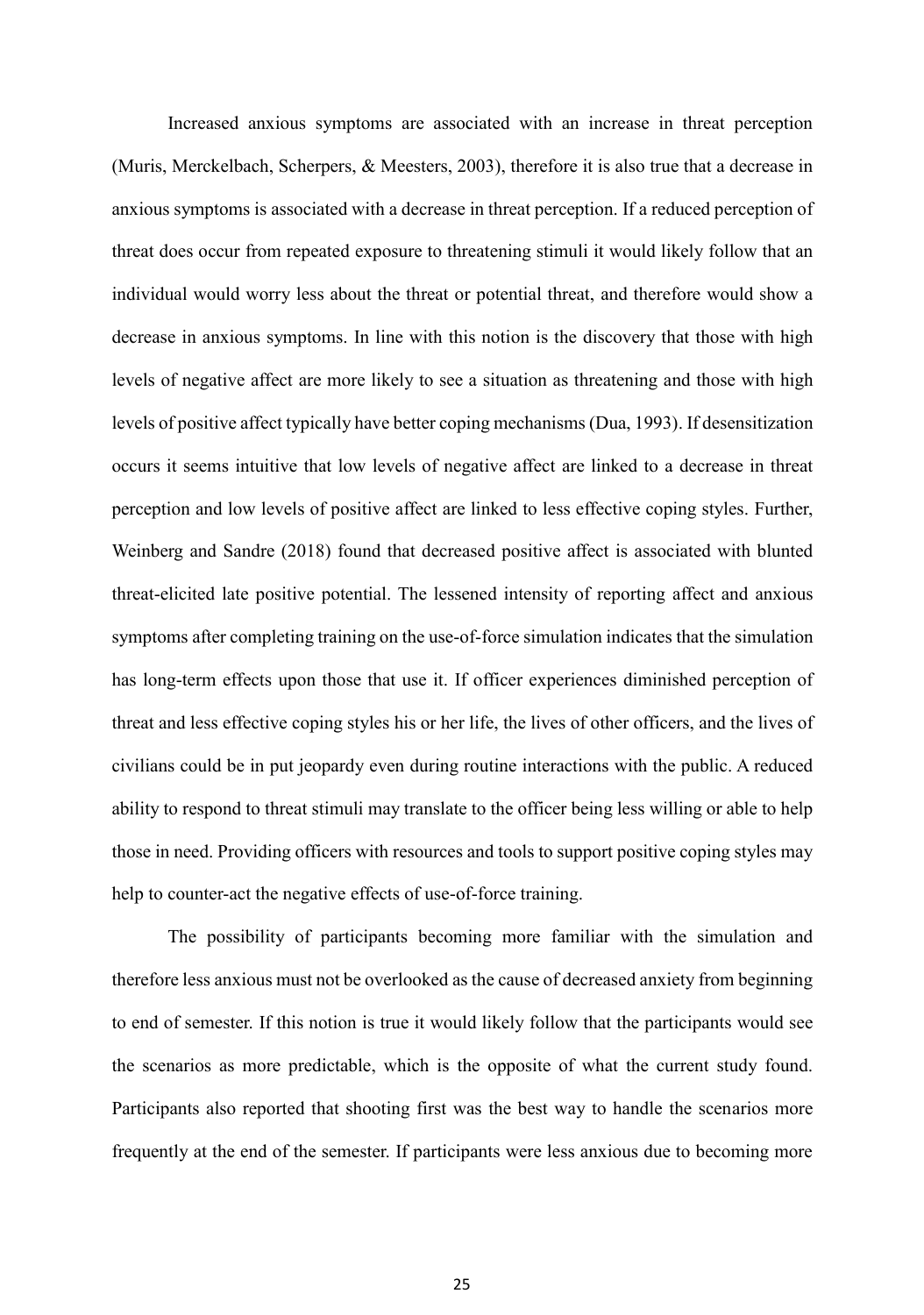familiar with the scenarios it is likely that they would consider less extreme force options before using lethal force.

#### **Overall Effects**

The overall decrease in emotional reporting may be related to affective blunting as a result of decreased emotional responding associated with desensitization due to repeated threat exposure, consistent with the second hypothesis in the present study. In support of decreased emotional responding due to repeated threat exposure a study of violent video game users showed that users habituated to threat stimuli after repeated use (Montag et al., 2012) and those repeatedly exposed to interpersonal violence show symptoms of desensitization and are at risk for viewing violent behavior as normal (Tarabah, Badr, Usta, & Doyle, 2015). Therefore, a major concern with using use-of-force simulations to train police cadets is decreasing threat perception to an unhealthy level, with violent or anti-social tendencies emerging due to the experienced desensitization.

Participant scores for positive affect were very close to the median score for the PANAS-gen, with only about 4 participant's having higher than median scores in both the beginning and end of the semester. The range for the PANAS-gen is  $10 - 50$ , and none of the higher than median scores were over 10 points higher than the median. For negative affect all participant scores were below the median score and ranged between 15 and 25 for the beginning of the semester, and 15 through 24.5 for the end of the semester. The higher the score is for positive or negative affect the more positive or negative affect the participant is reporting, therefore positive affect resembled normative data whereas negative affect was substantially lower than normative data.

Anxiety scores were lower than what is considered normal for the STAI. Only three participants scored higher than normal in the beginning and only two scored higher than normal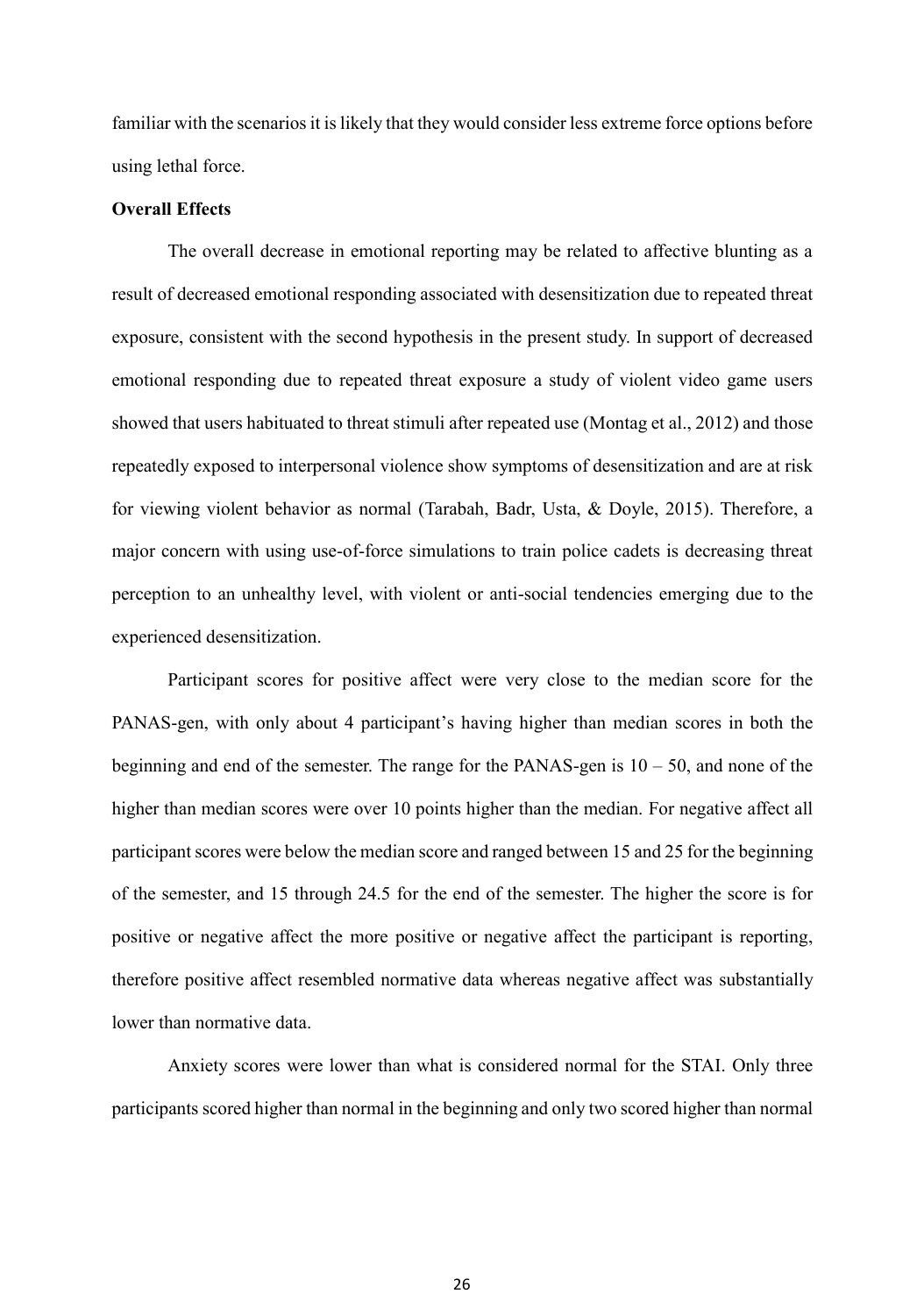in the end of the semester. All other participant scores were substantially lower than 'normal' in both the beginning and end of the semester .

**Participant Short Answers.** The nature of the simulation questionnaire and video questions assessing the participant's subjective feelings help to gain additional insight into the emotional state of the participants. Overall, students found the simulation scenarios to be more unpredictable, realistic, and serious after completing a semester of use-of-force training. This indicates that over time participants perceived the interactions in the simulation as more uncertain and the outcomes of the interactions as more consequential. In support of this interpretation is the fact that after training compared to before, participants described the best method for completing a scenario successfully as shooting the actor before he or she had a chance to shoot the participant. This finding suggests that the participant's perception of the simulation changed as a result of repeated use, with the simulation seeming more realistic and risky, and the best method of completing the simulation as using violence. These short answer responses provide more support for the desensitization theory because those that are desensitized to violence see violence as more acceptable and normal, and may partake in violent acts more readily than someone who does not have an altered perception of threat.

**Respiration Rate.** Although respiration rate was not able to be compared between beginning to end of the training period due to technical difficulties including motion artifacts in the beginning of the semester, the respiration data from the end of the semester session was utilized to look for a correlation between the participant's respiration rate and the other measures of affect and anxiety. A positive correlation between participant's respiration rate and negative affect scores is seen; as negative affect scores decrease participant's respiration rate decreased as well. Wuyts, Vlemincx, Bogaerts, Van Diest, and Vanden Bergh (2011) found similar results in their study where decreased sigh rate was found to be associated with decreased mental stress and negative affect. Additionally, decreased physiological arousal has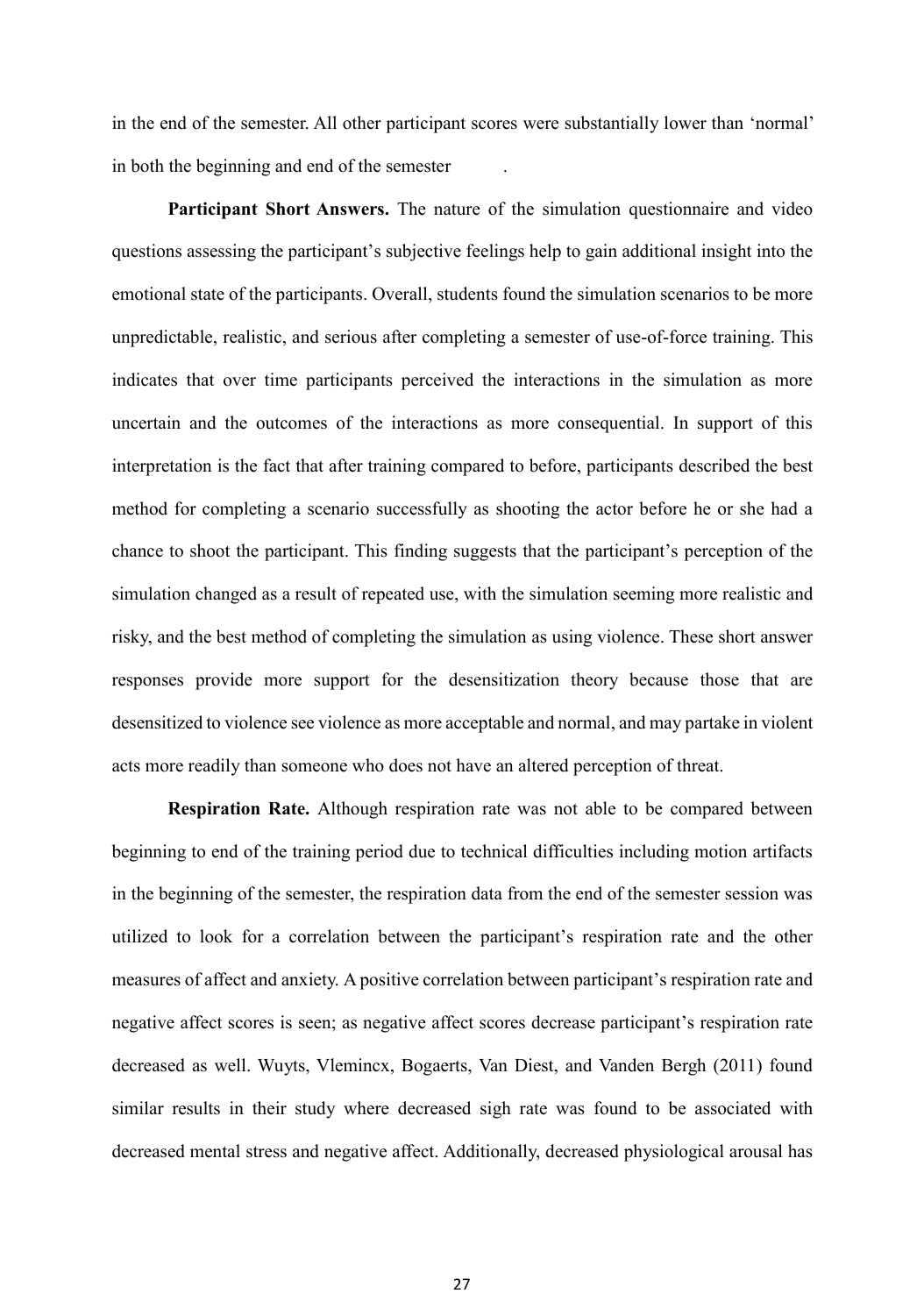been recorded in individuals that have been exposed to trauma (McTeague, 2010) (Sack, 2004) and physiological desensitization to violence in seen for those who commonly play violent video games (Carnagey, Anderson, & Bushman, 2007).

A decrease in physiological arousal may be evidence of a lowered perception of threat as less responding reflects less alertness and a lowered amount of resources allocated to discovering or removing threat. Becoming less physiologically aroused to threat stimuli indicates habituation to that type of stimuli, over time possibly leading the person to become desensitized as threat or violence may become seen as a normal occurrence in the person's life. The decrease in respiration rate as negative affect decreases, coupled with decreased emotional responding over the course of training provides strong evidence for a decrease in threat perception as a result of use-of-force training with the simulation.

Interestingly, respiration rate did not correlate with positive affect or anxiety scores. Respiration rate is known to change dramatically as a result of emotional changes, typically with a more rapid rate during arousal. Fear and anxiety create distinct autonomic responses, including changes in respiration rate in order to avoid threat and preserve life (Homma & Masaoka, 2008). It is plausible that positive affect did not correlate with respiration rate due to positive emotions such as happiness not creating the same autonomic reactions as negative emotions such as fear. As for anxiety scores, one possible explanation for the lack of correlation may be that respiration rate and trait anxiety are known to correlate (Homma & Masaoka, 2008), however, the STAI measures state anxiety instead of trait anxiety. Further, respiration rate typically increases as subjective anxiety increases due to the individual becoming more alert or aroused, but the opposite may not be true for those who are desensitized. An individual experiencing less subjective anxiety may not notice a difference in their respiration rate as he or she is probably functioning at a normal or below normal level of arousal. Negative affect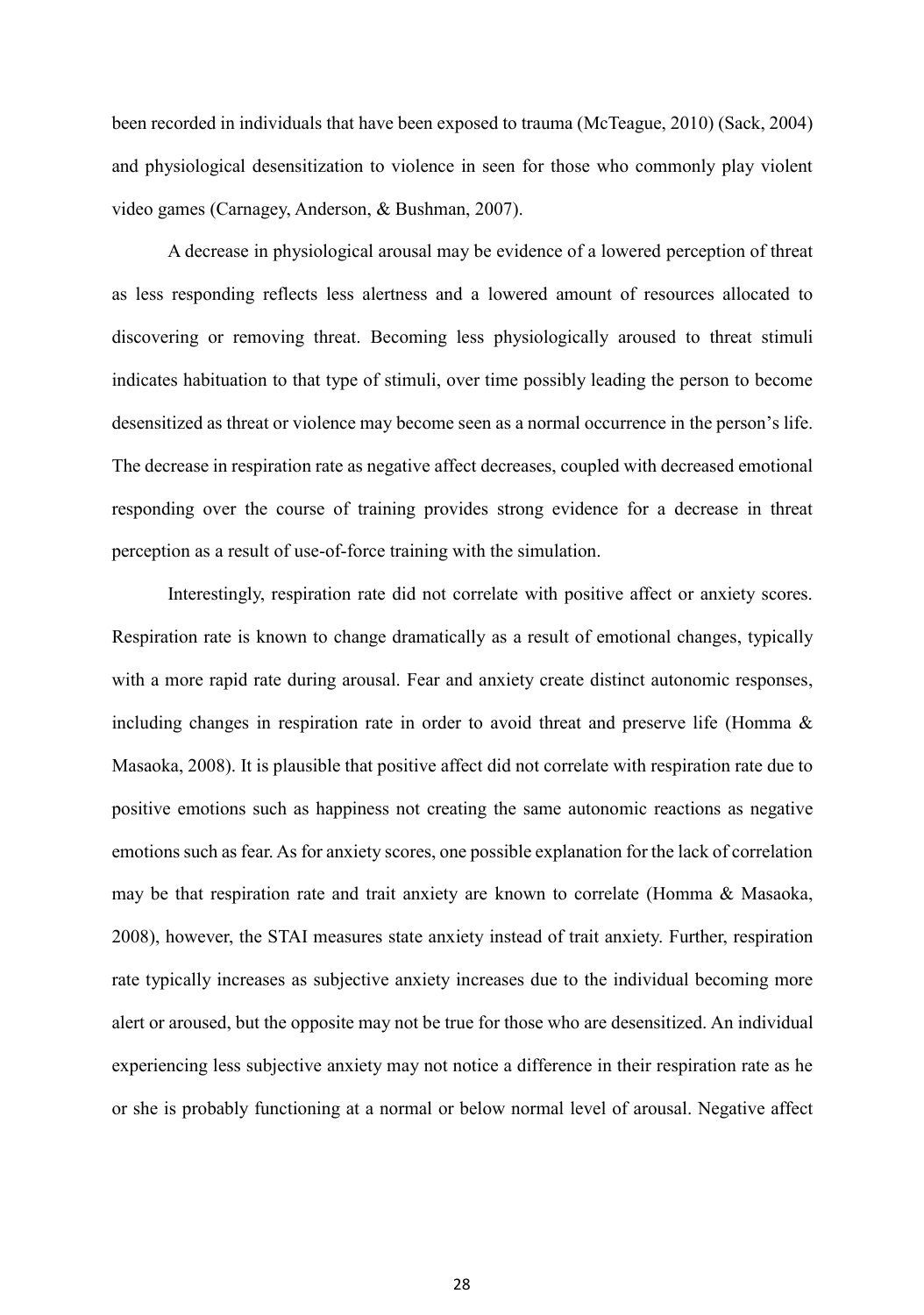encompasses a wider variety of emotions, and therefore may be more connected to respiration than low levels of anxiety alone.

#### **Implications**

The lasting effects of a decreased perception of threat in police officers may be aversive to the officer, the public, and the public's perception of law enforcement. A decreased perception of threat could introduce issues such as increased aggressiveness or violent tendencies of the officer during interactions with others. Increased propensity for violence or aggression can effect the use-of-force an officer finds as reasonable, the officer's interpersonal relationships, and their grasp of how risky a situation actually is. An individual that continues to work on a police force after they have known aversive symptoms can exhibit reduced selfcontrol, escalated use-of-force, anger, and irritability (Sugimoto & Oltjenbruns, 2001). This indicates that contacts with the public may end more negatively when the public is interacting with an officer with a decreased perception of threat. Repeated exposure to threat is strongly correlated with increased police use-of-force (Manzoni & Eisner, 2006), therefore it is likely that an officer desensitized to violence may use a higher level of force than is actually required. This not only has legal implications for the department and the officer, but may put citizens and other officers at risk for injury or death that may have otherwise been avoidable or not present.

Officer's personal relationships may also be affected, officers exposed to critical incidents have worse health outcomes, and more intimate partner abuse than those not exposed (Gershon, Barocas, Canton, Li, & Vlahov, 2008). When close personal relationships are in jeopardy this opens the door for may other negative emotions and actions that may further affect the officer's perception of themselves and other's. When dealing with the inherent nature of police work a support system for the officer may be highly beneficial. If the officer's interpersonal relationships are tainted the support system may become weakened, and the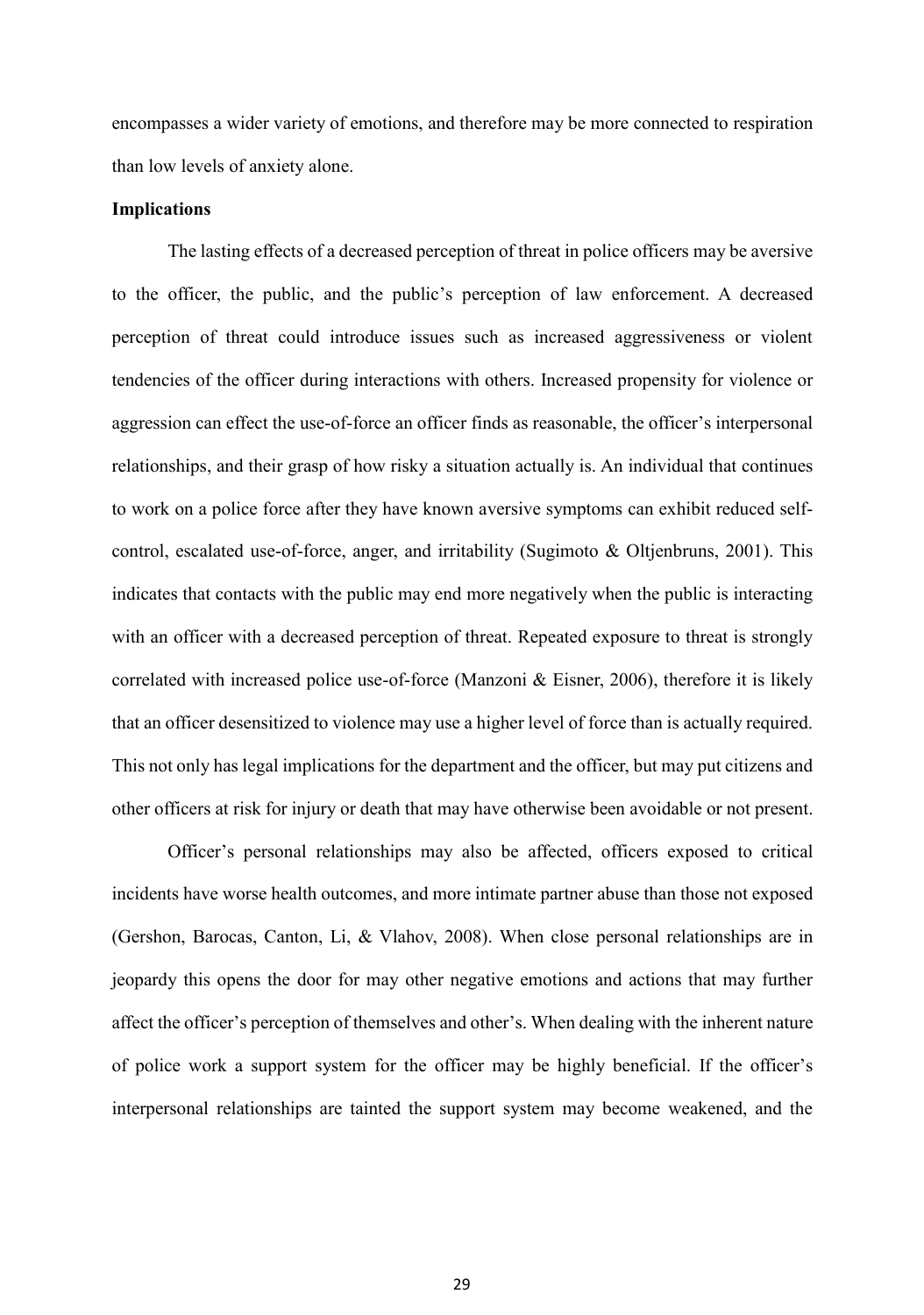officer may feel alone or have difficulty relating to others, probably escalating the initial symptoms of desensitization.

Additionally, if an officer's perception of threat is lowered his or her perception of risk during a situation is likely also lowered. Increased risk-taking behavior is correlated with exposure to continuous or repeated threat (Pat-Horenczyk, Peled, Miron, Brom, Villa, & Chemtob, 2007). Increased risk-taking behavior could be detrimental to an officer due to their already risk-filled occupation.

As mentioned above, the decrease in anxiety scores, and possibly the other measures of positive and negative affect, could be related to diminished feelings of nervousness after completing the simulation. Directly after completing the simulation before significant training (simulation effect) participants may feel a sense of relief after finishing their engagement with the threatening scenario, therefore reporting less anxiety after the simulation compared to before. Similarly, after participants completed the semester of training (long-term effect) they reported less anxiety compared to the beginning of the semester. Participants may have been anxious about using the simulator initially, and then became more familiar with the simulation over the course of the training and therefore were less anxious about engaging in it. A main theme identified within participant's short answers is that they saw the scenarios as less predictable over the course of training. This view does not support the idea that participants became familiar with the simulation and therefore less anxious, therefore more research is needed to confirm the cause of decreased emotional responding.

#### **Limitations**

A limitation of the present study is the small sample size of the end of the semester group due to some participant's inability to complete both pre and post-tests at the beginning and end of the semester because of restricted availability of the simulator (scheduling conflicts). Ideally, all 30 participants would have completed the pre and post-tests during the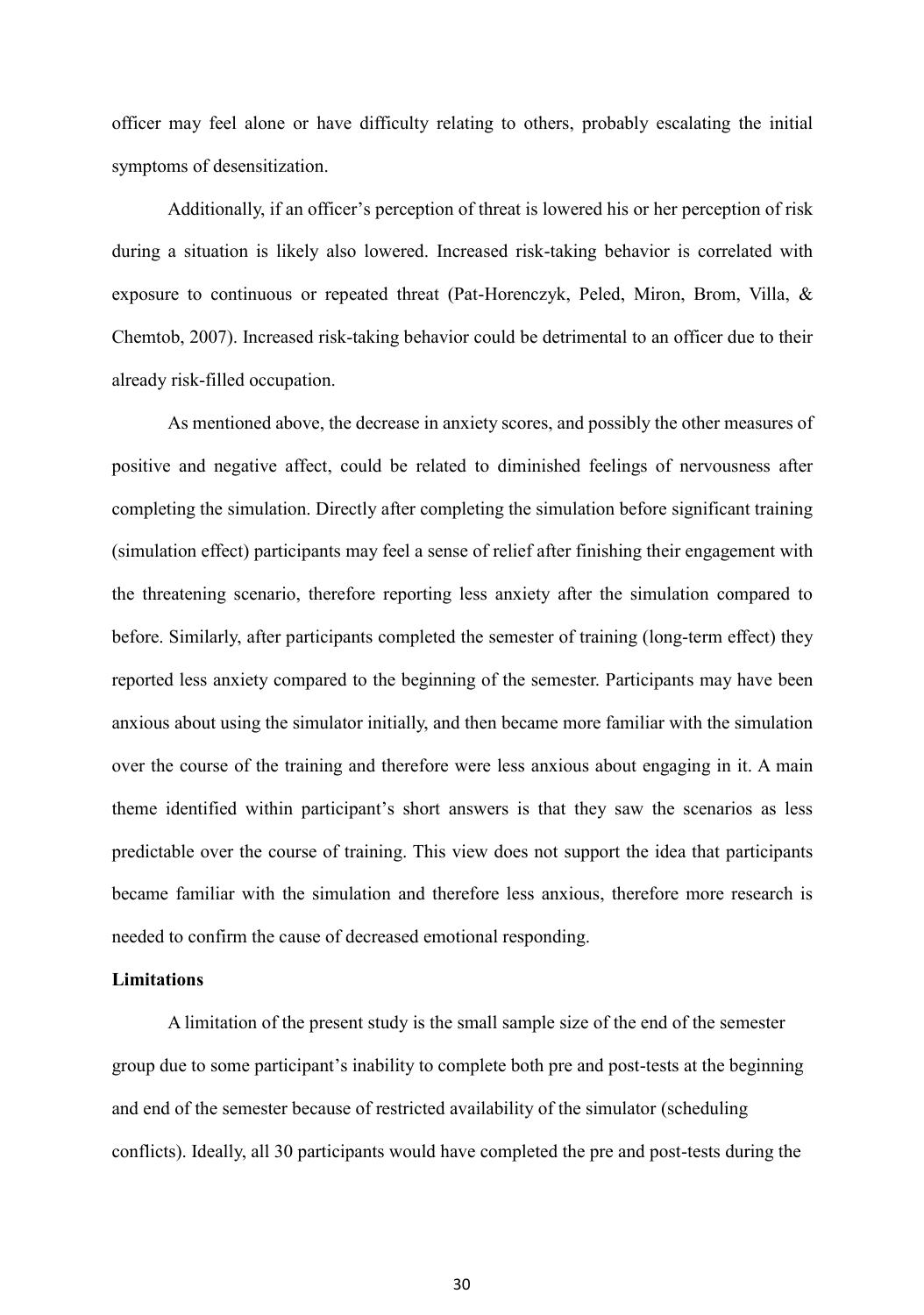beginning and end of the semester, however due to scheduling conflicts with practical exams a smaller number completed the end of the semester session.

Also, the present study is mostly based on self-reporting of emotions. If another measure was introduced such as expert observer ratings or enhanced physiological recordings this would lend more credibility to the results. A control group of a similar criminal justice class that does not use the simulator also could have beneficial to compare results with. If the same pattern of decreased emotional responding is not found in the other class this may be evidence pointing to the simulator as the cause of the decrease in emotional responding.

Lastly, the small number of successful physiological recordings is a limitation of this study. Due to the nature of the simulation participants are required to move their arms and body, however this is counter-intuitive to recording physiological data and results in motion artifacts and improper recordings. A device that can accurately record physiological data while a participant is in motion is needed to provide the best possible data.

#### **Future Directions**

Future studies on this topic should address the relationship between emotional responding and physiological responding after prolonged exposure to threat to gain a clearer picture of human reactions to threat. Individuals with disrupted emotional regulation are at risk for aggression and violence (Davidson, Putnam, & Larson, 2000), and emotional desensitization to violence can lead to serious violence in the future (Mrug, Madan, & Windle, 2016). Due to the affected population in the present study being tasked with the safekeeping of the public it is extremely important to obtain a complete understanding of how and why desensitization to threat occurs as a result of use-of-force training on a training simulator. If the present study's results are replicated this will provide more concrete evidence of decreased perception of threat over time due to repeated exposure to threat.

Future studies should also aim for a larger effect size, for all participants to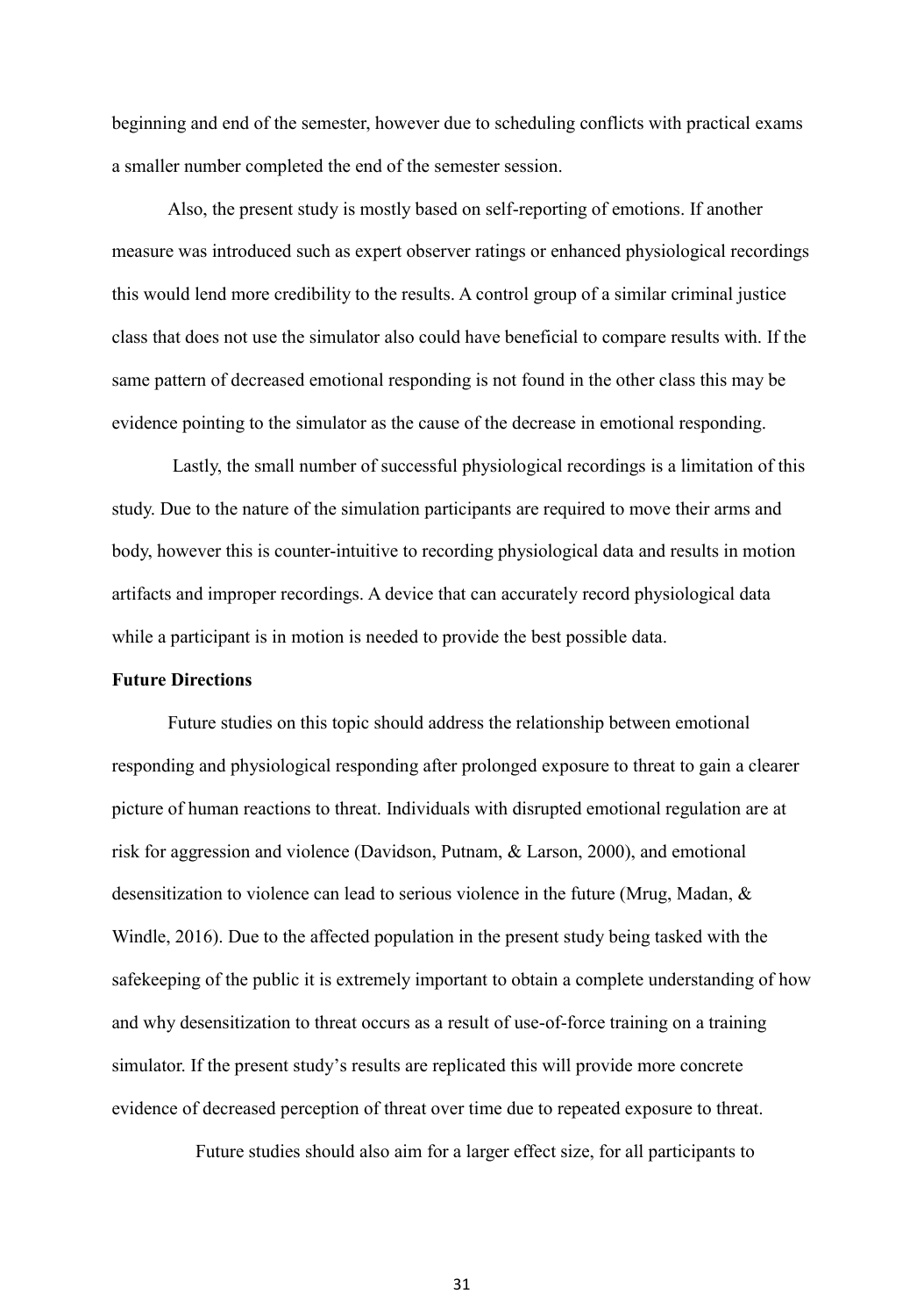complete the study, to include a control group to compare findings against, and to analyze different types of use-of-force police training to determine their affect upon officers. To some extent desensitization may be necessary for an officer to engage in force, however the degree of desensitization resulting from the simulation may extend past healthy levels and therefore may lead to aversive effects upon the officer, the public, and those close to the officer. Officers are trained how to assess threat, coupling this training with training in coping strategies and positive self-reflection could possibly help prevent some of the negative effects associated with a large decrease in threat perception, more research is needed to determine the best method of counter-acting unwanted effects of desensitization.

Additionally, a longitudinal study that measures participant's threat perception before, during, and after training, and after an officer has started their career on the force will provide information not only about how the training affects the officer, but how these effects are displayed during their interactions with the public. It is important to examine how a change in perception of threat may affect an officer's career because the lives of citizens as well as the lives of the officers are directly affected. In order to avoid detrimental consequences a firm understanding of how use-of-force training affects threat perception is needed.

A study that employs more physiological measures such as Galvanic skin response, heart rate, and/or neuroimaging in addition to self-report measures will provide more insight into how the body and mind react to threat over time. With a greater number of markers, emotional and physiological, more evidence for or against desensitization to threat is provided. Also, an assessment by a psychologist informed about how threat affects humans, both before training and after training may be beneficial as their report about the individual may be able to verify or debunk the accuracy of the self-reported emotional states.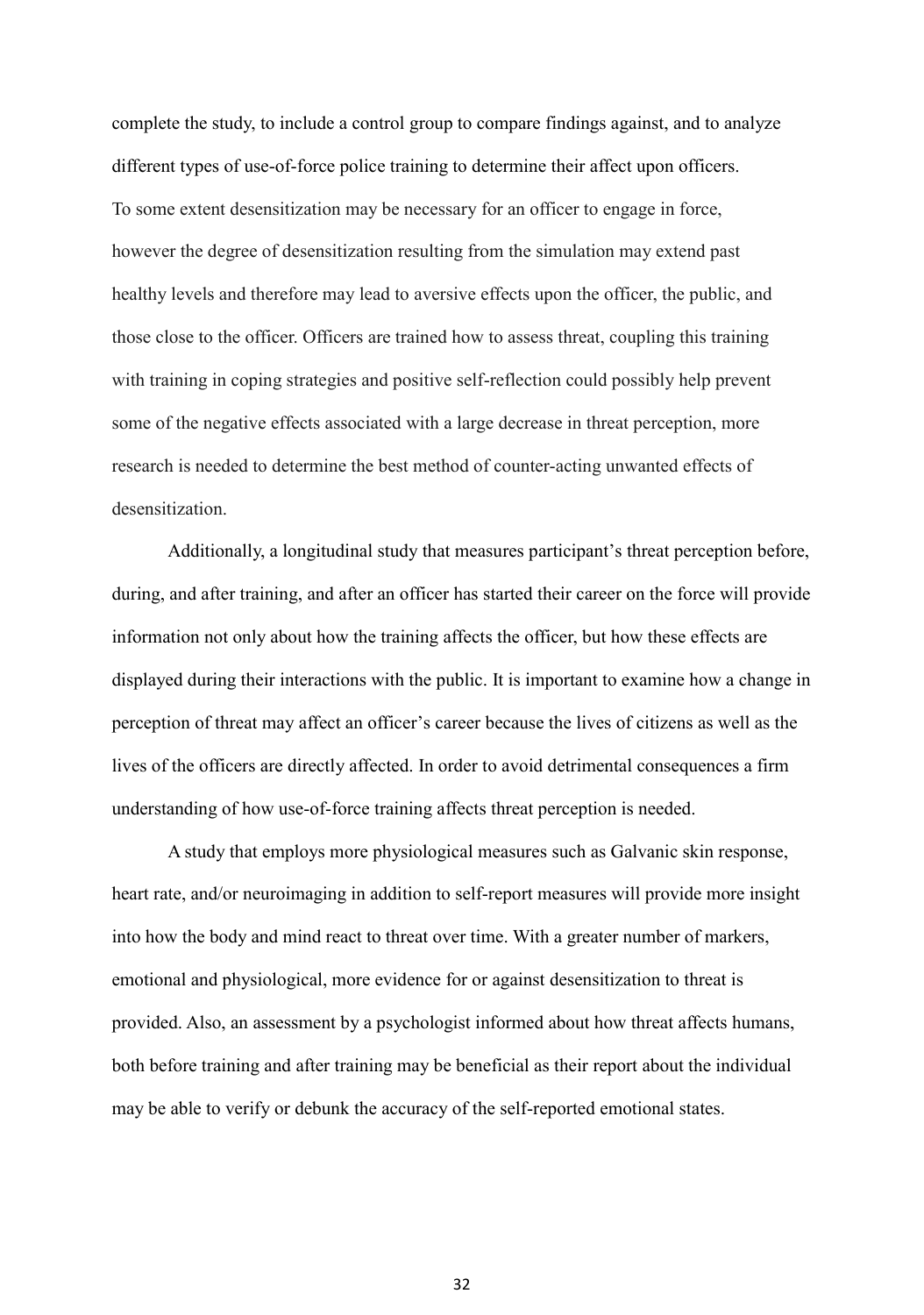Lastly, to verify if the cause of the decrease in emotional responding is due to desensitization and therefore a lowered threat perception, or simply feeling less anxious after completing the simulation for the first time, and therefore also over time after becoming familiar with it, the present study should be replicated with an additional measure. Before and after completing the simulation, video questions, and self-reports participants would watch a violent video while their brain activity is recorded (fMRI may be best). Structures know to be involved in anxiety and threat perception would be compared, if the neuroimaging indicates decreased activity in regions associated with threat perception before compared to after the simulation, and at the beginning of the semester compared to the end we may conclude that this difference in activity is due to desensitization to violence. If there is not a significant change in the participant's brain activity in response to the violent video, or if there is a change in regions associated with anxiety it might be concluded that the participants were just less anxious after the simulation and therefore over the training period as well.

#### **Conclusion**

In summary, it appears that engagement in a use-of-force simulation for the purpose of police training decreases the user's perception of threat. Immediately after the simulation participant's self-reported negative affect and anxiety was significantly lower compared to before the simulation, whereas after a semester of training with the use-of-force simulator participant's self-reported negative affect, positive affect, and anxiety was significantly lower after the 16 weeks of training compared to before. Participant respiration rate was positively correlated with participant negative affect, where respiration rate decreased as negative affect decreased. The reduction in emotional and physiological responding, coupled with the change in participant's short answers over the course of the training as a function of participating in the simulation provides support for desensitization to threat stimuli, and therefore a lowered perception of threat.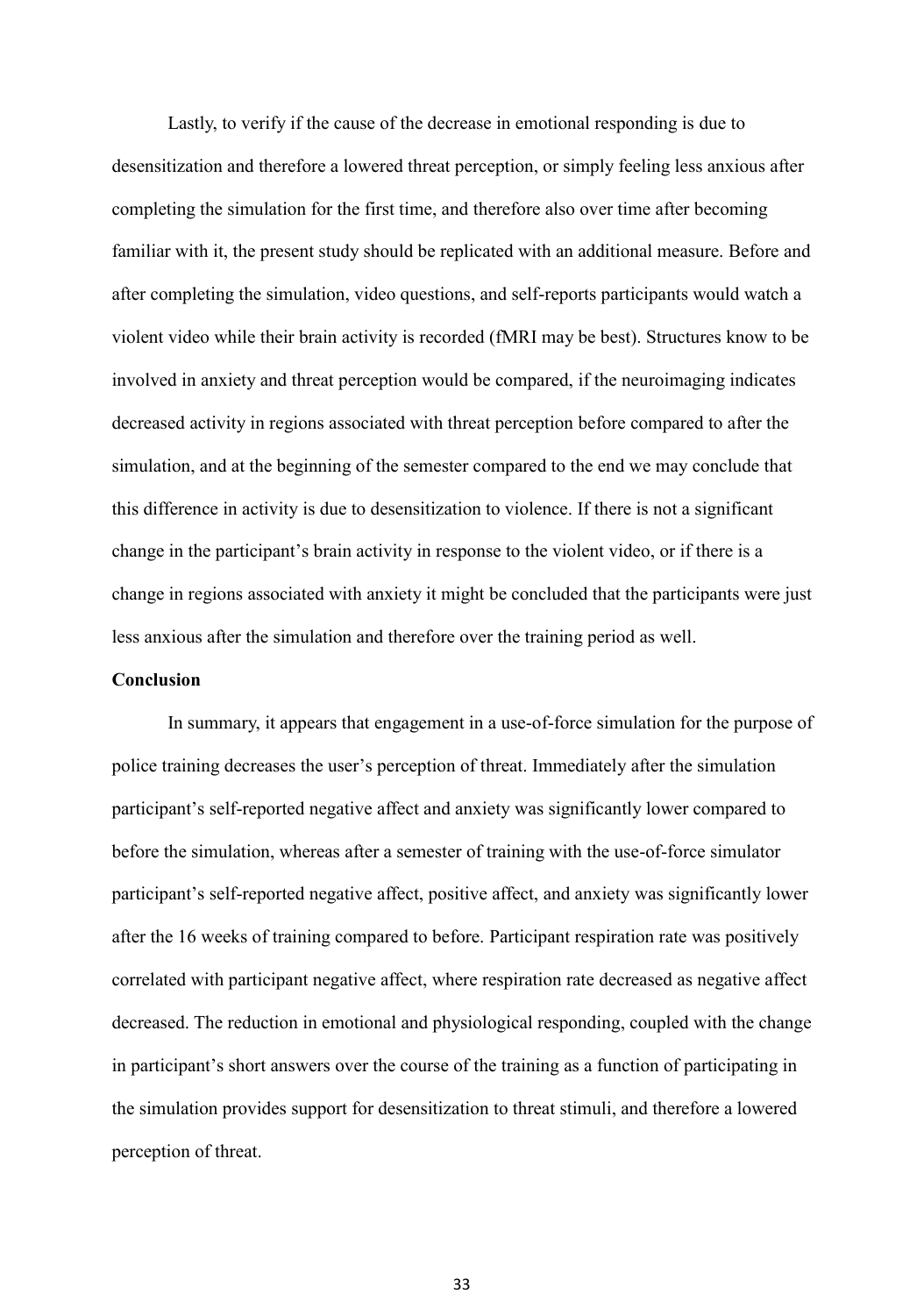#### References

- Amdur, R. L., Larsen, R., & Liberzon, I. (2000). Emotional processing in combatrelated PTSD: A comparison with traumatized and normal controls. *Journal of Anxiety Disorders, 14*(3), 219 – 238.
- Anderson, C., Sakamoto, A., Gentile, D., Ihori, N., Shibuya, A., Yukawa, S.,…Kobayashi, K. (2008). Longitudinal effects of violent video games on aggression in Japan and the United States. *Pediatrics, 122*, 1067 – 1072.
- Asmundson, G. J. G., Stapleton, J. A., & Taylor, S. (2004). Are avoidance and numbing distinct PTSD symptom clusters? *Journal of Traumatic Stress, 17*(6), 467 – 475.
- Bekker, H.L., Legare, F., Stacey, D., O'Connor, A., & Lemyre, L. (2003). Is anxiety an appropriate measure of decision aid effectiveness: a systematic review? *Patient Education and Counselling, 50,* 255-262.
- Bennell, C., Jones, N. J., & Corey, S. (2007). Does use-of-force simulation training in Canadian police agencies incorporate principles of effective training? *Psychology, Public Policy, and Law, 13*, 35-58.
- Blanchard, E. B., Hickling, E. J., Mitnick, N., Taylor, A. E., Loos, W. R., & Buckley, T. C. (1995). The impact of severity of physical injury and perception of life threat in the development of PTSD in motor vehicle accident victims. *Behavior Research and Therapy. 33*(5), 529 – 534.
- Bogels, S. M. & Mansell, W. (2004). Attention processes in the maintenance and treatment of social phobia: Hypervigilance, avoidance, and self-focused attention. *Social Phobia and Social Anxiety, 24*(7), 827 – 856.
- Bradley, M. M., Hamby, S., Low, A., & Lang, P. J. (2007). Brain potentials in perception: Picture complexity and emotional arousal. *Psychophysiology, 441*,  $364 - 373$ .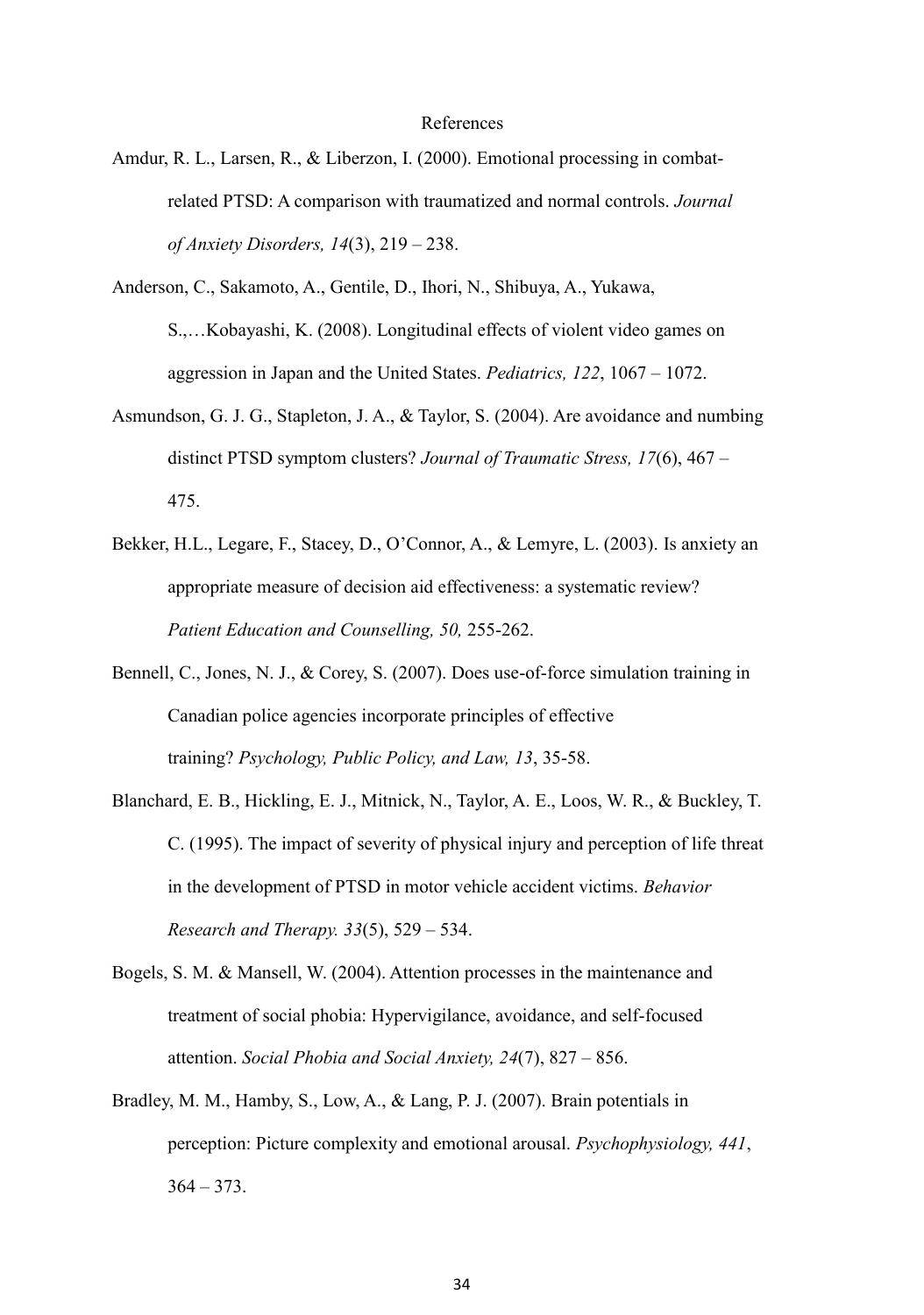- Bryant, R. A., Creamer, M., O'Donnell, M., Silove, D., & McFarlane, A. C. (2008). A multisite study of initial respiration rate and heart rate as predictors of posttraumatic stress disorder. *The Journal of Clinical Psychiaatry,69*(11), 1694 – 1701.
- Buodo, G., Peyk, P., Junghofer, M., Palomba, D., & Rockstroh, B. (2007). Electromagnetic indication of hypervigilant responses to emotional stimuli in blood injection fear. *Neuroscience Letters, 424*(2), 100 – 105.
- Burgess, L., & Legg, T. J. (2017). Hypervigilance: what you need to know. *Medical News Today.*
- Caragey, N., Anderson, C. A., & Bushman, B. J. (2007). The effect of video games violence on physiological desensitization to real-life violence. *Journal of Experimental Social Psychology, 43*, 489 – 496.
- Carlier, I. V., Lamberts, R. D., & Gersons, B. P. (2000). The dimensionality of trauma: a multidimensional scaling comparison of police officers with and without post traumatic stress disorder. *Psychiatry Research, 97*, 29 – 39.
- Cisler, J. M., & Koster, E. H. W. (2010). Mechanisms of attentional bias toward threat in anxiety disorders: An integrative review. *Clinical Psychology Review,*   $30(2)$ ,  $203 - 216$ .
- Dalgleish, T., Morandi, A. R., Taghaui, M. R., Neshat-Doost, H. T., & Yule, W. (2001). An experimental investigation of hypervigilance for threat in children and adolescents with PTSD. *Psychological Medicine, 31*, 541 – 547.
- Dampney, R. A. (2015). Central mechanisms regulating coordinated cardiovascular and respiratory function during stress and arousal. *American Journal of Physiology, 309, 429 – 443.*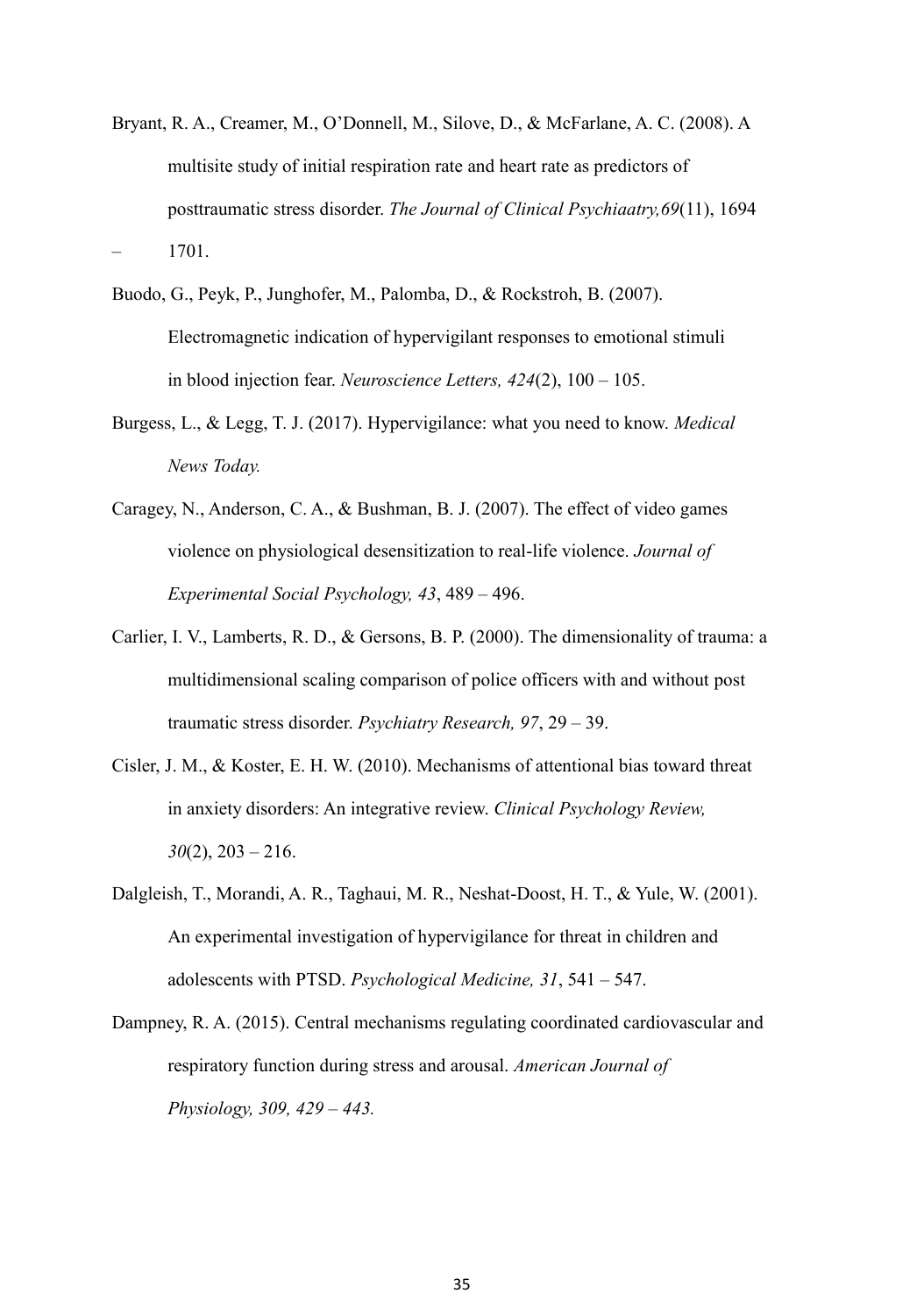- Davidson, R. J., Putnam, K. M., & Larson, C. L. (2000). Dysfunction in the neural circuitry of emotion regulation: A possible prelude to violence. *Science, 289*, 591 – 594.
- DePierro, J. D., D'Andrea, W. D., & Pole, N. (2013). Attention biases in female survivors of chronic interpersonal violence: Relationship of trauma-related symptoms and physiology. *Journal of Psychotraumatology, 4*(1), 19135.
- Derryberry, D. & Rothbart, M. K. (1998). Arousal, affect, and attention as components of temperament. *Journal of Personality and Social Psychology, 55*, 958 - 966.
- Dixon, M., Patton, D., Fatkin, L., Gryhovicki, J., Hernandez, C. (2006). Cognitive and affective predictors of simulation performance. *U.S. Army Research Laboratory, 1*, 1-8.
- Dua, J. K. (1993). The role of negative affect and positive affect in stress, depression, self-esteem, assertiveness, type a behavior, psychological health, and physical health. *National Center for Biochemistry Information, 4*, 515 – 552.
- Evensen, J., Rossberg, J. I, Barder, H., Haqhr, U., Velden Hegelstad, W. T., Joa, I.,…Friis, S. (2012). Flat affect and social functioning: A 10 year follow-up study of first episode psychosis patients. *Schizophrenia Research, 139*, 99 - 104.
- Fanti, K. A., Panayiotou, G., Lombardo, M. V., & Kyranides, M. N. (2016). Unemotional on all counts: Evidence of reduced affective responses in individuals with high callous-unemotional traits across emotion systems and valances. *Social Neuroscience, 11*(1), 72 – 87.
- Frewen, P. A. & Lanius, R. A. (2006). Toward a psychobiology of posttraumatic selfdysregulation. *Psychobiology of PTSD: A Decade of Progress, 1071*(1), 110 – 124.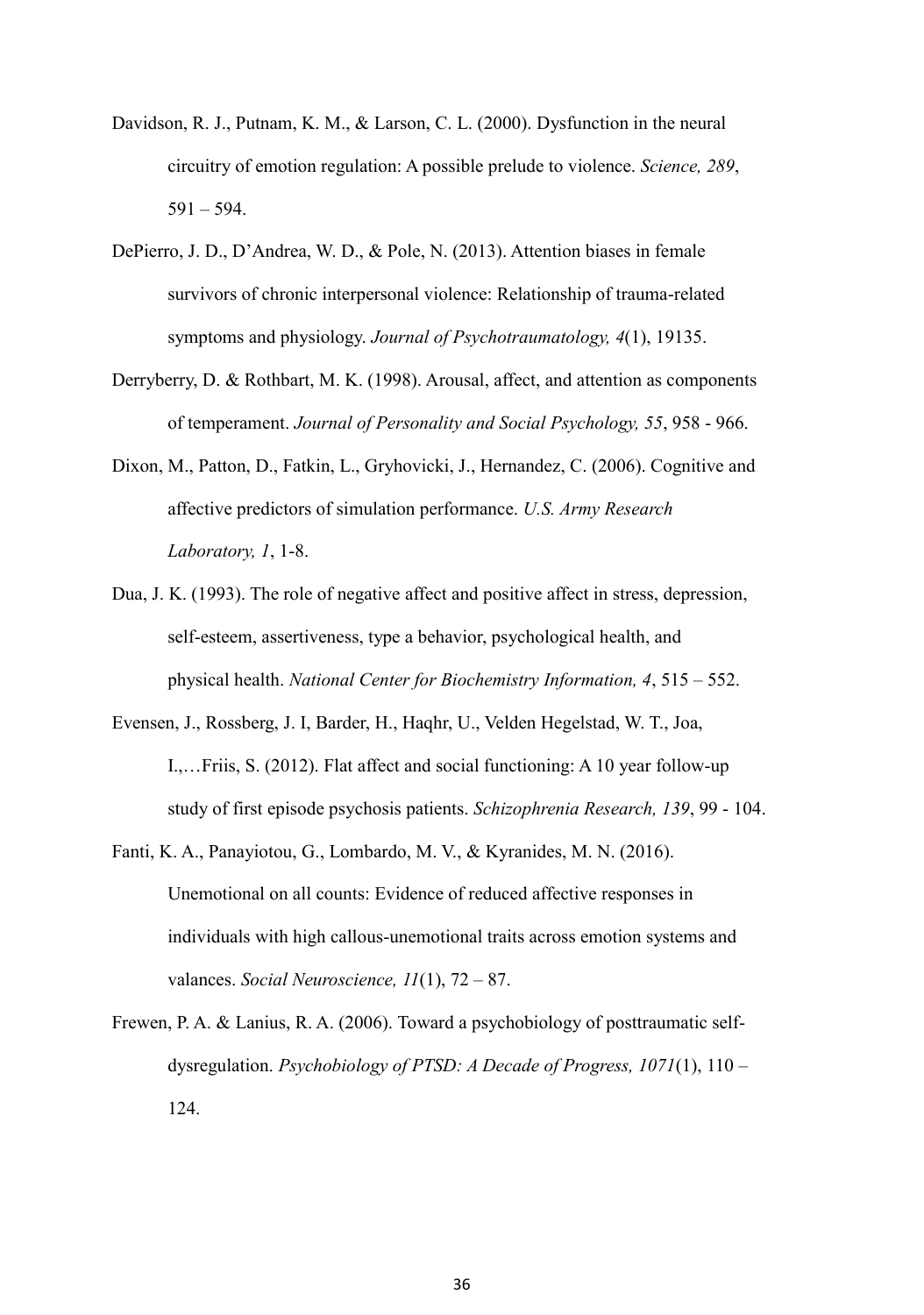- Funk, J. B., Baldacci, H. B., Pasold, T., & Baumgardner, J. (2004). Violence exposure in real-life video games, television, movies, and the internet. *Journal of Adolescence, 27*, 23 – 39.
- Funk, J. B. (2005). Children's exposure to violent video games and desensitization to violence. *Child and Adolescent Psychiatrics, 14*, 387 – 404.
- Gershon, R. R. M., Barocas, B., Canton, A. N., Li, X., & Vlahov, D. (2008). Mental, physical, and behavioral outcomes associated with perceived work stress in police officers. *Criminal Justice and Behavior, 36*(3), 275 – 289.
- Gizzard, M., Tamborini, R., Sherry, J. L., Weber, R. (2016). Repeated play reduces video game's ability to elicit guilt: evidence from a longitudinal experiment. *Media Psychology, 20*, 267 – 290.

Grand Caynon University. Center for Innovation in Research and Teaching.

- Gross, J. J., & Levenson, R. W. (1993). Emotional suppression: Physiology, self-report, and expressive behavior. *Journal of Personality and Social Psychology, 64*(6), 970 – 986.
- Heeren, A., Reese, H. E., McNally, R. J., & Philippot, P. (2012). Attention training toward and away from threat in social phobia: Effects on subjective, behavioral, and physiological measures of anxiety. *Behavior Research and Therapy, 50*(1), 30 – 39.
- Henriques, G. (2013). Negative affect syndrome. *A New Unified Theory of Psychology, 5*, 9 – 13.
- Holbrook, T. L., Hoyt, D. B., Stein, M. B., & Sieber, W. J., (2001). Perceived threat to life predicts PTSD after major trauma: Risk factors and functional outcome. *The Journal of Trauma and Acute Care Surgery, 51*(2), 287 – 293.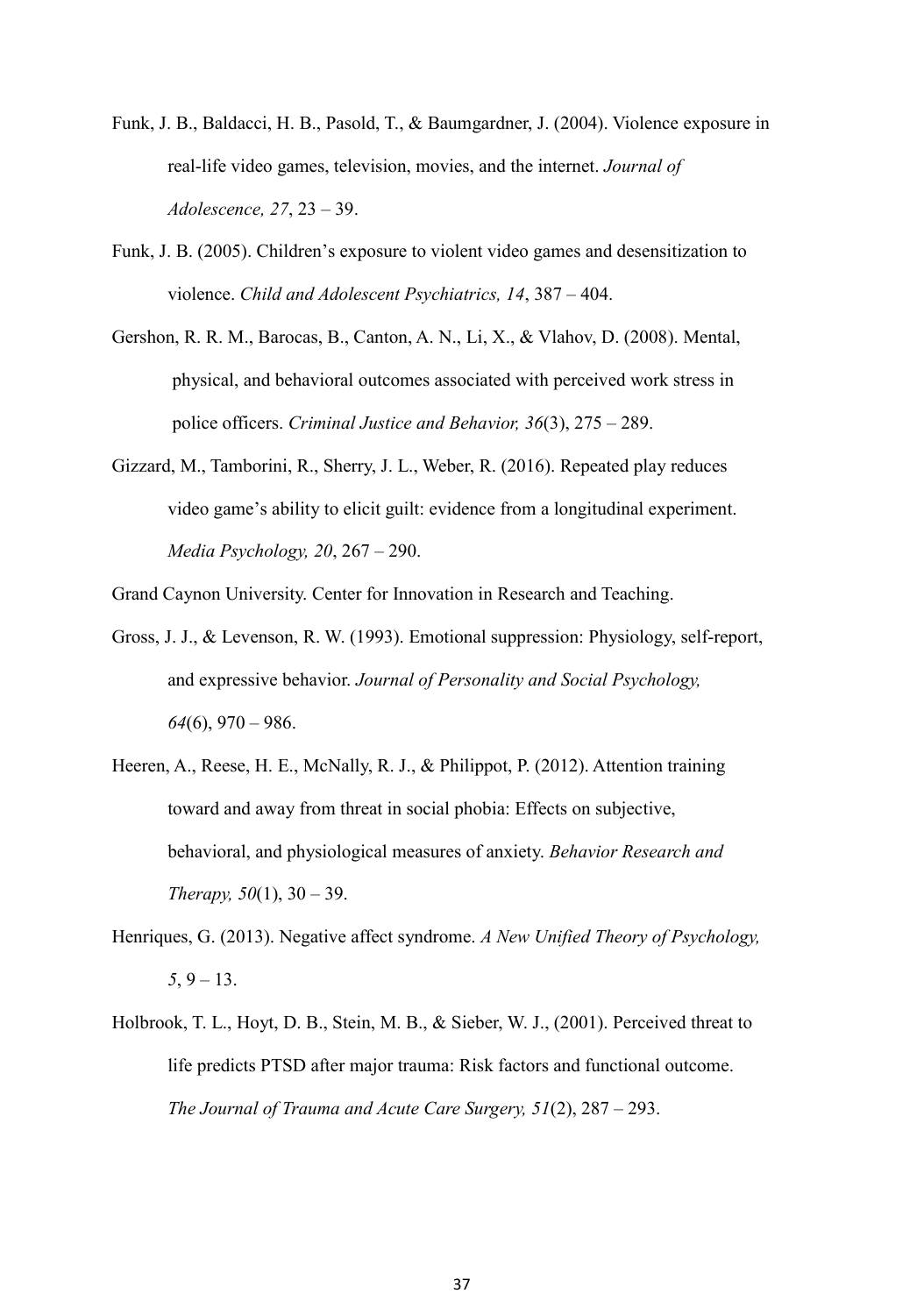- Homma, I., & Masaoka, Y. (2008). Breathing rhythms and emotions. *Experimental Psychology, 93*(9), 1011 – 1021.
- Hopper, J. W., Spinazzola, J., Simpson, W. B., Vander Kolk, B. A. (2006). Preliminary evidence of parasympathetic nervous system influence on basal heart rate in PTSD. *Journal of Psychosomatic Research, 60*(1), 83 – 90.
- Kashdan, T. B., Elnai, J. D., & Frueh, B. C. (2006). Anhedonia and emotional numbing in combat veterans with PTSD. *Behavior Research and Therapy, 44*(3), 457  $-467.$
- Kashdan, T. B., Elnai, J. D., & Frueh, B. C. (2007). Anhedonia, emotional numbing, and symptom over reporting in male veterans with PTSD. *Personal Individual Differences, 43*(4), 725 – 735.
- Kimble, M., Boxwala, M., Bean, W., Maletsky, K., Halper, J., Spollen, K., & Fleming, K. (2013). The impact of hypervigilance: Evidence for a forward feedback loop. *Journal of Anxiety Disorders, 28*(2), 241 – 245.
- Kimble, M. O., Fleming, K., & Bennion, K. A. (2013). Contributors to hypervigilance in a military and civilian sample. *Journal of Interpersonal Violence, 28*(8), 1672 – 1692.
- Kleider, H. M., Parrott, D. J., & King, T. Z. (2009). Shooting behavior: how working memory and negative emotionality influence police officer shoot decisions. *Applied Cognitive Psychology, 24*, 707-717.
- Komarovskaya, I., Maguen, S., McCaslin, S., Metzler, T., Madan, A., Brown, A.,…Marmar, C. (2011). The impact of killing and injuring others on mental health symptoms among police officers. *Journal of Psychiatric Research, 45*, 1332 – 1336.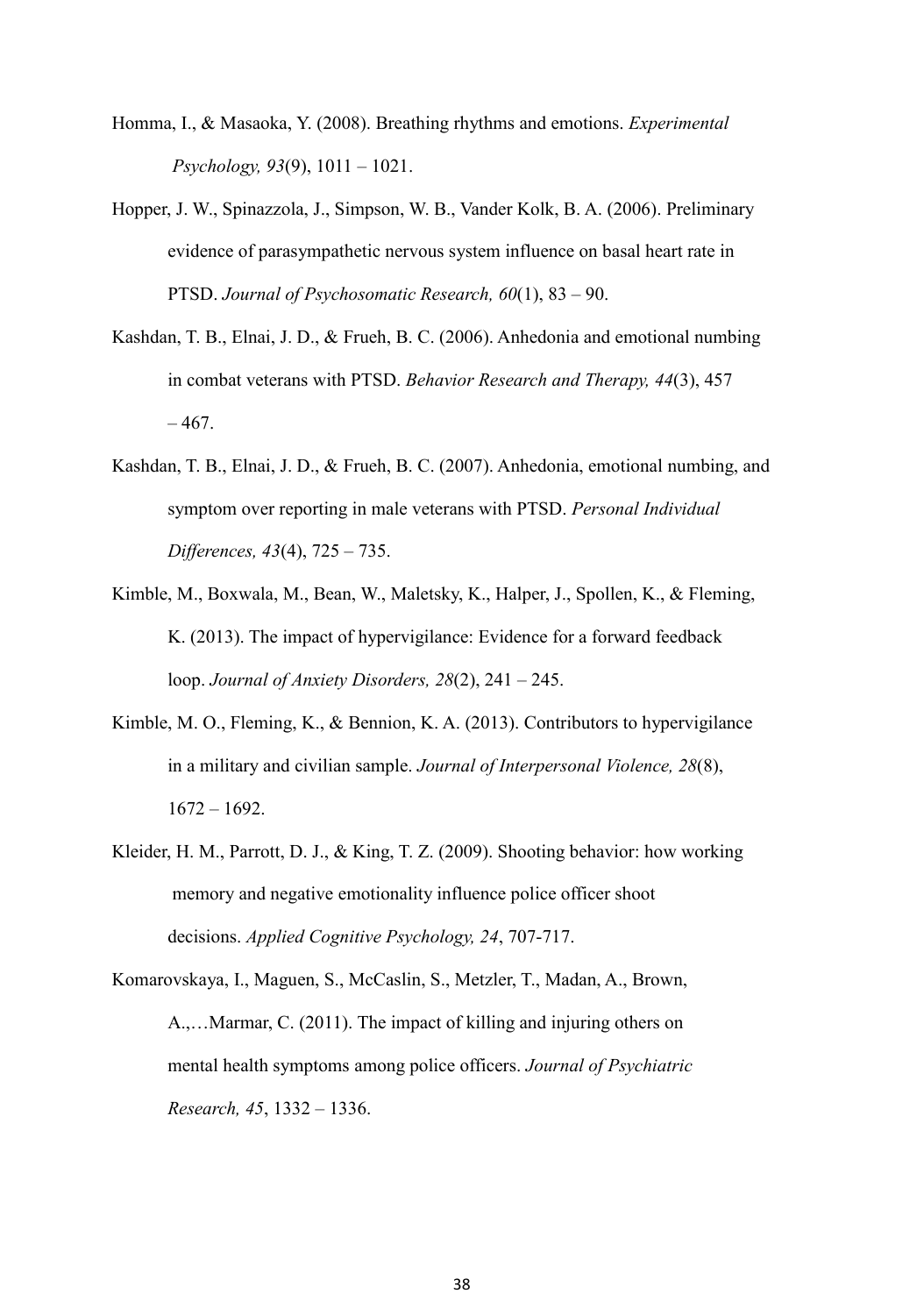- Lang, P. J., Bradley, M. M., & Cuthbert, B. N. (1998). Emotion, motivation, and anxiety: Brain mechanisms and psychophysiology. *Biological Psychology, 44*, 1248 – 1263.
- Lang, P. J., Bradley, M. M., Fitzsimmons, J. R., Cuthbert, J. D., Scott, B. M., & Nangia, V. (1998). Emotional arousal and activation of the visual cortex: An fMRI analysis. *Psychophysiology, 35*, 199 – 210.
- Litz, B. T. (1992). Emotional numbing in combat-related post-traumatic stress disorder: A critical review and reformulation. *Clinical Psychology Review, 12*(4), 417 – 432.
- Manzoni, P., & Eisner, M. (2006). Violence between the police and the public: Influences of work-related stress, job satisfaction, burnout, and situational factors. *Criminal Justice and Behavior, 33*(5), 613 – 645.
- Marmar, C., McCaslin, S., Metzler, T., Best, S., Weiss, D., Fagan, J.,…Neylan, T. (2006). Predictors of posttraumatic stress in police and other first responders. *Psychology of Posttraumatic Stress Disorder, 1071*, 1 – 18.
- Marteau, T.M., & Bekker, H. (1992). The development of a six-item short-form of the state scale of the Spielberger state-trait anxiety inventory. *British Journal of Clinical Psychology*, *31,* 301-306.
- Matsuo, K., Kato, N., & Kato, T. (2002). Decreased cerebral haemodynamic response to cognitive and physiological tasks in mood disorders as shown by nearinfrared spectroscopy. *Psychophysiological Medicine, 32*, 1029 – 1037.
- McCaslin, S. E., Rogers, C. E., Metzler, T. J., Best, S. R., Weiss, D. S., Fagan, J. A.,…Marmar, C. R. (2006). The impact of personal threat on police officers' responses to critical incident stressors. *The Journal of Nervous and Mental Disease, 194*, 591 – 597.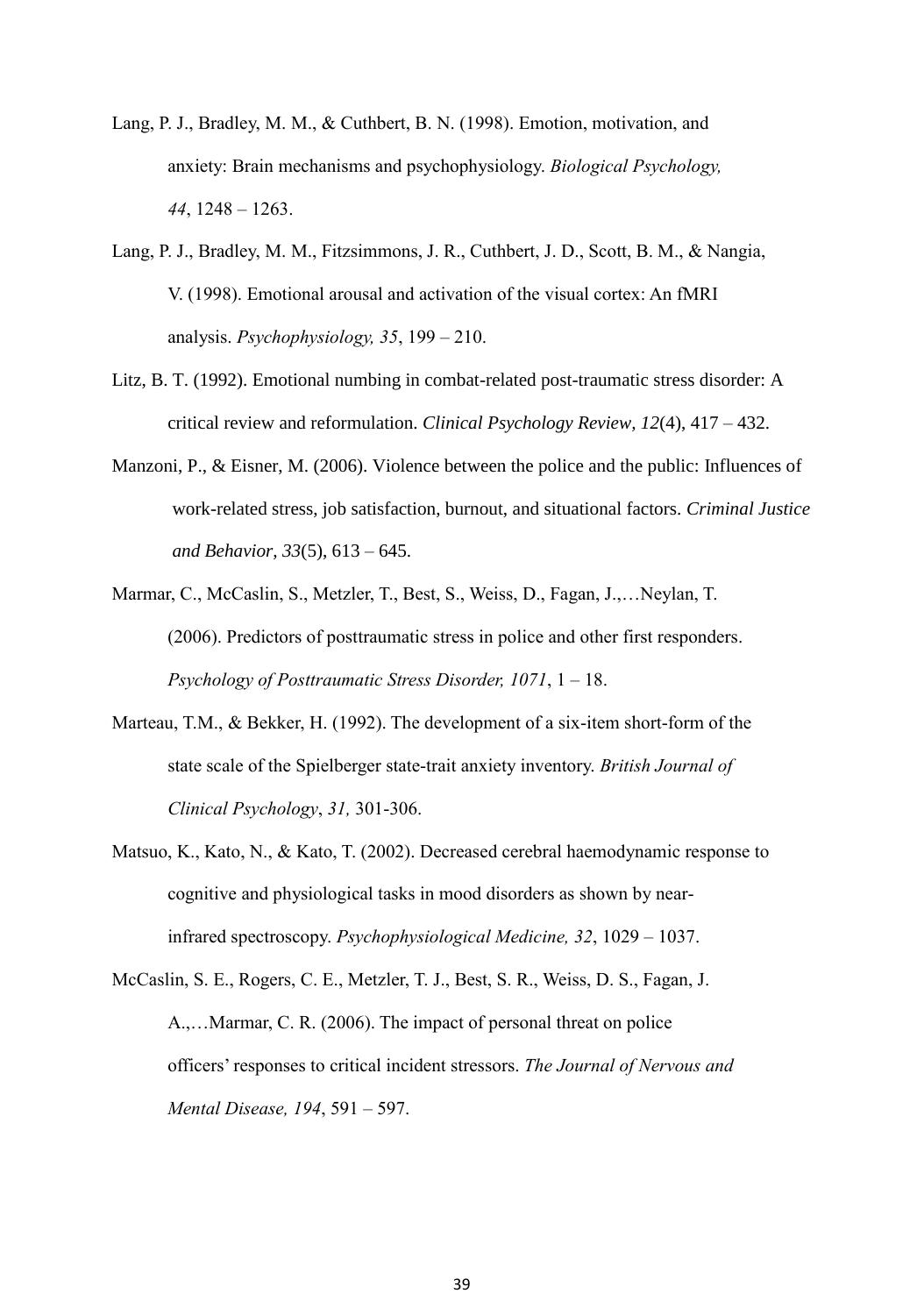- McTeague, L. M., Lang, P. J., LaPlante, M. C., Cuthbert, B. N., Shumen, J. R., & Bradley, M. M. (2010). Aversive imagery in PTSD: Trauma reoccurrence comorbidity and physiological reactivity. *Biological Psychiatry, 67*(4), 346  $-356.$
- Mennin. D. S., Heimberg, R. G., Turk, C. L., & Fresco, D. M. (2006). Applying an emotion regulation framework to integrative approaches to generalized anxiety disorder. *Clinical Psychology, 9*, 85 – 90.
- Meyer, T., Albrecht, J., Bornschein, G., Sachsse, U., & Herrmann-Lingen, C. (2016). PTSD patients exhibit a blunted parasympathetic response to an emotional stressor. *Applied Psychophysiology and Biofeedback, 41*(4), 395 – 404.
- Montag, C., Weber, B., Trautner, P., Newport, B., Markett, S., Walter, N. T.,…Reuter, M. (2012). Does excessive play of violent first-person-shooter-video-games dampen brain activity in response to emotional stimuli? *Biological Psyhcology, 89*(1), 107 – 111.
- Mrug, S., Madan, A., Windle, M., & Windle, M. (2016). Emotional desensitization to violence contributes to adolescents' violent behavior. *Journal of Abnormal Child Psychology, 44*(1), 75 – 86.
- Muris, P. Merckelbach, H., Schepers, S. & Meesters, C. (2003). Anxiety, threat perception abnormalities, and emotional reasoning in nonclinical Dutch children. *Journal of Clinical and Adolescent Psychology, 32*, 453 – 459.
- National Law Enforcement Officer Memorial Fund. (2018). Causes of law enforcement deaths.
- National Law Enforcement Officer Memorial Fund. (2018). Preliminary 2018 law enforcement officer fatalities.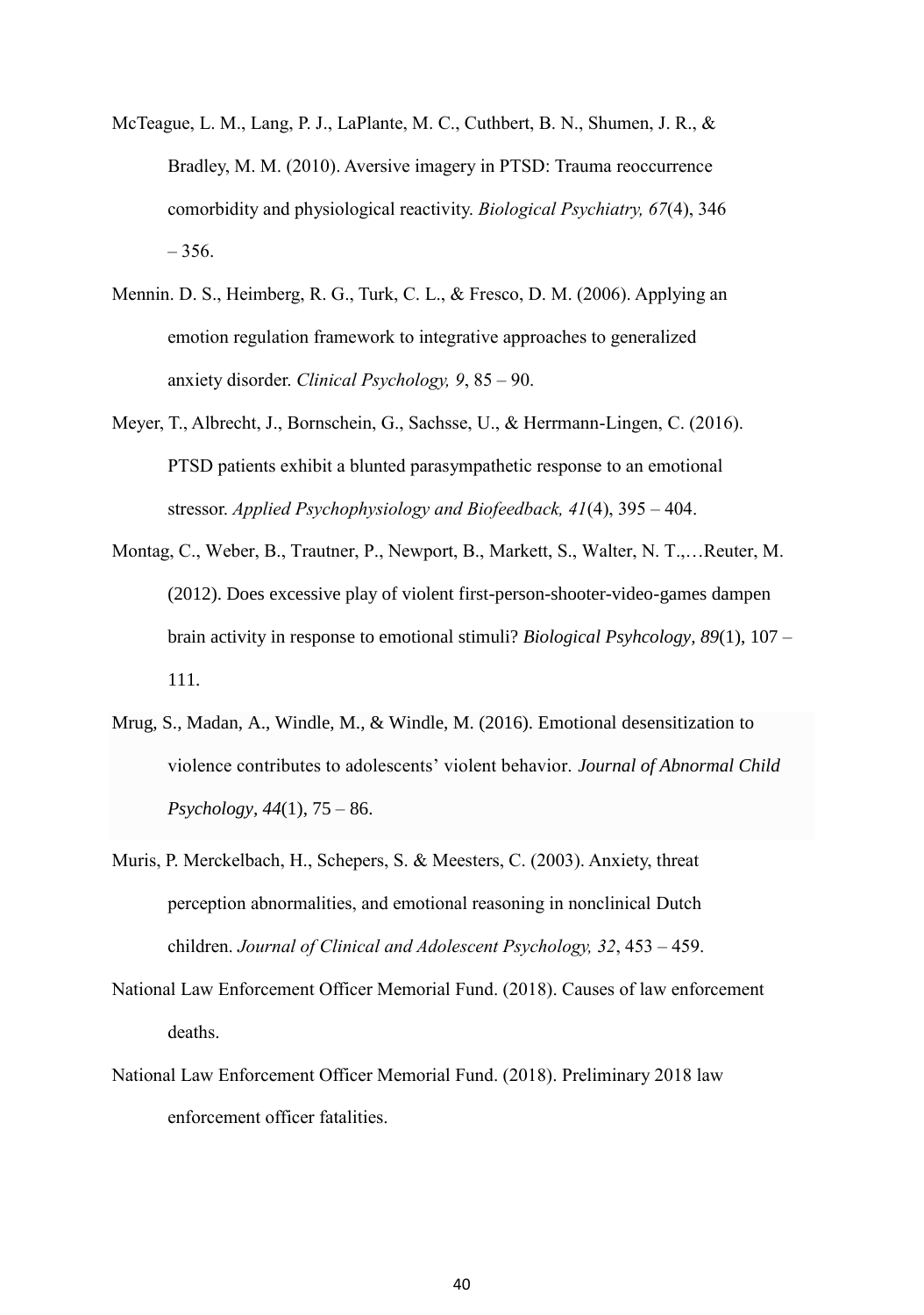- Noe, R. A. (1986). Trainee's attributes and attitudes: neglected influences on training effectiveness. *The Academy of Management Review, 11*, 736 – 749.
- Odgers, C. L. and Russell, M. A. (2017). Violence exposure is associated with adolescents' same‐and next‐day mental health symptoms. *Journal of Child Psychology and Psychiatry, 58*(12), 1310-1318.
- Pat-Horenczyk, R., Peled, O., Miron, T., Brom, D., Villa, Y., & Chemtob, C. M. (2007). Risk-taking behaviors among israeli adolescents exposed to recurrent terrorism: Provoking danger under continuous threat? *The American Journal of Psychiatry, 164*(1), 66 – 72.
- Pole, N., Neylan, T. C., Best, S. R., Orr, S. P., & Marmar, C. R. (2003). Fear potentiated startle and post-traumatic stress symptoms in urban police officers. *Journal of Traumatic Stress, 16*, 471 – 479.
- Ruscio, A. M., Weathers, F. W., King, L. A., & King, D. W. (2002). Male war-zone veterans' perceived relationships with their children: The importance of emotional numbing. *Journal of Traumatic Stress, 15*(5), 351 – 357.
- Roemer, L., Litz, B. T., Orsillo, S. M., & Wagner, A. W. (2001). A preliminary investigation of the role of strategic withholding of emotions in PTSD. *Journal of Traumatic Stress, 14*(1), 149 – 156.
- Sack, M., Hopper, J. W., & Lamprecht, F. (2004). Low respiratory sinus arrhythmia and prolonged psychophysiological arousal in PTSD: Heart rate dynamics and individual differences in arousal regulation. *Biological Psychology, 55*(3), 284 – 290.
- Salimpoor, V. N., Benovoy, M., Longo, G., Cooperstock, J. R., & Zatorre, R. J. (2009). The rewarding aspects of music listening are related to degrees of emotional arousal. *PLOS One, 4*(10), 1 -14.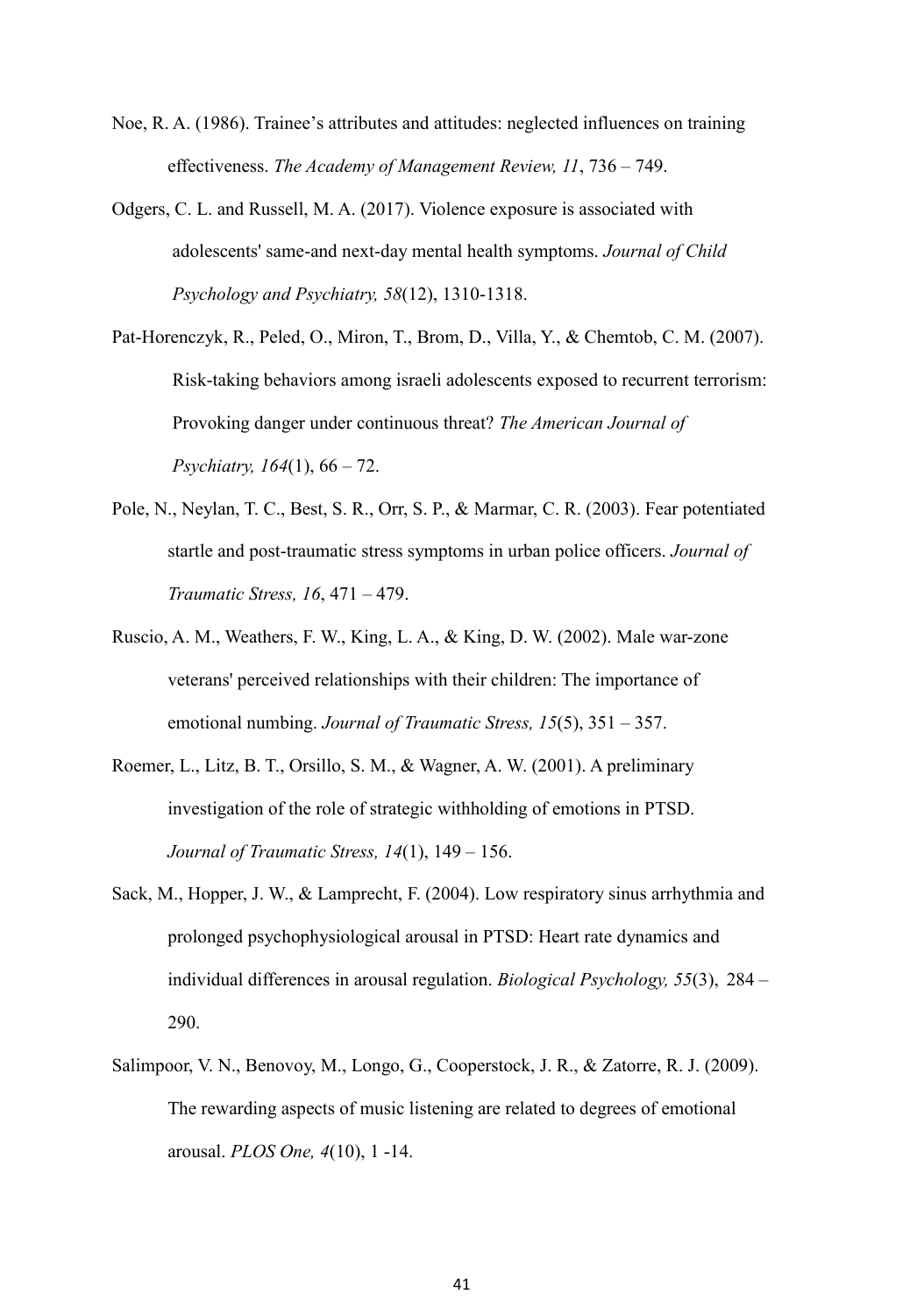Saus, E., Johnsen, B. H., Eid, J., Riisem, P. K., Andersen, R., & Thayer, J. F. (2006). The effect of brief situational awareness training in a police shooting simulator: an experimental Study. *Military Psychology, 18*, 3-21.

- Shackman, A. J., Sarinopoulos, I. A., Maxwell, J. S., Pizzagalli, D. A., Lavric, A. D., & Davidson, R. J. (2006). Anxiety selectively disrupts visuospacial working memory. *Emotion, 6*, 40 -61.
- Spielberger, C.D., R.L. Gorsuch, and R.E. Lushene, *Manual for the State-Trait Anxiety Inventory (Self- Evaluation Questionnaire)*. 1970, Palo Alto, CA: Consulting Psychology Press.
- Somerville, L.H., Whalen, P. J., & Kelley, W. M. (2010). Human bed nucleus of the stria terminalis indexes hypervigilant threat monitoring. *Biological Psychiatry, 68*(5), 416 – 424.
- Sugimoto, J. D., & Oltjenbruns, K. A. (2001). The environment of death and its influence on police officers in the United States. *Omega, 43*(2), 145 – 155.
- Tarabah, A., Badr, L. K., Usta, J., & Doyle, J. (2015). Exposure to violence and children's desensitization attitudes in Lebanon. *Journal of Interpersonal Violence, 31*(18), 3017 – 3038.
- Van Diest, I. Winters, W., Devrise, S., Vercamst, E., Han, J. N., VandeWoestijne, K. P., & VandenBergh, O. (2001). Hyperventilation beyond flight/flight: Respiratory responses during emotional imagery. *Psychophysiology, 38*, 961 - 968.
- Violanti, J. M. (1997). Residuals of police occupational trauma. *Australian Journal of Disaster and Trauma Studies, 1*, 3.
- Watson, D. & Clark, L. A. (1984). Negative affectivity: The disposition to experience aversive emotional states. *Psychological Bulletin, 96*, 465 – 490.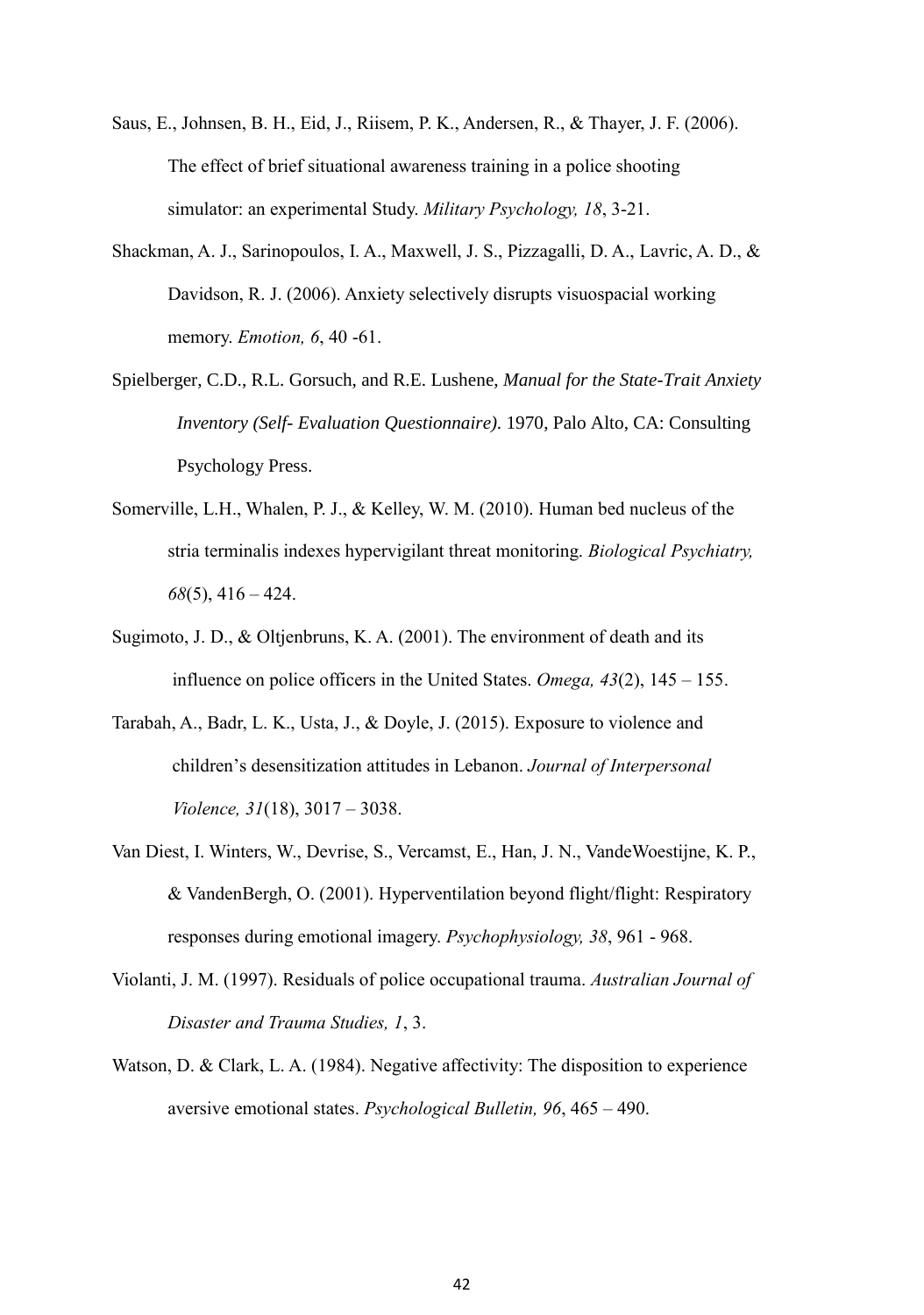- Watson, D., Clark, L. A., & Tellegen, A. (1988). [Development and validation](http://homepages.se.edu/cvonbergen/files/2013/01/Development-and-Validation-of-Brief-Measures-of-Positive-and-Negative-Affect_The-PANAS-Scales.pdf) [of brief](http://homepages.se.edu/cvonbergen/files/2013/01/Development-and-Validation-of-Brief-Measures-of-Positive-and-Negative-Affect_The-PANAS-Scales.pdf)  [measures of positive and negative affect: The PANAS scales.](http://homepages.se.edu/cvonbergen/files/2013/01/Development-and-Validation-of-Brief-Measures-of-Positive-and-Negative-Affect_The-PANAS-Scales.pdf) *Journal of Personality and Social Psychology, (54),* 1063-1070.
- Weinberg, A. & Sandre, A. (2018). Distinct associations between low positive affect, panic, and neural responses to reward and threat during late stages of affective picture processing. *Biological Psychiatry: Cognitive Neuroscience and Neuroimaging, 3*(1),  $59 - 68.$
- Wuyts, R., Vlemincx, E., Bogaerts, K., Van Diest, I., & Vanden Bergh, O. (2011). Sigh rate and respiratory variability during normal breathing and the role of negative affectivity. *Journal of Psychophysiology, 82*(2), 175 – 179.